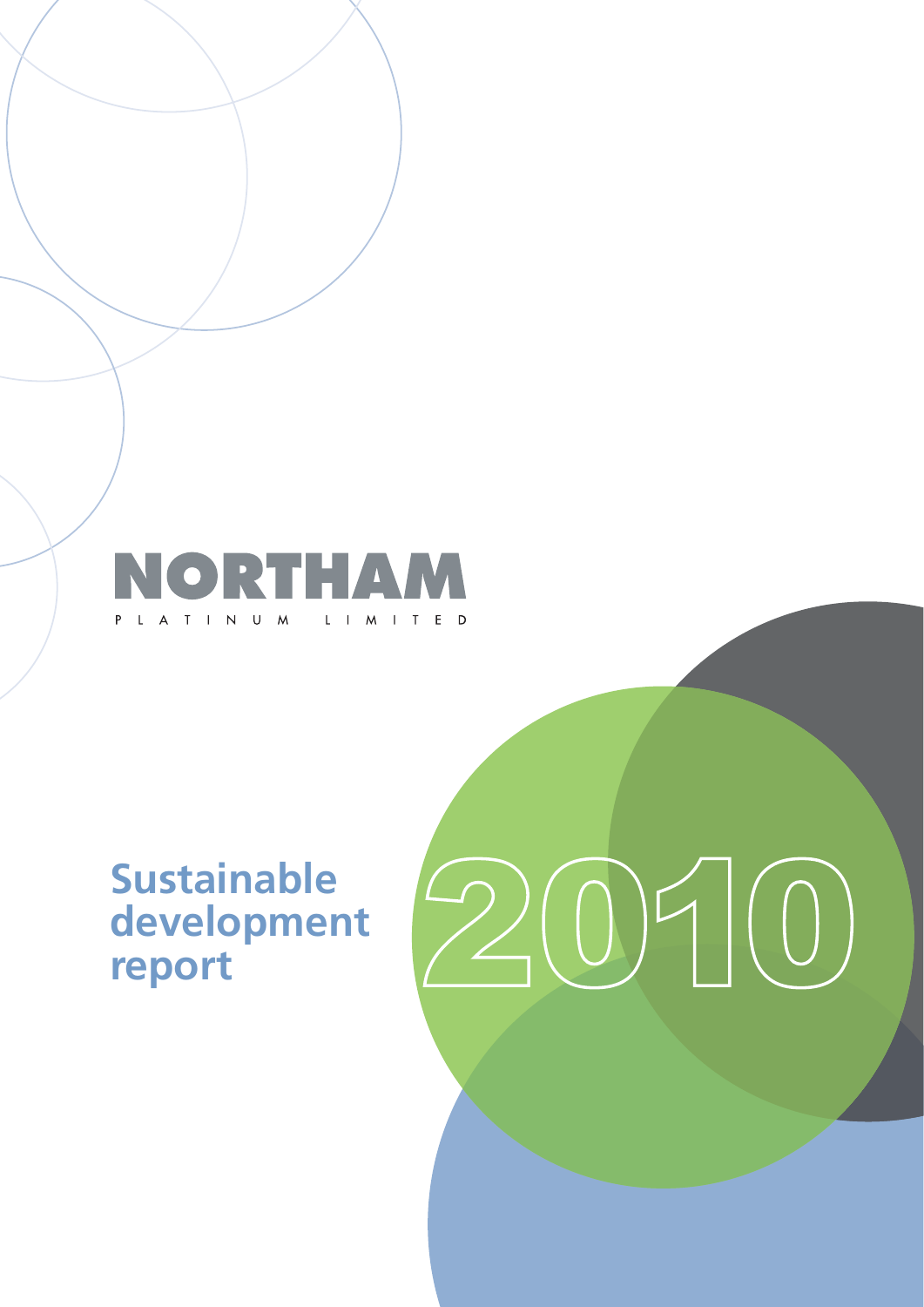# **Scope of the report**

For the first time in F2010 Northam Platinum Limited has taken steps to present the company's financial reporting performance in conjunction with broader performance relating to the environmental, social and governance (ESG) issues in its annual report. In addition, Northam Platinum has also produced this separate sustainable development report to supplement the annual report, and to address the company's ESG performance in greater detail and in alignment with the requirements of the Global Reporting Initiative's (GRI) G3 guidelines. Both reports may be found on the company's website at *www.northam.co.za*.

The reporting period for this report is the 2010 financial year (F2010), which runs from 1 July 2009 to 30 June 2010, although both historical and forwardlooking data are provided for comparative information purposes.

The material ESG issues identified by Northam in F2009 have been reviewed and reported on and, in F2010, the company again reviewed its material issues.

While this report focuses on Northam's current operations at the Zondereinde mine and metallurgical complex in the Limpopo province, reference is also made to the progress and challenges that form part of the Booysendal project, which is currently under development. Northam will incrementally report on this operation and undertakes to fully incorporate this operation into its sustainability reporting by F2012 once the mine comes into production, and when reporting will become more meaningful.

Certain key performance indicators (KPIs) have been assured by external assuror, Ernst & Young (E&Y). E&Y's statement of assurance may be found on page 49.

Northam has declared a B+ level of reporting for F2010 (F2009: C+). This has been confirmed by E&Y. In addition, this report was submitted for an assessment of the reporting level by GRI.

For further information on sustainability reporting at Northam, please contact:

Marion Brower / Memory Johnstone Tel: +27 11 880 3924 Email: general@rair.co.za



### **Contents**

Corporate profile 2 Sustainable development policy 15 Our sustainability footprint 4 Economic performance 16 From the chairman and chief executive  $8$  Safety, health and employee well-being  $22$ Governance 12 **Employment and human rights 28**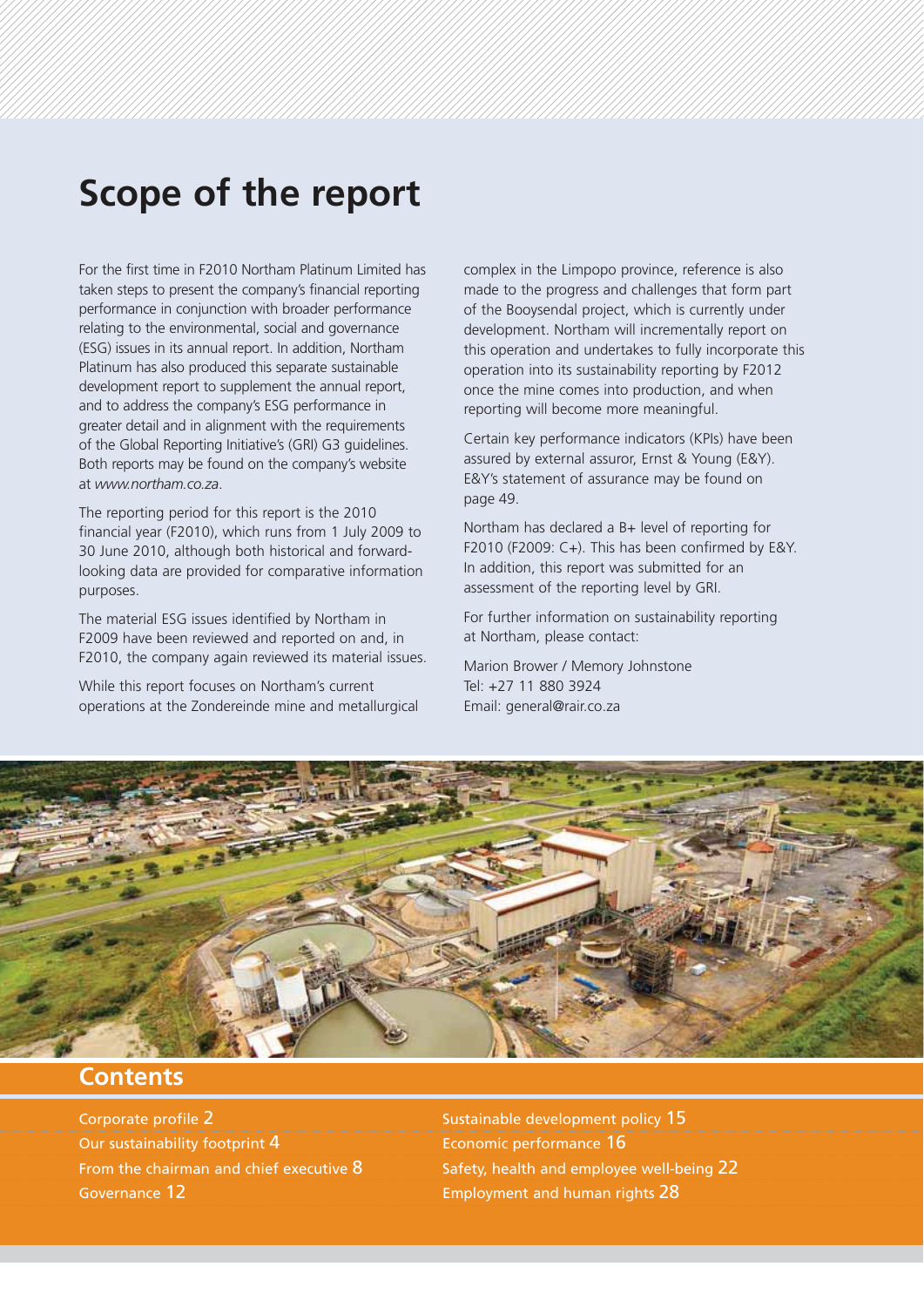

# **Key performance indicators**



\*\*\* As at 30 June 2010

Northam in the community 32 Mining Charter compliance 48 Product responsibility 34 Report of the independent assuror 49 Environmental performance 36 Glossary of terms and acronyms 51 Reporting in line with GRI 44 Contact details and administration 53 Feedback form insert

1 NORTHAM SUSTAINABLE DEVELOPMENT REPORT 2010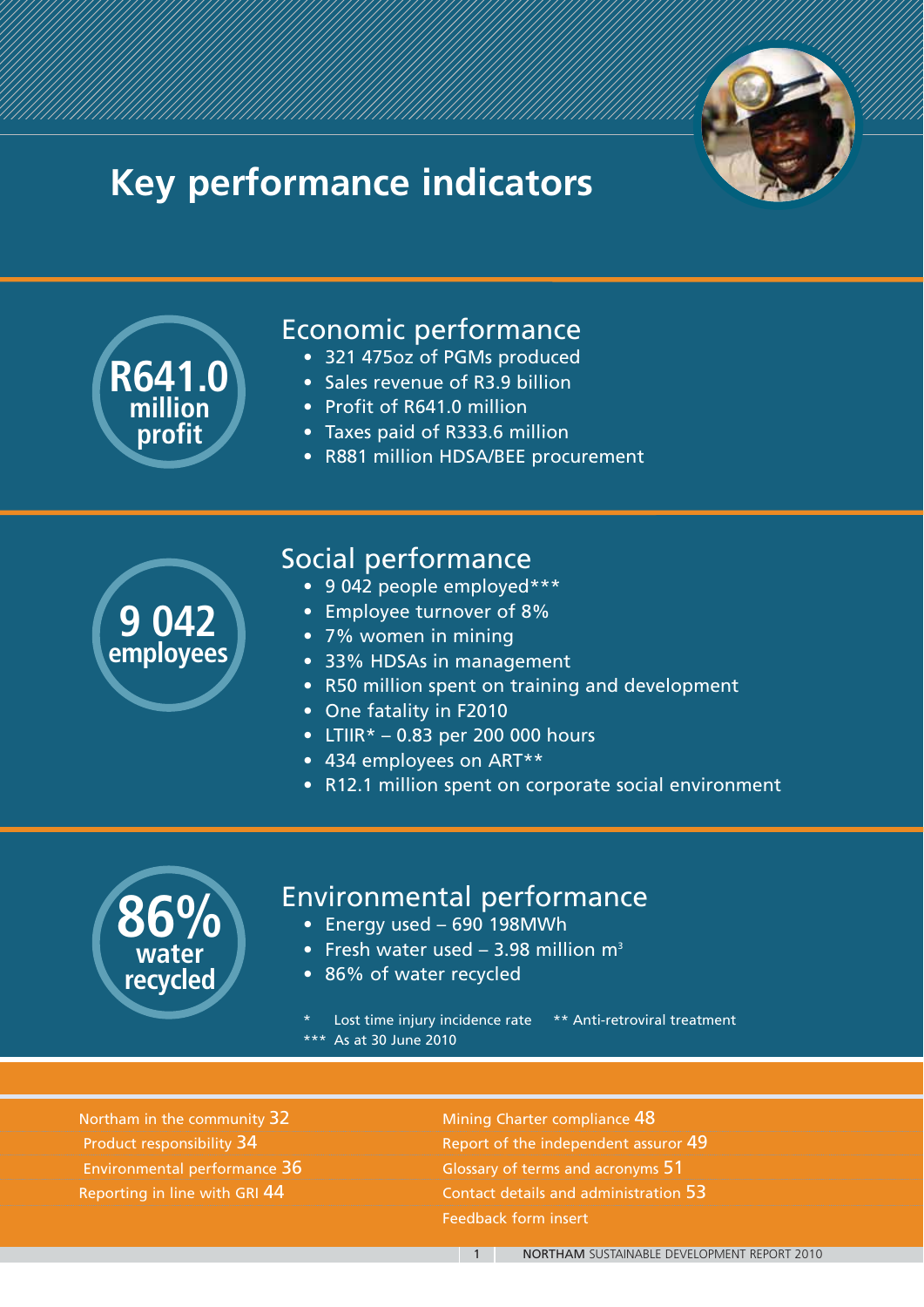Northam Platinum Limited is the only fully independent, black-owned and controlled integrated platinum group metals (PGMs) producer listed on the JSE Limited (JSE). The company is domiciled in South Africa, and has its corporate office in Johannesburg.

Northam owns and operates Zondereinde platinum mine and metallurgical complex on the western limb of the Bushveld Complex near the town of Thabazimbi, in Limpopo province, South Africa. In F2010, Zondereinde produced 321 475 ounces (9 999kg) of PGMs (3PGE + Au).\*

The company is currently developing the Booysendal project, located on the eastern limb of the Bushveld Complex, near the town of Mashishing, in Mpumalanga. The development of Booysendal could add some 162 000 ounces of PGMs per annum at steady-state in F2014.

Northam also holds a small (7.5%) interest in the Pandora joint venture, a PGM mining operation on the lower end of the western limb of the Bushveld Complex in partnership with Anglo Platinum Limited (Anglo Platinum), Lonmin plc (Lonmin) and the Bapo Ba Mogale community.

The company has a combined resource base of 130 million ounces, with more than 50 years life-of-mine.

At the end of June 2010, Northam employed 9 042 people (76% employees and 24% contractors) at Zondereinde, and 159 people (4% employees and 96% contractors) at Booysendal. It is estimated that the Booysendal project will employ approximately 1 150 people at steady-state.

Northam is a publicly listed company, with its primary listing on the JSE. The company has been admitted to the JSE's Socially Responsible Investment Index (SRI) for the third consecutive year.

During the 2009 calendar year, the company was also ranked number 14 on the JSE's Carbon Disclosure Leadership Index (CDLI). The integrity of the CDLI methodology and scoring was assessed by the independent assuror, KPMG.

### **Geographical analysis of shareholders (free float) June 2010**



*\* Northam reports on its production in terms of three PGEs, namely platinum, palladium and rhodium, as well as gold. This is commonly designated as 3PGE + Au.*

### **Developing a leading BEE company**

Northam Platinum was originally established by the mining group Gold Fields of South Africa (GFSA), as that group's platinum vehicle. Development at the Zondereinde mine began in January 1986 and production commenced seven years later, in January 1993. Northam was listed on the Johannesburg Stock Exchange (today the JSE) in 1987 and took up a secondary listing on the London Stock Exchange (LSE) in 1990.

Established to exploit a relatively deep resource in the platinum sector, Northam's operations languished for many years, limited by a high cost base and complex geology. The company was also constrained by its single finite resource base. Increasingly, other PGM producers are now also operating at depth, with the attendant cost and infrastructure burden that this necessitates. Time, technical ingenuity, and the opportunities created by the new minerals regime in South Africa have since given Northam a new lease on life, significantly increasing its potential as the platinum investment of choice.

Following the unbundling of GFSA, and the acquisition by Mvelaphanda Holdings Limited (a leading black economic empowerment (BEE) group led by Tokyo Sexwale) of an equity stake in Northam, Anglo Platinum and Mvelaphanda Resources Limited (Mvela Resources) became significant stakeholders, each with an interest of 22.5% in Northam. Subsequent transactions between Mvela Resources and Afripalm Limited, a new BEE entrant led by another leading business figure, Lazarus Zim, has seen the BEE ownership of Northam broaden. At the end of June 2009, Mvela Resources, which was 50.1% HDSA controlled, had a 63% interest in Northam. (HDSA refers to historically disadvantaged South Africans.)

By virtue of its credentials the company has become a BEE partner of choice and, in September 2007, Mvela Resources, Northam and Anglo Platinum entered into a transaction that saw the acquisition by Northam of the Booysendal project. Booysendal is set to become one of the largest, long-life new generation PGM mines in South Africa.

After Mvela Resources' disposal of a 12.2% stake in Northam in April 2010, and the imminent unbundling of its interests to its shareholders (in order to comply with the JSE's requirements with regard to pyramid holding structures), Northam's direct BEE shareholding is likely to be lower than the 2014 26% BEE equity requirement of the Mineral and Petroleum Resources Development Act (MPRDA). The company is examining various ways of restoring this target.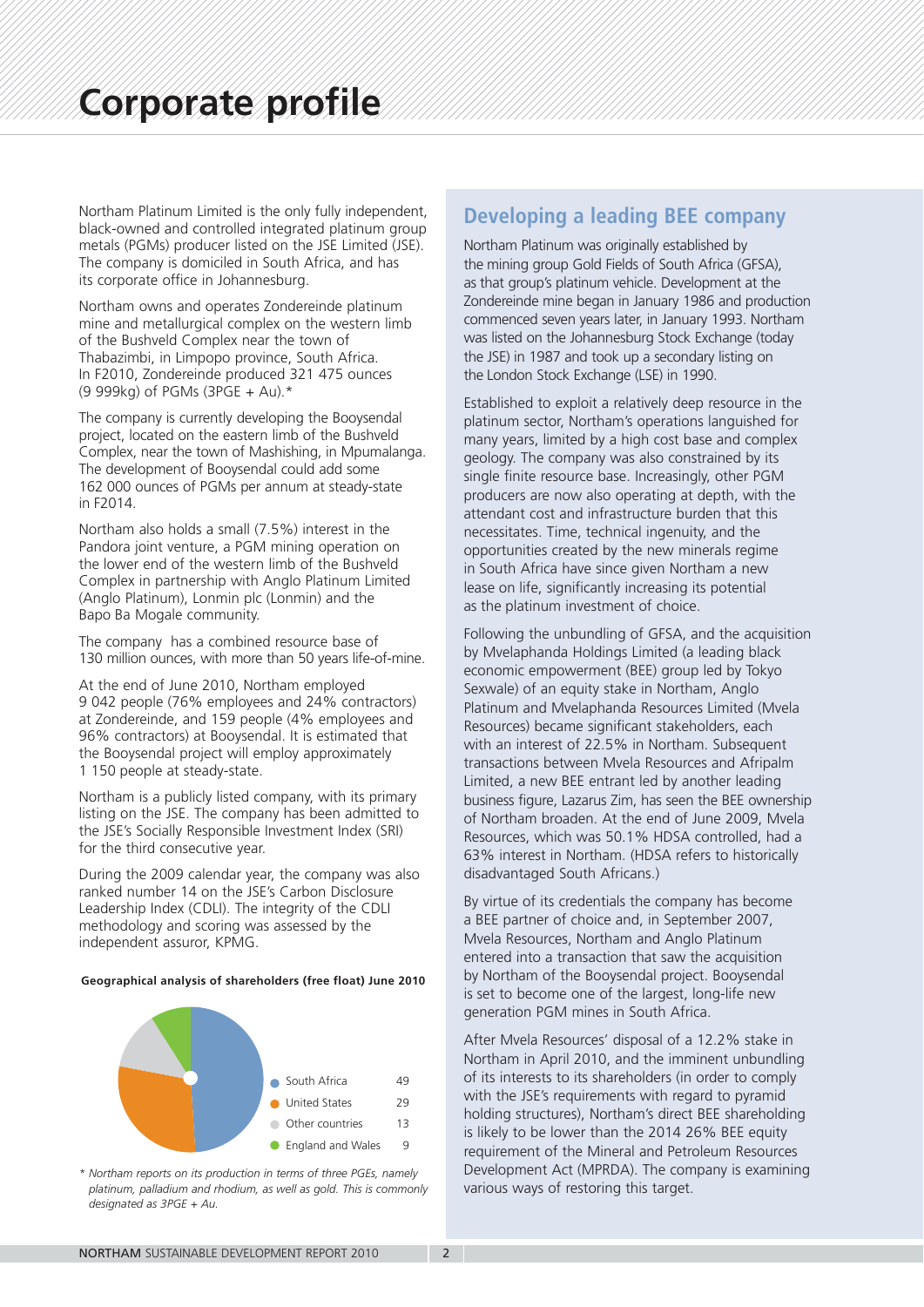

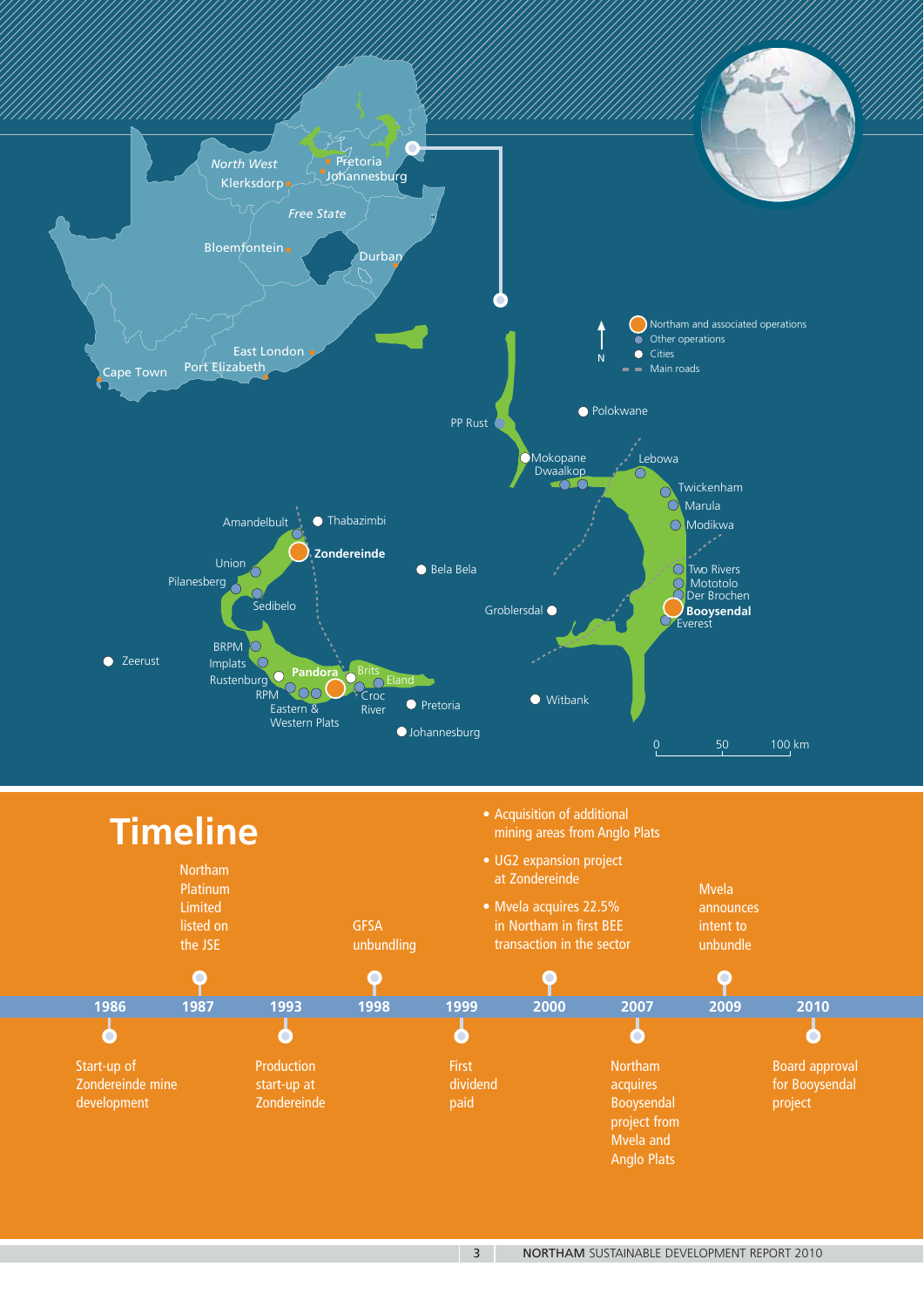# **Our sustainability footprint**



Mining and processing scarce and valuable PGMs is a highly complex process that requires a significant amount of effort and ingenuity.

The Zondereinde mine life cycle extends from the development and construction of mining operations, to mining and processing, and finally to rehabilitation and closure. The various stages in this life cycle for the Zondereinde complex are illustrated below.

In F2010 Zondereinde produced 321 475 ounces of platinum (Pt), palladium (Pd), rhodium (Rh) and gold (Au) (3PGE+Au), along with iridium (Ir), ruthenium (Ru) and silver (Ag), and base metal by-products copper (Cu) and

nickel (Ni). To produce these PGMs and by-products Northam mined 2 280 501 tonnes of material (ore and waste) and milled 2 038 225 tonnes of reef. So, for every ounce of PGMs produced, some 7 tonnes of rock was mined at Zondereinde. Given that platinum constitutes around 60% of the total amount of PGMs produced, 12 tonnes of rock was mined to produce one ounce of platinum. (This will vary from mine to mine as grades and recoveries of platinum vary from operation to operation).

Of the value of the metals sold in F2010, platinum is the primary product produced by contribution to revenue (67.6%), followed by rhodium (12.1%) and palladium (8.6%) and nickel (6.6%).

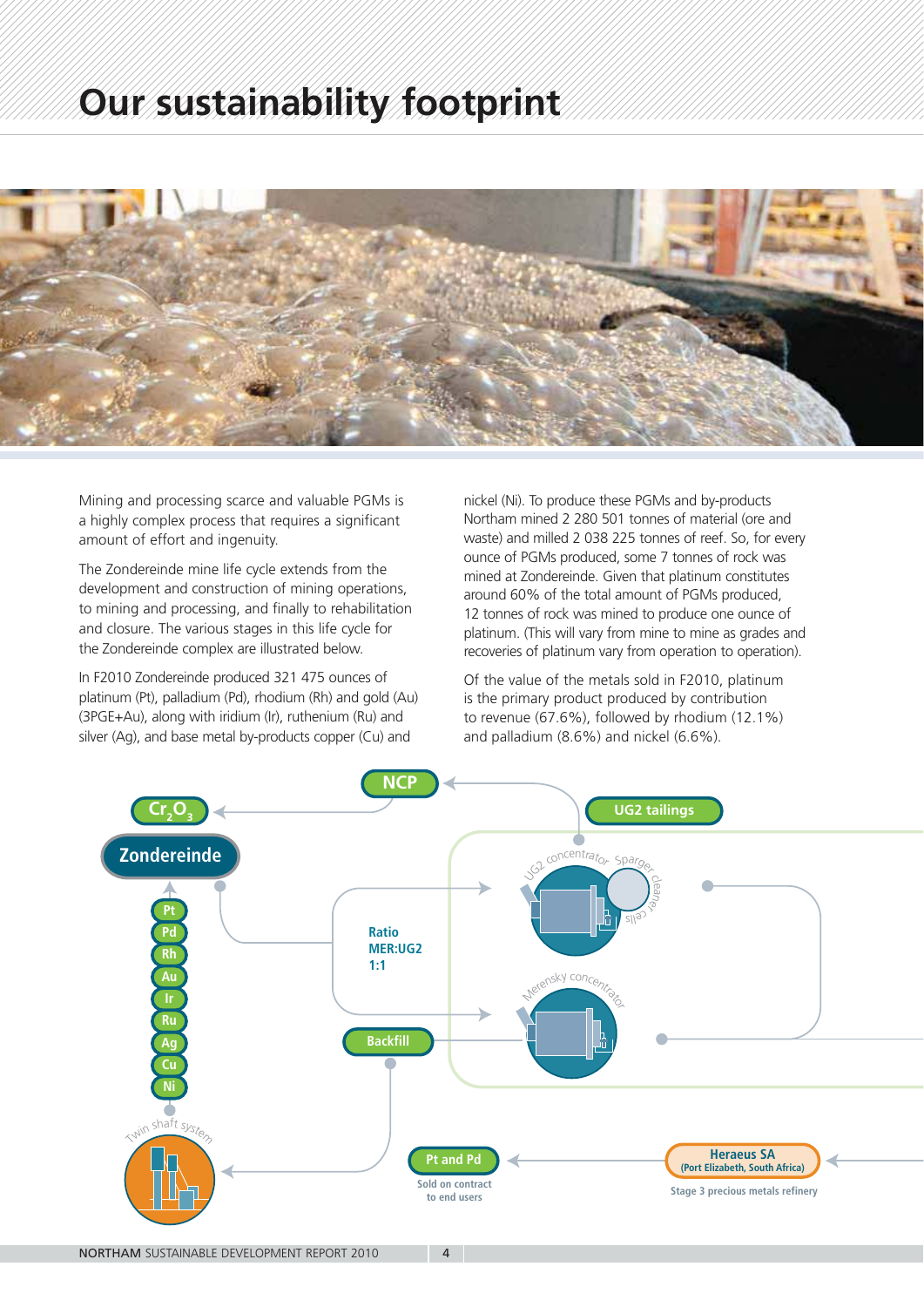

**12 tonnes of rock mined to produce one ounce of platinum**

**Metals – contributions to revenue F2010 (%)**





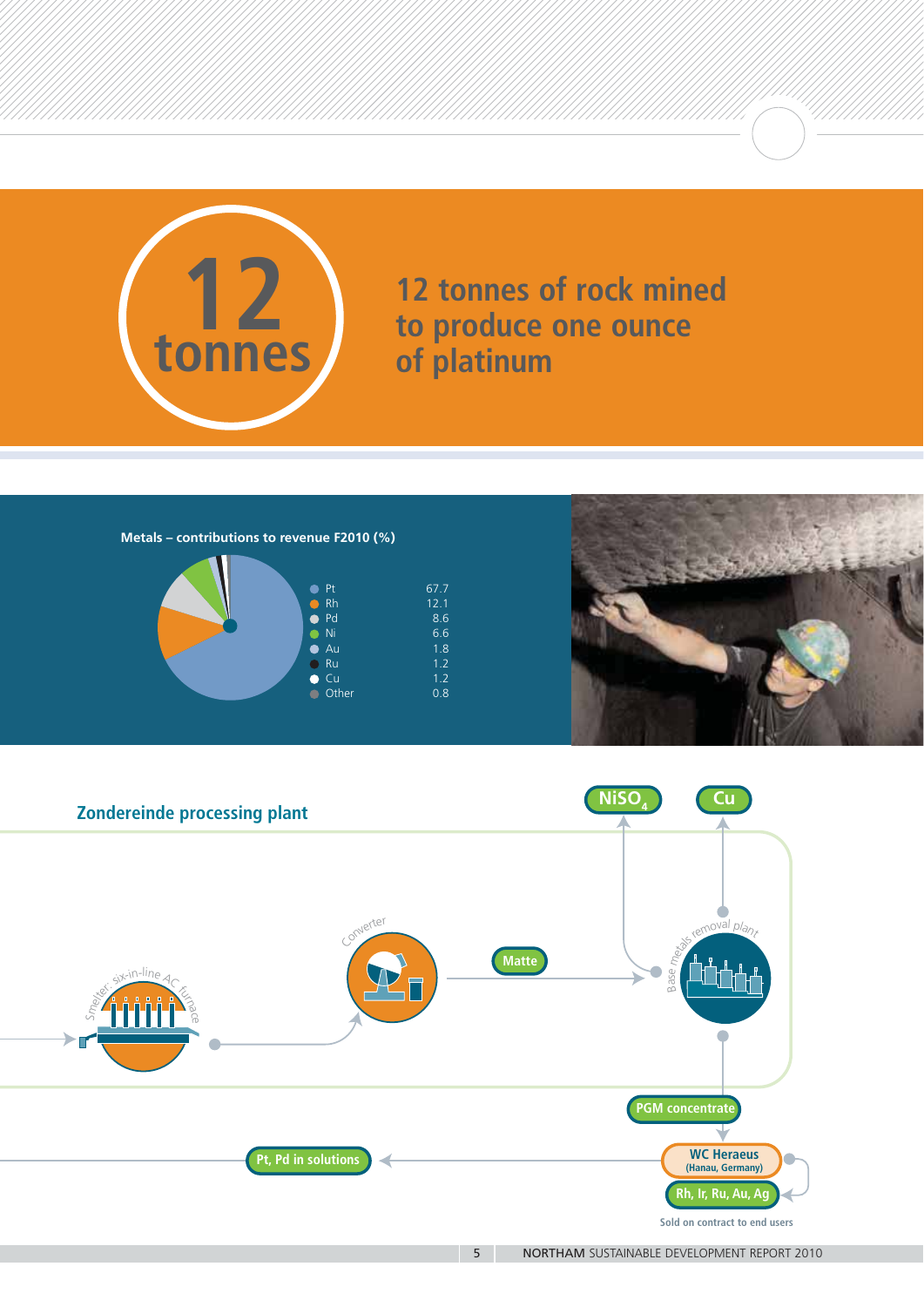# **Useful metals – from mine to market**

Platinum group metals (PGMs), including platinum, palladium, rhodium, ruthenium and iridium, have a wide range of industrial and technical applications. We include gold in the basket of metals we produce. Nickel is also a significant by-product by value. While PGM resources are relatively scarce, concentrated in southern Africa, gold and nickel are found more extensively across the globe.

### Platinum

Given its many industrial applications and its desirability for investment purposes, platinum is one of the most sought after precious metals.

- The best known use of platinum is in catalytic convertors which form part of the exhaust system in motor vehicles. Instead of releasing deadly carbon monoxide, hydrocarbons and nitric oxide into the atmosphere, autocatalysts convert these harmful emissions into carbon dioxide and water.
- The rarity, hypoallergenic and tarnishresistant properties of platinum make it the ideal choice for creating the finest jewellery, which is particularly sought after in the bridal section.
- Platinum is used in fuel cells which generate electrical power using hydrogen and oxygen as fuel. As they have no moving parts, fuel cells generate power silently, emitting only pure water as a by-product and do not contribute to air or noise pollution in any way. Fuel cells are not yet commercially available, but there is a significant potential market for platinum.

### Rhodium

Rhodium is one of the rarest precious metals on earth. Among its many uses,









rhodium is used as a catalyst in a number of industrial processes, primarily in three-way catalytic convertors.

### Palladium

Over half of the world-wide supply of palladium is used in catalytic convertors. Palladium is also found in many electronics including computers, mobile phones, and multi-layer ceramic capacitors, and is used in dentistry, medicine, photography, and hydrogen purification.

### Nickel

Nickel is primarily an alloy metal and its chief use is in stainless steel and cast iron, of which there are many varieties.

### Ruthenium, iridium

Ruthenium is used in electronics to increase magnetic data-recording memory in hard disks and to improve the plasma display panels of flat screen televisions. Along with iridium, it is also used in chemical and electronic applications.

### Gold

Gold has for centuries been a store of value and a form of monetary exchange. Other uses of gold include coinage, ornaments, jewellery and gilding. Gold is also used within the textile industry and for dental applications.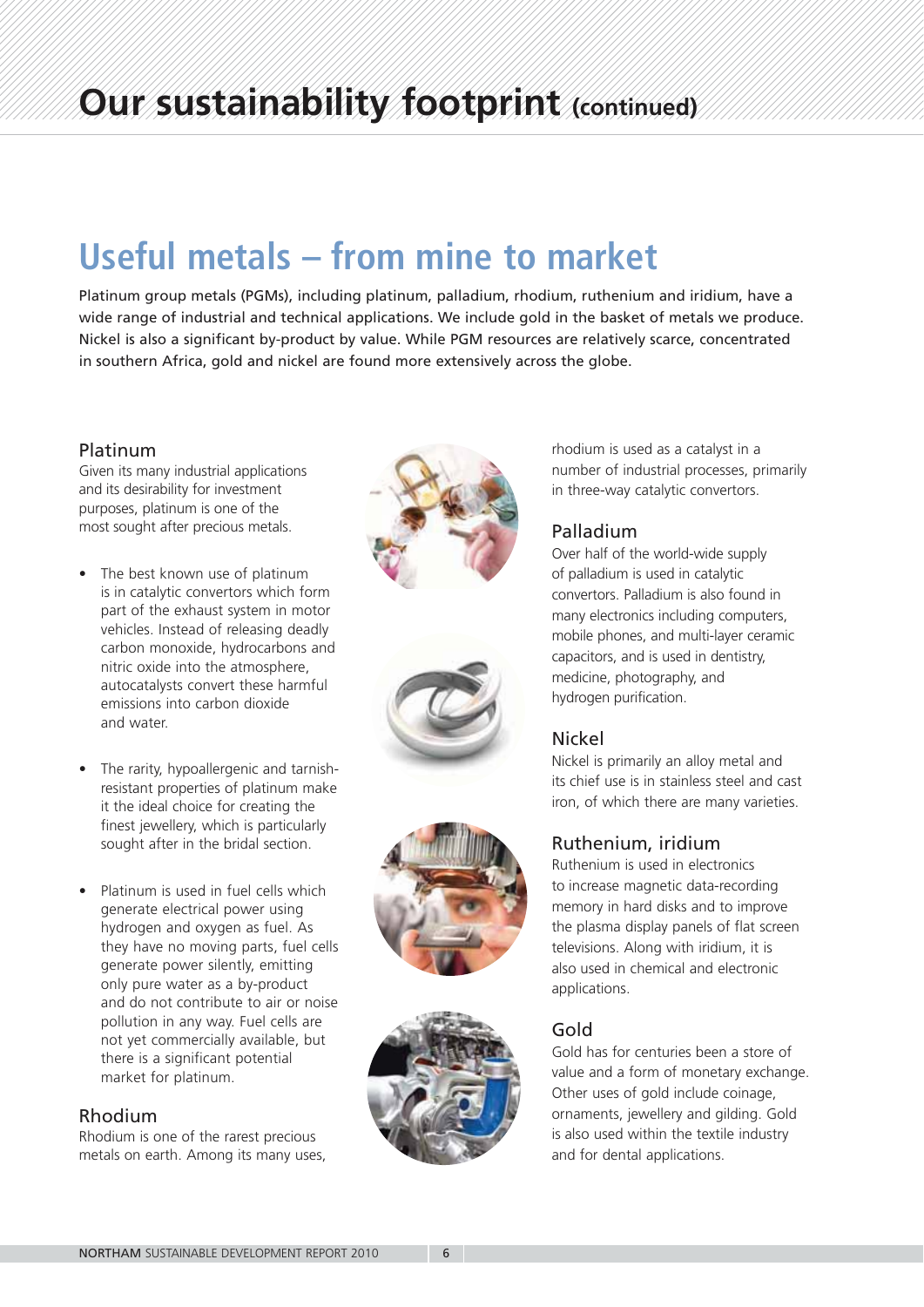# **Our sphere of influence**

**As a mining and processing company, Northam's sphere of influence extends beyond the boundaries of its mines. Northam's existing and potential impacts may be on:**



See our discussion on engaging with stakeholders on page 14 of this report.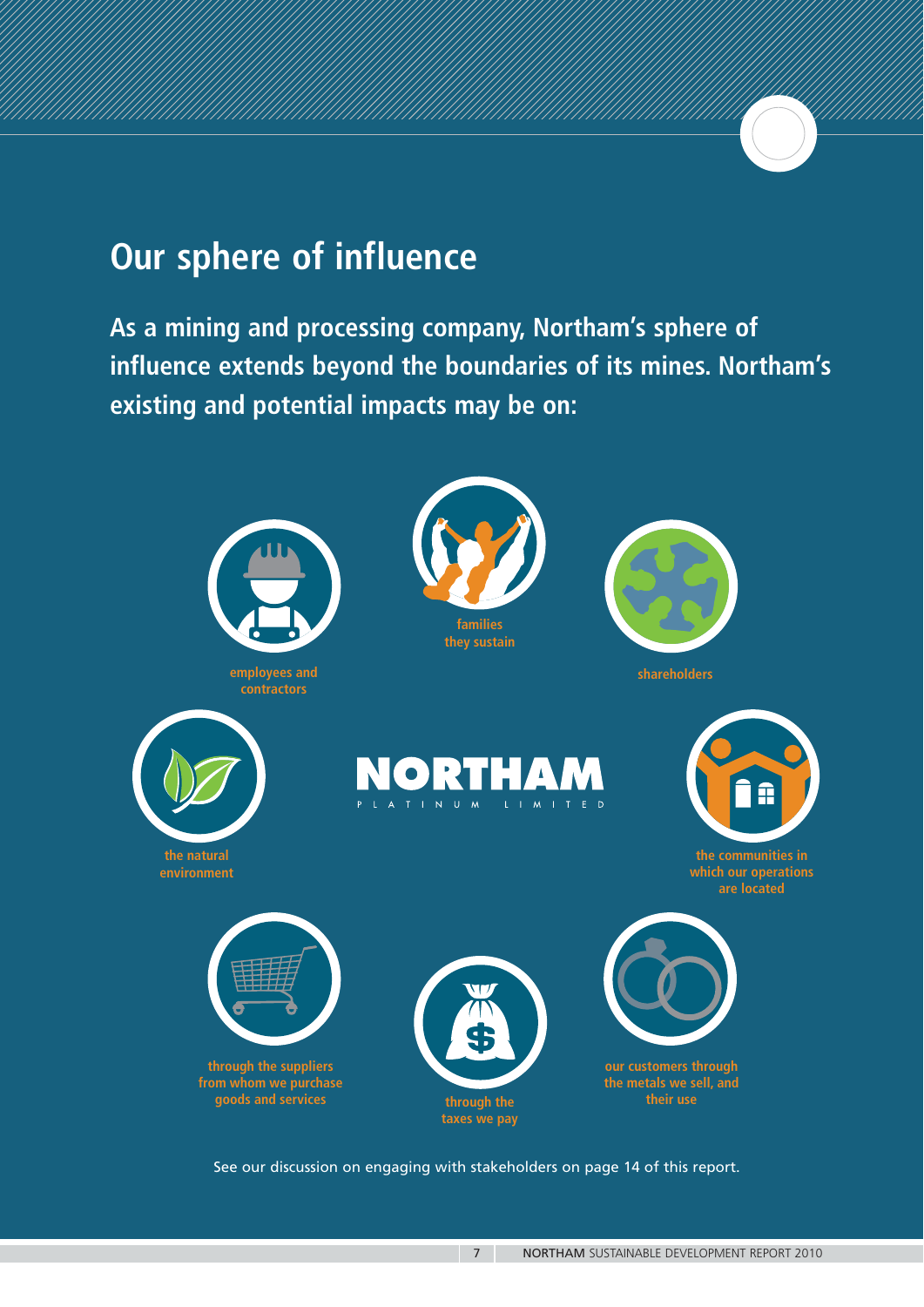# **From the chairman and chief executive**





### **Dear stakeholders**

In F2010, we took a number of significant steps towards the integration of sustainability management and reporting into the core operation of our business. An important part of this has been a consideration of what sustainability means to the business, and how we reflect this in our reporting.

Sustainability for Northam implies the sustainability of the business as a whole, with environmental, social and governance (ESG) issues forming an integral part of the way we conduct our business. For us this means:

- the *responsible* and *profitable* operation of the Zondereinde mine;
- the *responsible* and *economic* development and growth in our assets, primarily through the delivery into production of the Booysendal project; and
- *compliance* with listing and other requirements so that the company is able to *maintain its licence to operate* and to *attract and retain capital*.

In line with this increased air of attention and focus we felt the need to develop an over-arching sustainable development policy, pulling together our vision for the company and the various underlying policies relating to safety and health, environment and community development in place at an operational level. This policy is published here for the first time on page 15 and was approved by the board in August 2010.

Our vision is that the ESG elements of sustainability are a part of the way we conduct our business, and must be managed as such, with policies, targets and measurement systems in place to support the

achievement of our objectives. To this end, we can report a number of achievements during the year including:

- publication of our third sustainable development report to a B+ level of reporting and the assurance of certain key performance indicators (KPIs) by an external assuror;
- submission of the Carbon Disclosure Project (CDP) questionnaire and recognition by CDP as a leading reporter;
- admission to the JSE SRI index for the third consecutive year;
- a corporate and then on-mine workshop on sustainability reporting and what it means for Northam. Identification of material issues and KPIs, the latter with on-mine line management participation;
- engagement of external consultants to review reporting criteria, definitions, processes and responsibilities for KPIs in respect of ESG issues. We also set up a data management system; and
- engagement of internal and external assurors to verify our identified KPIs.

As a minimum, we will comply with legislation and regulations that govern our operations and our listing. Further, we also seek to comply – as far as our business objectives allow – with recommendations of good practice and governance. We would like to be considered as a responsible and ethical corporate citizen by our employees, our business partners, our customers, our investors and our communities.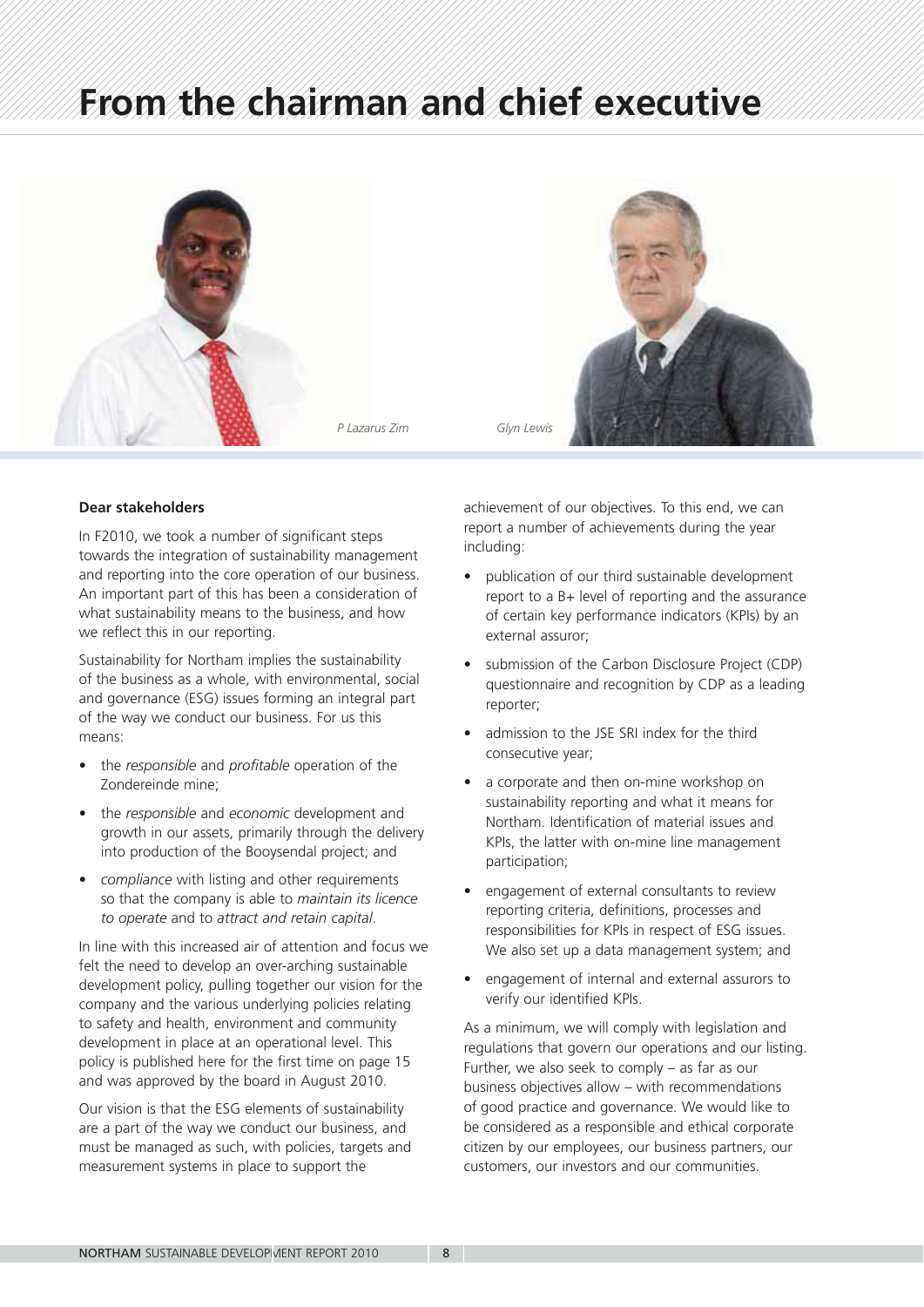

# **B+ Publication of our third**<br>to a B+ level of reporti **sustainable development report to a B+ level of reporting**

### **One report**

In F2010, we have for the first time attempted to produce an integrated annual report – that is, one that addresses both financial and relevant ESG issues. This has not simply been a process of combining the financial and sustainable development reports, but has involved a fundamental consideration of those ESG issues that are important to all stakeholders and incorporating these into our annual report.

This has also not meant that we have dispensed with this, our separate sustainability report, that deals with specific ESG issues in sufficient detail to satisfy the needs of a broader group of shareholders.

### **The material issues we face**

Last year we identified six key issues for F2009 and F2010. Those issues identified remain important to us, and we have identified three additional issues. Our material issues are outlined below and dealt with in greater detail within the pages of this report as well as in our annual report.

1. Operating the Zondereinde mine, its concentrating and smelting operations efficiently and cost-effectively, and to maximise its life of mine (currently estimated at 18 years) to the fullest extent possible. (See the annual report and pages 18 to 23)

During the period under review, production of metals in concentrate at Zondereinde increased by 6.3% to 321 475 ounces (F2009: 302 474 ounces) with the combination of production units and purchased metals increasing by 10% to 389 284 ounces (F2009: 318 131 ounces) .This is reflective of the company's strategy to build up capacity for enhanced downstream beneficiation.

As a result of higher input costs, in particular labour, power, steel and chemicals and the 6.3% increase in production, operating costs increased by 17.0% to R2.2 million (F2009: R1.9 million). In addition, Northam paid some R21.4 million in royalties in terms of the Mineral Resources and Petroleum Royalty Act which came into effect in March 2010. This amount has been included in operating costs.

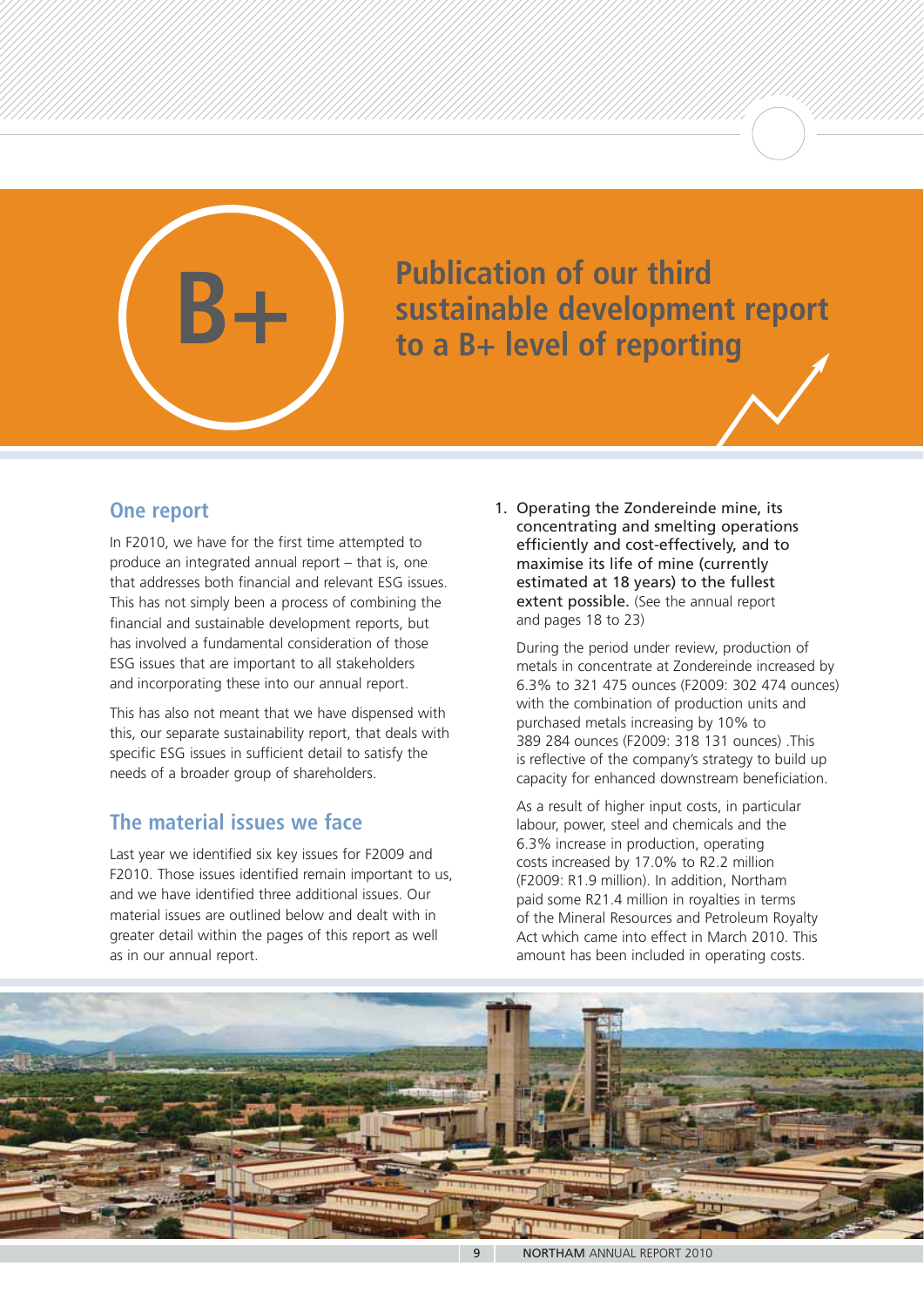Sales revenue increased by 23.8% to R3.9 billion as a result of an 18.8% increase in volumes sold.

Operating profit decreased by 4% to R785.0 million (F2009: R817.9 million) as a result of increased production costs, the higher cost and volumes of concentrates purchased.

### 2. Ensuring the safety of employees and contractors. (See pages 24 to 29)

Our safety performance in F2010 was pleasing with further improvements in safety indicators such as the lost time injury incidence rate (LTIIR) of 0.83 per 200 000 hours worked (F2009: 1.02) and a reportable injury incidence rate (RIIR) of 0.52 per 200 000 hours worked (F2009: 0.63).

This performance was sadly marred by a fatal accident at the Zondereinde mine during the year. The board and management extend their sincere condolences to the family and colleagues of Mr Sebenzile Ketile, who died on 13 May 2010 as a result of a drilling-related accident.

It is with deep regret that, subsequent to the end of F2010, Northam had to report the death of Messrs Avelino Cossa and Samussone Chithango after a fall of ground accident on 20 July 2010.

We will continue to make safety an area of focus in F2011 and to this end the board will continue to be supportive of the combined efforts of management, organised labour and the Department of Mineral Resources (DMR) in prioritising and promoting a work ethic that seeks to eliminate mining related injuries.

### 3. Maintaining our credentials as a leading BEE company and meeting the requirements of the MPRDA and Mining Charter. (See pages 30 to 33)

We have continued to make progress on our broad-based BEE procurement – at 48% of total expenditure in F2010, on the employment and development of historically disadvantaged South Africans (HDSAs) – achieving 33% HDSAs in management in F2010 and 7% women in mining, in workplace training and development initiatives, and on identifying and implementing local economic development projects in our communities.

During the year, Northam embarked on a process of auditing and reviewing the quality and accuracy of data produced and the associated charter compliance enablers at Zondereinde to determine the level of compliance with the Mining Charter, and to assist in developing processes and practices to ensure the achievement of our Social and Labour Plan (SLP) targets.

### 4. To deliver the Booysendal project at an acceptable capital cost and turn to account its extensive resources to a broad range of stakeholders. (See the annual report)

During the year, Northam completed an optimisation exercise on the Booysendal feasibility study, the purpose of which was to determine whether further value could be extracted from the first phase of the Booysendal project. The results indicated that the start-up of production could be accelerated, that the mining layout could support a higher rate of production which should result in lower operating costs per unit.

On surface, the concentrator plant layout has been optimised to take account of the higher run of mine (ROM) production, resulting in a more efficient process flow and a smaller environmental footprint.

The revised mine design and higher rate of production at full capacity will result in electricity consumption exceeding the Eskom approved 20MVA during peak demand periods. These requirements will be fulfiled by self-generation of power on site (up to 5MVA) during peak times. This will continue until Eskom is able to supply additional power – currently estimated to be by 2014. The revised design also makes provision for an energy management system and the introduction of energy recovery strategies.

### 5. To implement the ISO14001 environmental management system and to achieve certification against this standard. (See pages 36 to 43)

A great deal of progress towards the implementation of ISO14001 was made during the year with the scope of Zondereinde's environmental impacts being identified and evaluated. The first phase of auditing was completed during F2010 with the second phase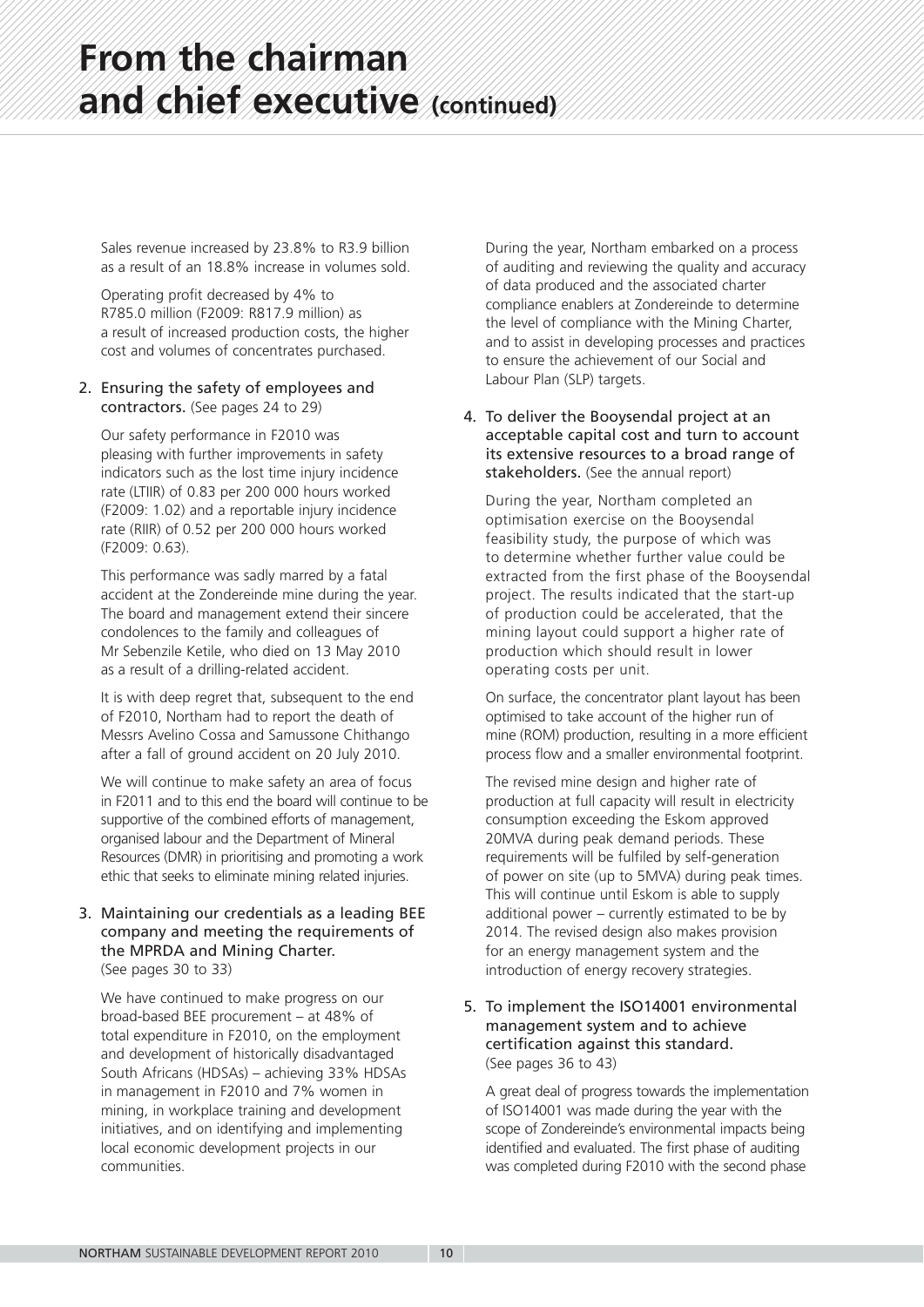completed during September 2010. It is expected that Zondereinde will receive ISO14001 certification during the 2010 calendar year.

Zondereinde is in the process of implementing an Environmental Management Programme (EMP) and a training module has been developed which will be rolled out to employees during the following financial year.

6. To optimise water usage both at Zondereinde and at Booysendal – to use less water, increase recycling, maintain water quality (particularly important at Zondereinde where extensive use is made of water for hydro-power and cooling). (See pages 36 to 43)

Increasingly, water is a scarce and costly resource. Northam voluntarily participated in the newlyestablished CDP Water Project and will seek to incrementally improve its water management and reporting strategies in the future.

7. To optimise energy consumption and to investigate potential and cost-effective alternative sources of energy. (See pages 36 to 43)

Electricity supply remains under pressure in South Africa with significant implications for current operations and new projects, such as Booysendal. While the national utility Eskom has undertaken to meet current commitments, it is clear that it will be under great pressure to do so and that this will entail cost increases. Further electricity tariff increases in F2010 have meant that electricity now makes up 9.2% of our cost base, and this is set to rise further. We have placed a great deal of emphasis on co-operating fully with Eskom in Demand Side Management (DSM) both to reduce costs but also in support of Eskom's own objectives.

8. To debate, monitor and manage our climate change strategy and, as part of that, to reduce our  $CO<sub>2</sub>$  emissions. (See pages 36 to 43)

We have continued to benchmark our CO<sub>2</sub> emissions and have put in place more robust data gathering systems.

9. To attract and retain investors in the company and to be able to raise capital cost-effectively to fund long-term sustainable growth for all our stakeholders. (See the Annual Report)

We believe the best way to do this is to:

- continue to achieve operational excellence by means of maximising cost-efficient production in a safe and healthy working environment;
- ensuring adequate mine life and ore resources to sustain future production growth;
- retaining integrated, independent operations with full control of metals from mine to market;
- attracting, developing and retaining the best available skills, technical expertise and management competence; and
- being a responsible corporate citizen.

### **Reporting and assurance**

We have continued to adopt the Global Reporting Initiative's (GRI) G3 guidelines for our reporting. Certain significant KPIs have been assured by our external auditors, E&Y and their assurance report is presented on page 49. As is required by GRI we have declared an application level of B+ for the first time this year. This is in line with our stated intention of improving the level of disclosure in our reports only. In addition, this report was submitted for an assessment of the reporting level by GRI.

### **In conclusion**

In conclusion, we wish to thank our employees, our shareholders, our communities and our partners for their continued support and contribution during the year.

P Lazarus Zim and Glyn Lewis 21 September 2010

*Issues identified in F2010 – Nos 1, 8 and 9*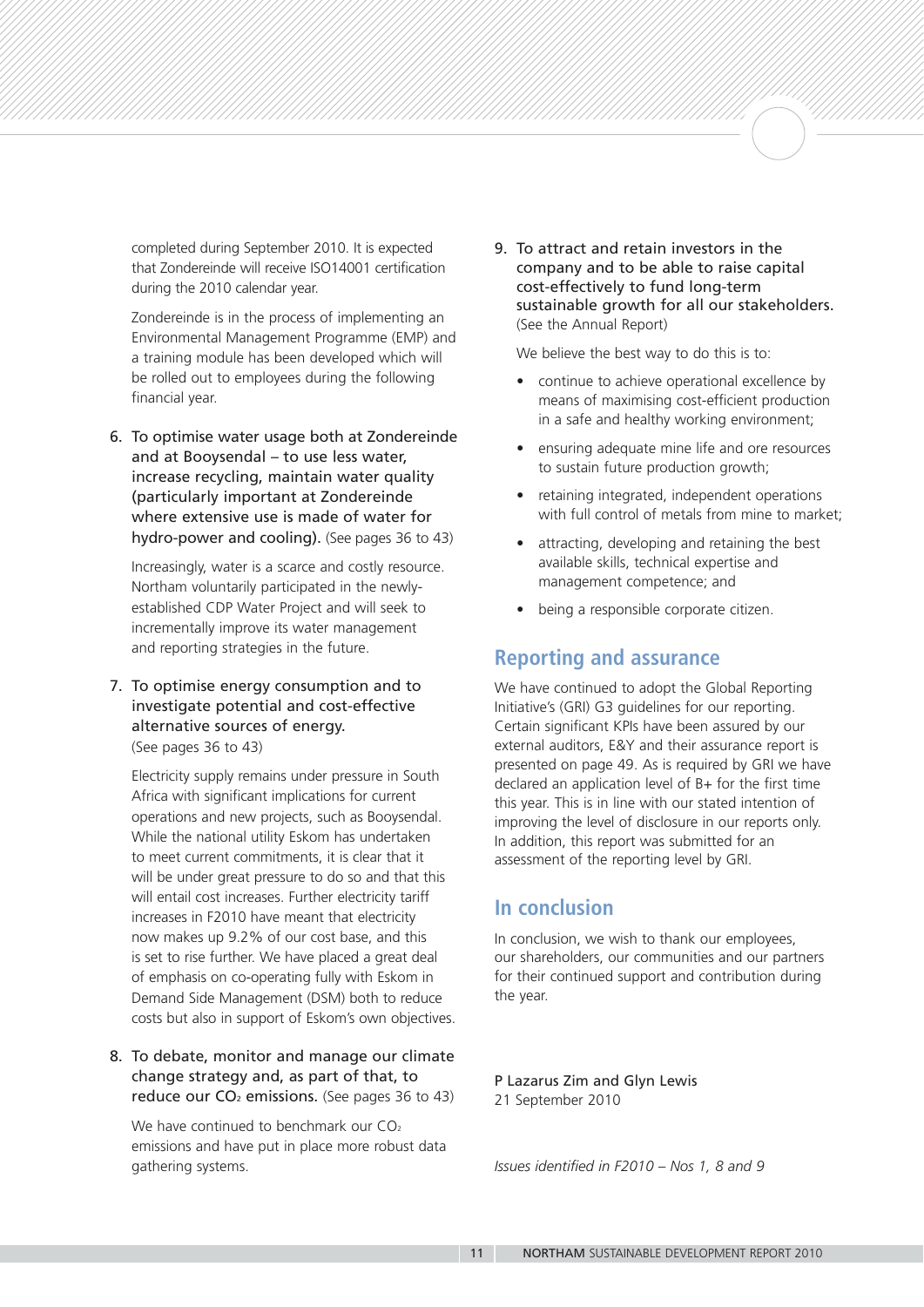**Northam is committed to upholding and implementing principles of good corporate governance at all levels of the company. The directors endorse the Code of Corporate Practices and Conduct set out in the King Report on Corporate Governance 2002 and 2010 (King II and King III). A detailed account of corporate governance matters may be found in the Annual Report on page 34**

### **Compliance**

The key principles underlying the King II recommendations are reflected in the group's corporate governance structures. Northam is substantially compliant with King II and differs only in those areas where the formation of the group as a leading BEE entity has required special variances. The primary area of noncompliance is that the chairman, as well as the majority of directors, are not deemed to be independent. It is envisaged that once the unbundling of the company from the major controlling shareholder, Mvela Resources, is completed, the situation will be resolved.

In F2010, the company commissioned an independent review of its compliance with King III. Specifically, this review examined current practices, and an analysis of the gaps that exist between current practice and King III. Remedial or other actions have been suggested and these are being considered by Northam, prior to implementation. Northam is committed to the implementation of King III within the next financial year.

### **Significant legal issues or fines**

Northam did not incur any fines during the year under review in respect of non-compliance with law or regulations, and was not involved in any legal action relating to anti-competitive behaviour, anti-trust or monopoly practices. Similarly the company is not engaged in any significant legal actions.

### **Leadership and oversight by the board**

Northam's board has a unitary structure, and comprises 11 members (and two alternates). Board members

assume overall responsibility for the company and its activities, including risk management and governance. The board is responsible to shareholders for setting the direction of the group through the establishment of strategic objectives and key policies.

The board is guided by the board charter, and is supported in its role by a number of board committees, namely:

- the audit committee;
- the health, safety and environment committee; and
- the remuneration, nomination and employment equity committee.

The board comprises two executive and nine nonexecutive directors, four of whom are regarded as being independent since they are not representative of a share owner who has the ability to control or significantly influence management; have not been employed by the company, or the group of which it currently forms part in any executive capacity for the preceding three financial years; are not members of the immediate family of any individual who is, or has been in any of the past three financial years, employed by the company or group in an executive capacity; are not professional advisors to the company or the group, other than in a director capacity; are not a significant supplier to, or customer of the company or group; have no significant contractual relationship with the company or group, and are free from any business or other relationship that could be seen to materially interfere with their capacity to act in an independent manner.

In terms of the company's articles of association no fewer than 50% of the directors are required to be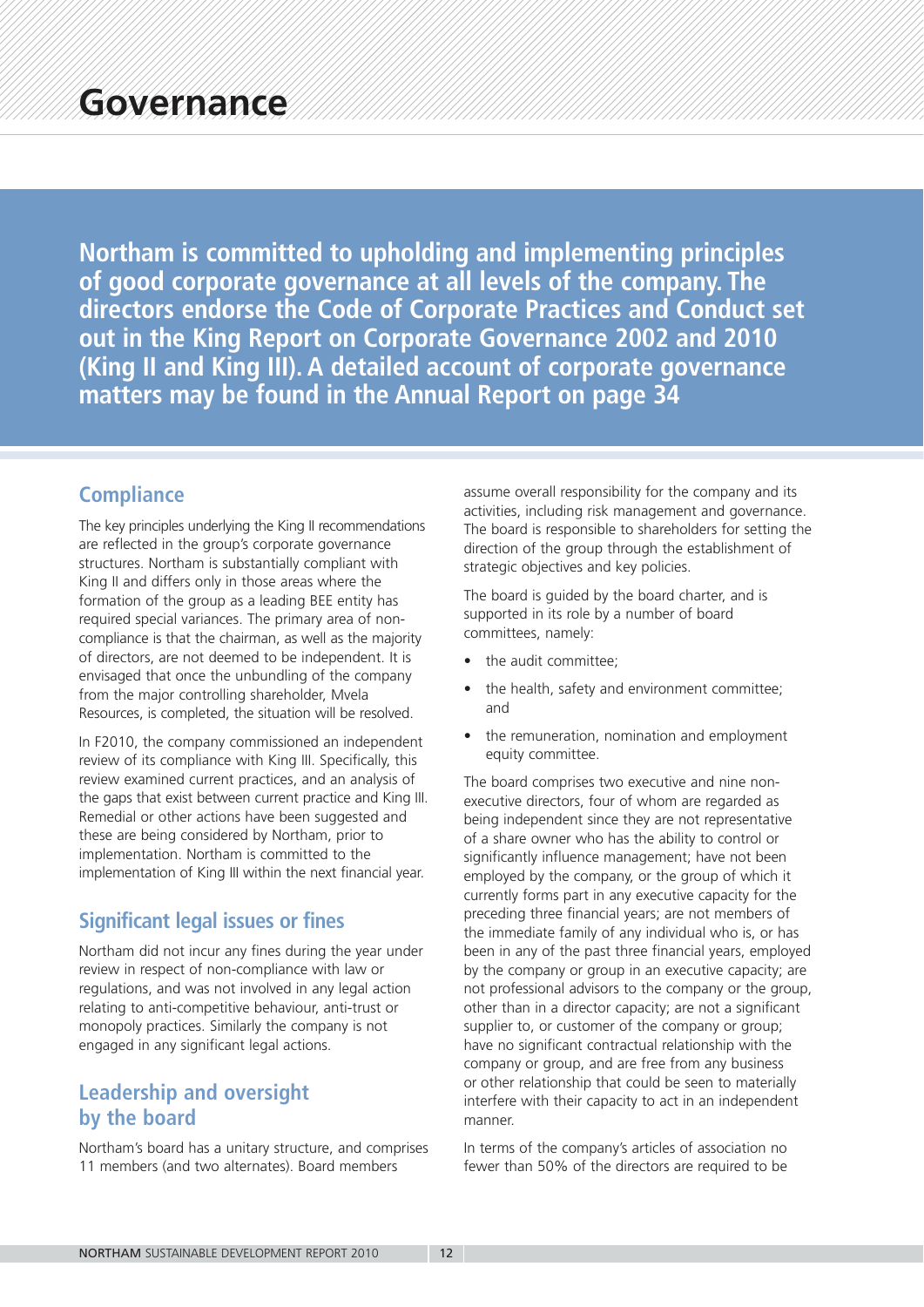

**No fewer than 50% of the directors are required to be historically 50% disadvantaged persons**

historically disadvantaged persons (HDPs) as defined in the MPRDA. To this end, the board has appointed additional non-executive directors who qualify as HDPs, thus bringing the total number of such directors to six of the directors.

The board charter regulates how business is to be conducted by the board in accordance with the principles of good corporate governance. The charter sets out the specific responsibilities of the board members collectively, and the individual roles expected of them. More specifically, the charter confirms the board's responsibility for the adoption of strategic plans, monitoring of operational performance and management, determination of policies and processes to ensure the integrity of the group's risk management and internal controls, as well as director selection, orientation and evaluation.

The board recognises that improved performance and effectiveness may be achieved through regular and timely appraisals both of the board as a collective and of its individual members. The board ensures that the remuneration of both board members and senior executives reflect the overall performance of the company as a whole, including financial and nonfinancial performance indicators. At an operational level, this includes performance relating to transformation, environmental management and safety and health. Safety performance forms a fundamental part of the calculation of remuneration for operational management and employees.

### **Sustainability leadership**

Policies, practices and performance relating to sustainable development form an integral part of the management of the company. While overall

responsibility for sustainability lies with the board, specific oversight has been delegated to the health, safety and environmental committee and the remuneration, nomination and employment equity committee.

These committees function in accordance with established terms of reference approved by the board and material matters (always including safety) are escalated to board level for consideration. Transformation and compliance with the MPRDA and the Mining Charter are considered by the board as a whole and are a standard agenda item.

The health, safety and environmental committee comprises four non-executive directors, under the chairmanship of Bernard van Rooyen, and met on four occasions in F2010. The remuneration, nomination and employee equity committee, under the chairmanship of Emily Kgosi, is also made up of four non-executive directors and met four times during the year.

### **Code of ethics**

Northam is committed to the highest ethical standards. Northam's code of ethics governs relationships between the group and its stakeholders. Contravention of the code may result in disciplinary action and, depending on the nature of the contravention, may also result in civil or criminal action. The code of ethics has been aligned with corporate governance trends and practices.

### **Political donations**

It is a policy of the Northam board not to make political donations of any kind. No donations were made in F2010.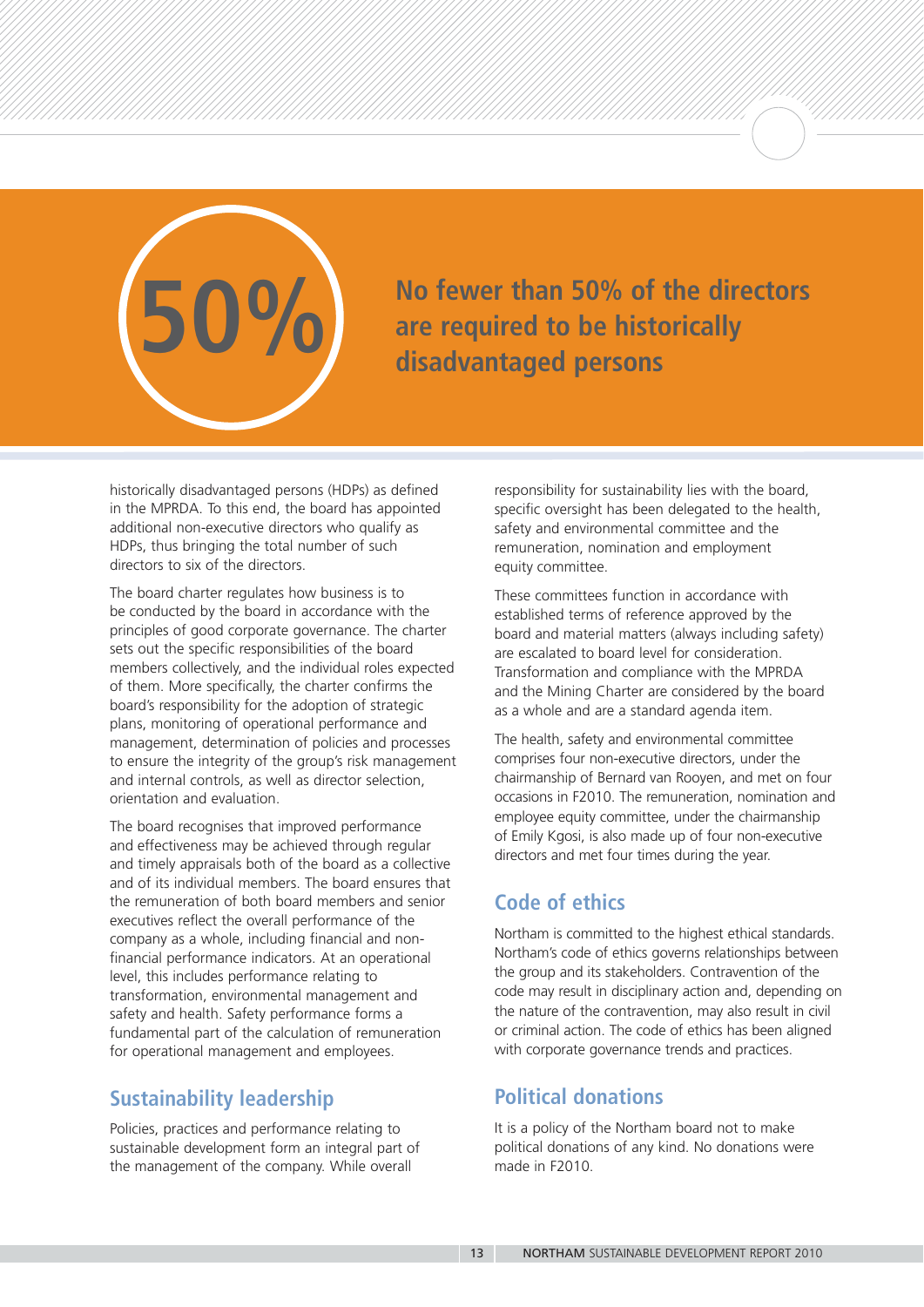### **Risk management**

Risk management is an integral part of the company's strategic and business processes. Northam is confident that the precautionary approach – as envisaged in environmental legislation – has been adopted.

The board is responsible for the oversight of risk management within the group, with board committees and management being consecutively accountable to the board. Extensive systems of internal control are in place to identify and manage significant risks. These systems support the board in discharging its responsibility of ensuring that the range of risks associated with the group's operations are managed effectively and that the interests of stakeholders are safeguarded.

Through an integrated risk management framework, significant risks facing the group, as well as factors in mitigation thereof, are identified and addressed. While the operating risks cannot be fully eliminated, the group endeavours to minimise them by ensuring that appropriate infrastructure, controls, systems and ethics are applied throughout the group to manage such risks.

The framework identifies all the activities carried out in the various processes, the assessment of the impact of the inherent risks within those activities, and/or processes and measures taken or to be taken to mitigate such risks. A risk matrix is subject to annual review by management in conjunction with the group's internal auditors. The major risks are aligned with the material issues identified on page 43 of the annual report.

Northam engages with underwriters and assurors on an ongoing basis and a significant portion of the company's operational risk is underwritten.

### **Engagement with stakeholders**

Northam has identified the following broad groups of stakeholders, namely shareholders, employees, unions, communities, government and regulators, non-governmental organisations (NGOs), suppliers, contractors, customers, and the public at large.

While there is no formal overall stakeholder engagement process in place, extensive and ongoing interaction with stakeholders is undertaken by the various disciplines, for example:

investors, analysts and media, by the investor relations discipline;

- communities, government and NGOs, by the community relations teams;
- regulators, government, and local farmers, by the environmental discipline;
- customers and partners, by the marketing discipline;
- employees, unions and communities, by the human resources discipline; and
- the regulators, employees, unions and peer companies, by the safety and health discipline.

Any issues raised by these various stakeholders are dealt with directly and, where appropriate, escalated to the attention of the board. This indirect input was considered during the identification process of the company's material issues outlined on page 9 of this report. All discipline heads were involved in this process.

Northam ensures that the principles of openness, integrity and accountability are adopted, and will provide timeous, relevant and meaningful reporting to all stakeholders.

The depth and frequency of formal communications exceeds the statutory requirements and include press releases, briefings and a website. Briefings, newsletters, posters and other appropriate media are used to communicate specifically with employees. The group encourages proactive two-way engagement with stakeholders by way of hosting visits, open days, conducting surveys and through other communication channels.

Shareholders are encouraged to participate in the annual general meeting of the company and directly raise issues of concern or interest. Employees are encouraged to raise issues of concern and interest via the formal and informal structures in place, including through the human resources discipline, line management or union structures.

### **Commitment to external initiatives**

Northam continues to contribute towards subscription fees for the Platinum Guild International (PGI) (*www.platinumguild.com*) which promote the use of platinum internationally.

Northam subscribes to the Global Reporting Initiative (GRI) and has adopted GRI's guidelines as the basis of its reporting.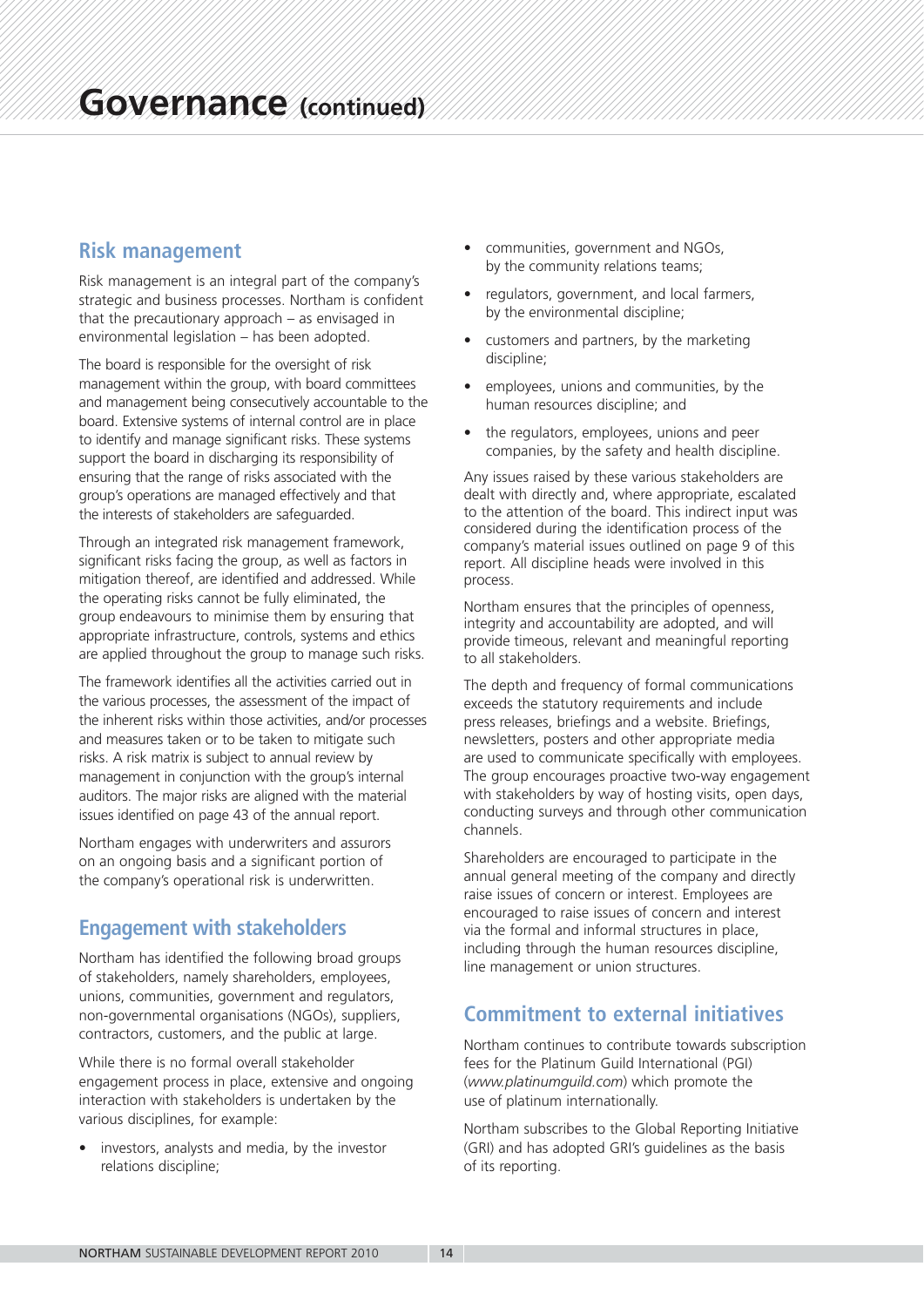

# **SUSTAINABLE DEVELOPMENT POLICY**

ortham Platinum is a fully independent, black-owned and controlled integrated platinum group<br>metals (PGM) producer. Northam wholly owns and operates the Zondereinde platinum mine and<br>metallurgical complex on the western li metals (PGM) producer. Northam wholly owns and operates the Zondereinde platinum mine and metallurgical complex on the western limb of the South African Bushveld Complex, and is developing the Booysendal platinum project.

Northam Platinum recognises that, as a company, it has a wide range of stakeholders with interests vested in the company, including employees, shareholders, business partners, suppliers, customers, and community members. We recognise that we have a duty to act with care and responsibility towards these stakeholders, and to engage with them in a meaningful, consistent and respectful manner.

Northam is particularly mindful that, as a mining company, we exploit a finite national asset, and do so within a resource-constrained natural, social and economic environment. It is incumbent therefore, on us, the management and the employees of Northam, to act responsibly and ethically, and to embed sustainability into our strategy and operations, and into all the business decisions that we take.

### **We undertake to uphold the following principles:**

- To implement and maintain sound systems of corporate governance, taking cognisance of recognised governance guidelines.
- To integrate ethical business practices into decision-making at all levels of the company and to ensure that the appropriate confidential whistle-blowing processes are in place.
- To take joint responsibility for health and safety, and to strive for continual improvement in our safety and health performance.
- To recognise and uphold the rights of employees and community members, and to recognise and celebrate diversity amongst our people.
- To safeguard our natural resources, to minimise resource usage and waste, to protect our biodiversity and optimise the usage of the land of which we are custodians, and to seek continual improvement in our environmental performance.
- To contribute to the social and economic upliftment of local communities through positive engagement and contributions in support of sustainable projects and programmes.

August 2010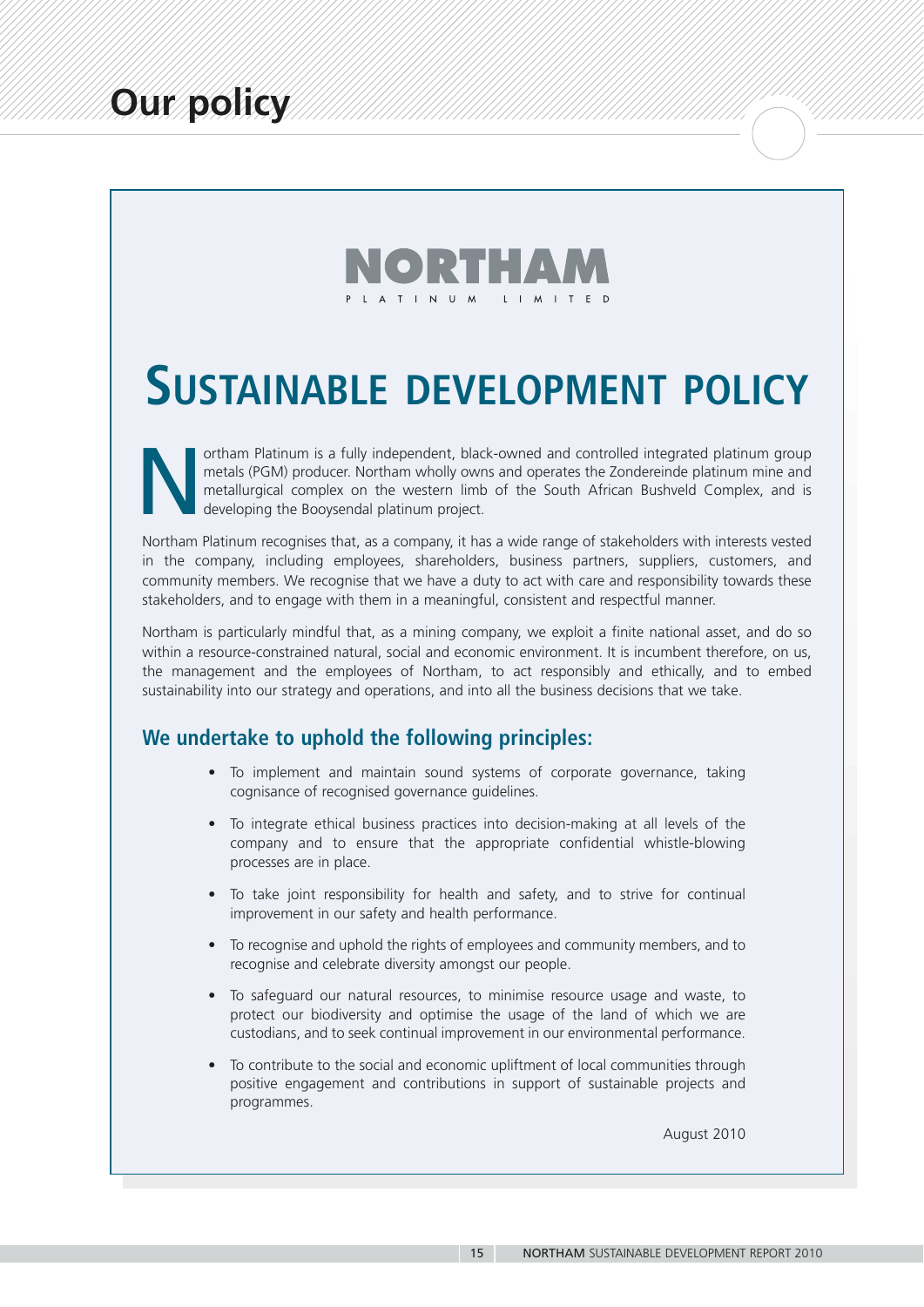# **Northam in context**

**Northam Platinum is currently the fifth largest platinum producer in the world. By resource base (that is the potential for production in the future) the company is the fourth largest**

By its production, Northam is considered to be a midtier PGM company but, unlike the other mid-tier producers and indeed any of the smaller producers, Northam is unique in that it has ownership of its production stream, from mining production to processing and marketing. Northam's smelter at the Zondereinde complex produces final precious metal concentrate which is processed in terms of a long-term toll-refining contract with Heraeus GmbH (Heraeus). The precious metals emanating from the Heraeus refinery are shipped to Northam's customers in Europe, Japan and North America. The by-product base metals, copper and nickel sulphate, are extracted at the on-site base metals removal plant and are sold in the domestic market.

South African producers dominate global platinum production. In 2009, South African producers accounted for 4.53 million ounces of platinum and 2.76 million ounces of palladium, accounting for 76% and 33% respectively of global supply.

Metal prices were relatively robust in Northam's 2010 financial year, recovering from the lows experienced in late 2008, and early 2009. Demand was sustained for both platinum and palladium, largely as a result of government incentive schemes in a number of countries which were widely successful in stimulating and maintaining sales of new vehicles. Tightening emissions legislation continued to drive autocatalyst demand, while there was also some recovery in the jewellery market especially in China, where retailers and consumers sought to take advantage of the lower prices. Exchange traded funds (ETFs) underpinned by physical platinum and palladium, are relative new demand drivers, and have had a positive impact on the market.

### **Northam's sphere of influence**

Northam Platinum's Zondereinde mine and metallurgical complex is located in South Africa's Limpopo province, at the upper reaches of the western limb of the Bushveld Complex. The large proportion of current large-scale platinum operations are located around the city of Rustenburg, some 80 kilometres from the town of Northam and the Zondereinde mine. This region is not densely populated and few formal, large-scale economic activities exist. The mining sector is an important employer in this area, with agriculture and tourism also providing jobs.

Northam's Booysendal project is located near the town of Mashishing in Mpumalanga province. The eastern limb of the Bushveld Complex represents a significant growth area for Northam with its shallower, more accessible resource. While the region is still relatively unpopulated, there is a far greater presence of traditional land owners and dwellers, and traditional leadership structures, who represent important stakeholders to the company.

At Zondereinde, Northam provides jobs to 9 042 people (6 862 employees and 2 180 contractors). Northam also employs 13 people at the company's corporate office in Johannesburg, which includes the Booysendal project team. At steady-state, the Booysendal project will employ in the region of 1 150 people. Through the jobs that it has created and its economic activity around its operations and in labour-sending areas, Northam's sphere of influence is estimated to reached close to 100 000 people. (This is based on a measure of 10 individuals per single job created).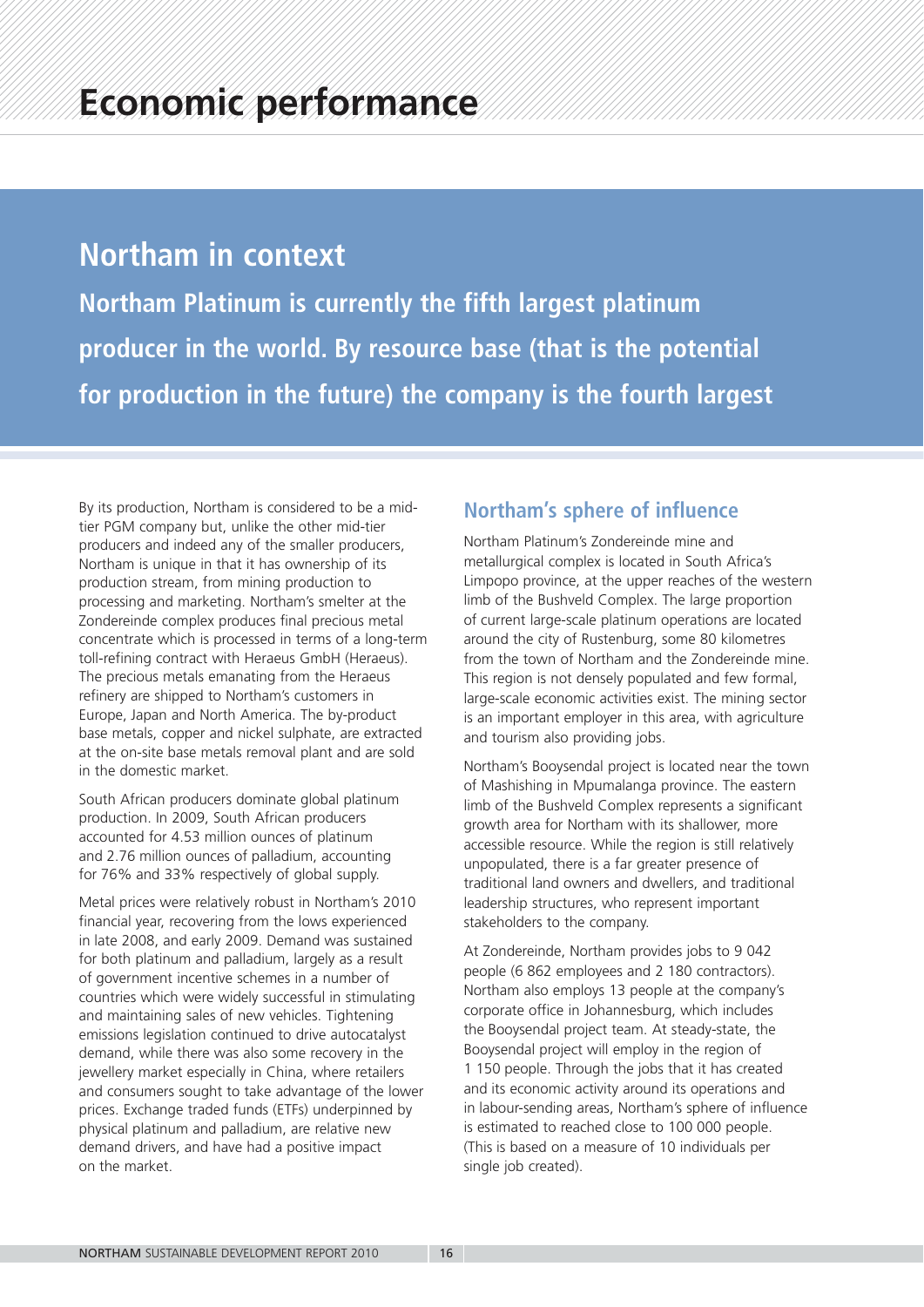# **INCREASE IS A SET US dollar price received for<br>
<b>IS dollar price received for<br>
Northam's basket of metals**

**Global platinum producers 2009 (%)**



**Sources of platinum demand 2009 (%)**



**Global palladium producers 2009 (%)**



**Sources of palladium demand 2009 (%)**



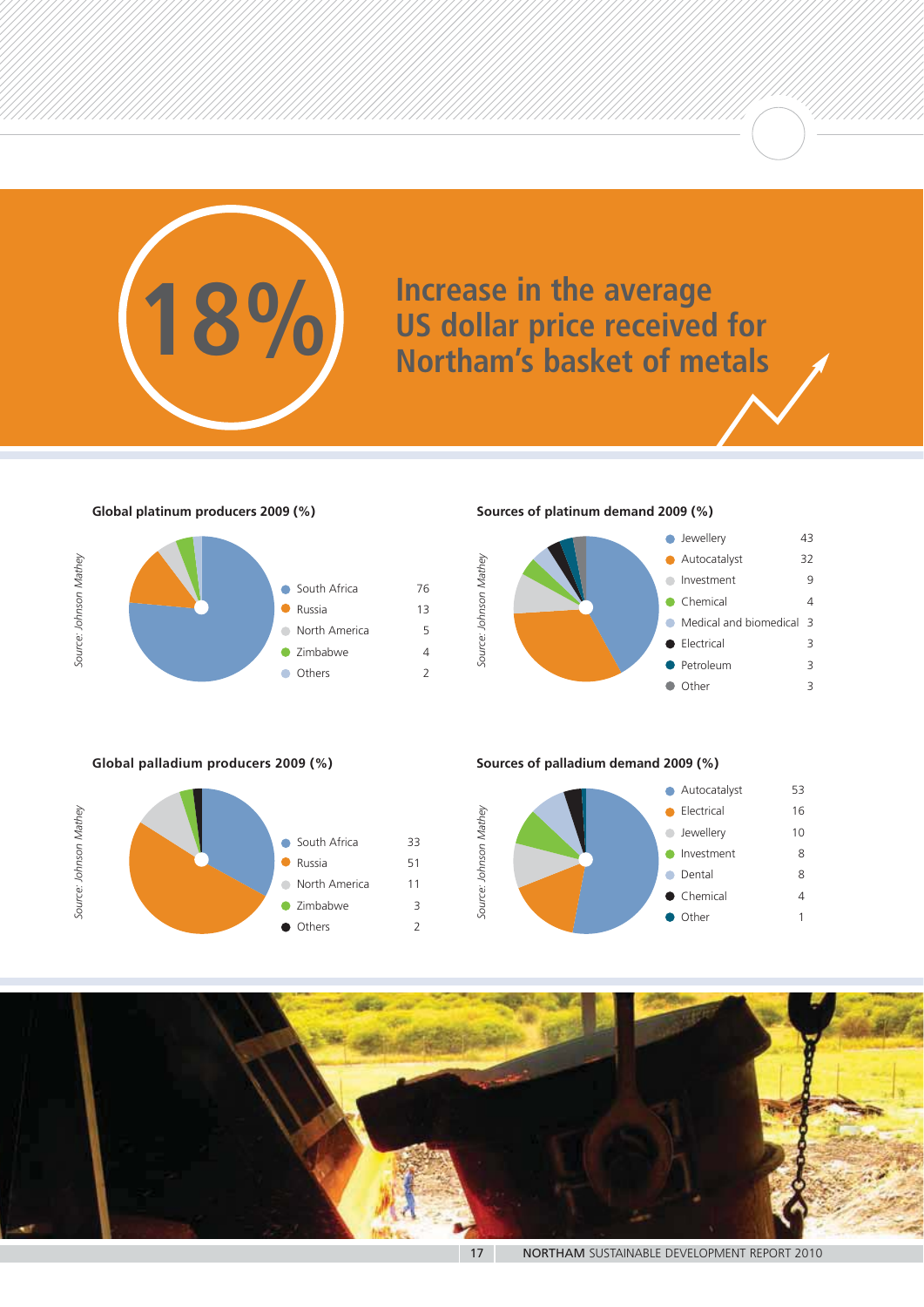### **Financial performance**

Northam's Annual Report for F2010 (*www.northam.co.za*) provides extensive discussion on the operational and financial performance of the company and the material ESG issues that underpin the company's business performance.

Key features for the year include:

- The average US dollar price received for Northam's basket of metals increased by 18% to US\$1 185/oz but was largely negated by a decrease of 13.2% in the average rand exchange rate to R7.57 to the US dollar, resulting in an average rand price of R288 255/kg which is 2.7% higher than the previous year's average rand price of R280 609/kg.
- Production units and purchased metal increased by 10% to 389 184 ounces (F2009: 318 131 ounces) with a 6.3% increase in production of metals in concentrate and a 332% increase in concentrate purchased to 2 106 kilograms (F2009: 487 kilograms). This is a reflection of the company's strategy to build up capacity for enhanced downstream beneficiation.
- Total operating costs increased by 17% to R2 230 million from R1 906 million during F2009, driven by a 6.3% increase in volumes of production and higher mining input costs which include labour, power, chemicals and steel.
- Sales revenue increased by 23.8% year on year mainly as a result of an 18.8% increase in volumes sold.
- Operating profit was 4.0% lower at R785.0 million compared to R817.9 million the previous year.
- Group profit attributable to shareholders marginally increased by 1.7% to R641.0 million

(F2009: R630 million), with headline earnings per share increasing slightly from 172.2 cents per share to 177.8 cents per share.

The new royalty payable by mining companies from March 2010 in terms of the Mineral Resources and Petroleum Royalty Act amounting to R21 million, has been included in operating costs.

Owing to the location, the labour intensive nature of its operations and the high value of its product, Northam's economic impact is significant in the region of its operations and not insignificant in terms of the broader economy.

Direct and indirect economic impacts include:

- The creation of 9 042 jobs, directly and indirectly, both around its operations and in areas from which Northam draws its employees.
- In F2010, some R873 million was paid to employees (including salaries and wages, contributions to retirement fund benefits, and contributions to health care funds) which is 40% of the total value distributed during the year (F2009: R733 million (36%)).
- Contributions of R26 million towards the Employee Empowerment Trust.
- Taxes paid to government at a local and national level amounted to R463 million.

No significant financial contributions were received from government.

- Shareholders received R216 million by way of dividends (F2009: R802 million).
- Corporate social investment amounted to R12.1 million (F2009: R10 million).

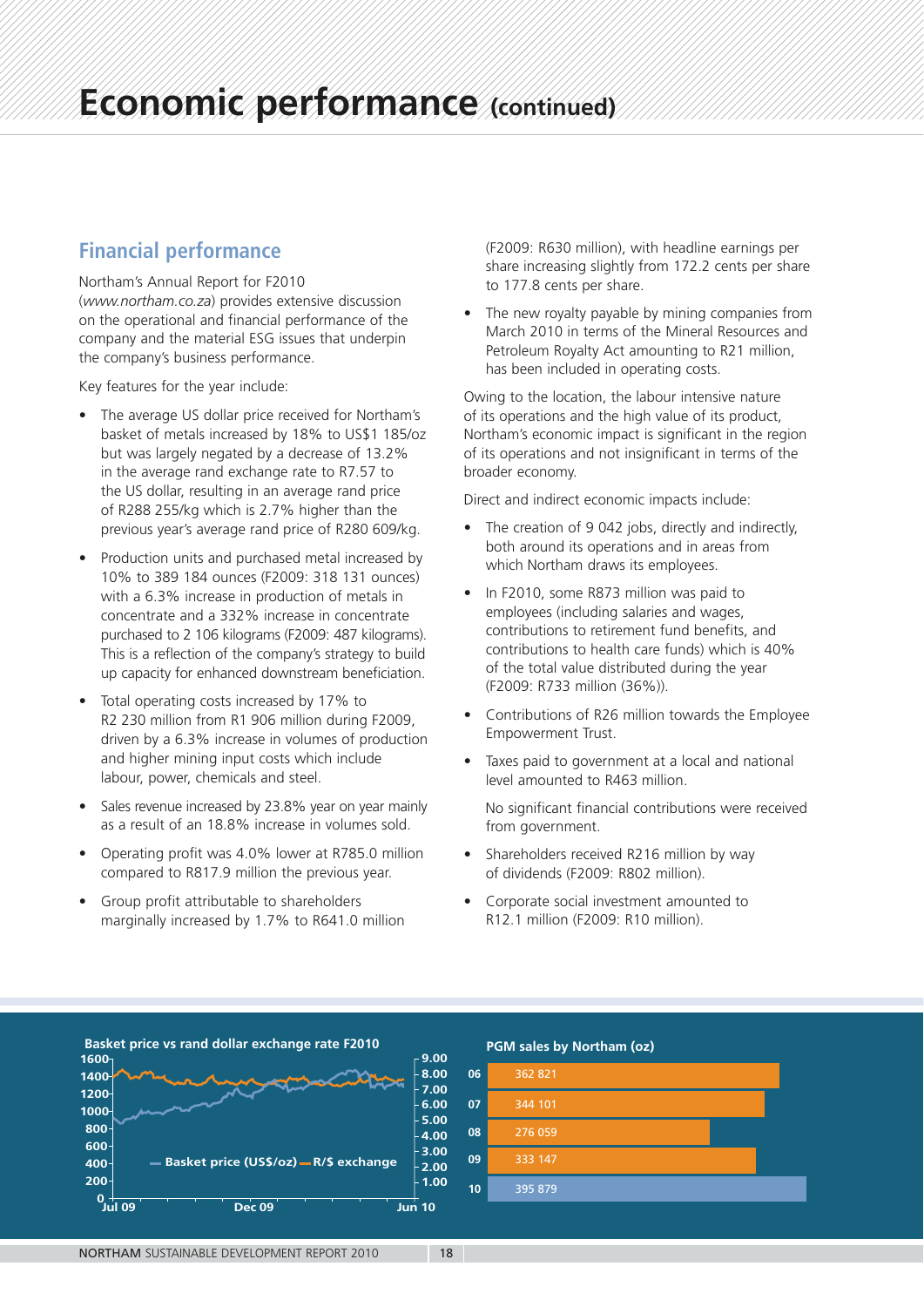### **Value added statement**

*for the year ended 30 June 2010*

|                        |                                                                | Notes in annual      |               | 2010               |                   | 2009              |  |
|------------------------|----------------------------------------------------------------|----------------------|---------------|--------------------|-------------------|-------------------|--|
|                        |                                                                | financial statements | $\frac{0}{0}$ | R 000              | $\frac{9}{6}$     | R 000             |  |
| Sales revenue<br>Less: | Purchase of goods and services in order to                     | 22                   |               | 3 945 083          |                   | 3 186 042         |  |
|                        | operate mine and produce refined metal                         | 23                   |               | (1966865)          |                   | (1366981)         |  |
|                        | Value added by operations                                      |                      | 91.3          | 1 978 218          | 90.2              | 1819061           |  |
| Add:                   | Share of earnings from associate                               | 25                   | 0.6           | 12 440             | 3.6               | 72 606            |  |
|                        | Investment income                                              | 26<br>27             | 7.7<br>0.4    | 167 655<br>9 5 5 7 | 6.5<br>(0.3)      | 130 417<br>(6430) |  |
|                        | Sundry income/(expenditure)<br>Total value added               |                      | 100.0         | 2 167 870          | 100.0             | 2 015 654         |  |
|                        |                                                                |                      |               |                    |                   |                   |  |
|                        | Value distributed                                              |                      |               |                    |                   |                   |  |
| Employees              |                                                                | 34                   | 40.3          | 873 419            | 36.4              | 733 430           |  |
|                        | Salaries and wages                                             |                      | 39.8          | 861 411            | 36.0              | 725 819           |  |
|                        | Contributions to retirement benefit funds                      |                      | 3.1<br>2.1    | 68 211<br>45 079   | 3.0<br>1.9        | 61 042<br>37 417  |  |
|                        | Contributions to health-care funds<br>Pay-as-you-earn deducted |                      | (4.7)         | (101 282)          | (4.5)             | (90848)           |  |
| Government             |                                                                |                      | 21.3          | 462 829            | 24.0              | 484 088           |  |
|                        | Mining and non-mining tax                                      | 28                   | 12.1          | 261 901            | 11.8              | 238 021           |  |
|                        | Deferred tax                                                   | 28                   | 0.8           | 18 391             | 2.0               | 40 766            |  |
|                        | State's share of profits                                       | 28                   | 1.4           | 30 660             | 0.4               | 7 5 8 0           |  |
|                        | Tax on share of earnings from associate                        | 28                   | 0.0           | 867                | 0.9               | 17 445            |  |
|                        | Secondary tax on companies                                     | 28                   | 1.0           | 21 616             | 4.0               | 80 212            |  |
|                        | Capital gains tax                                              | 28                   | 0.0           | 166                | $\qquad \qquad -$ |                   |  |
| Royalties              |                                                                |                      | 1.3           | 27 946             | 0.4               | 9 2 1 6           |  |
|                        | Pay-as-you-earn deducted from employees                        |                      | 4.7           | 101 282            | 4.5               | 90 848            |  |
| Dividends              | Providers of capital                                           |                      | 10.0          | 216 158            | 39.8              | 802 122           |  |
|                        | Broader community<br>Corporate social investment               |                      | 0.6           | 12 140             | 0.5               | 9 5 8 3           |  |
|                        | Total value distributed                                        |                      | 72.2          | 1 564 546          | 100.7             | 2 0 2 9 2 2 3     |  |
|                        | Retained by company                                            |                      | 27.8          | 603 324            | (0.7)             | (13569)           |  |
|                        | Depreciation                                                   | 24                   | 7.7           | 167 346            | 8.0               | 160 907           |  |
|                        | Decommissioning provision to meet statutory obligations        | 23                   | 0.5           | 11 110             | (0.1)             | (2836)            |  |
|                        | Retained income                                                |                      | 19.6          | 424 868            | (8.6)             | (171640)          |  |
|                        |                                                                |                      | 100.0         | 2 167 870          | 100.0             | 2 015 654         |  |

**Cash operating costs (R/kg)**



**Precious metals in concentrate produced by Northam (oz)**

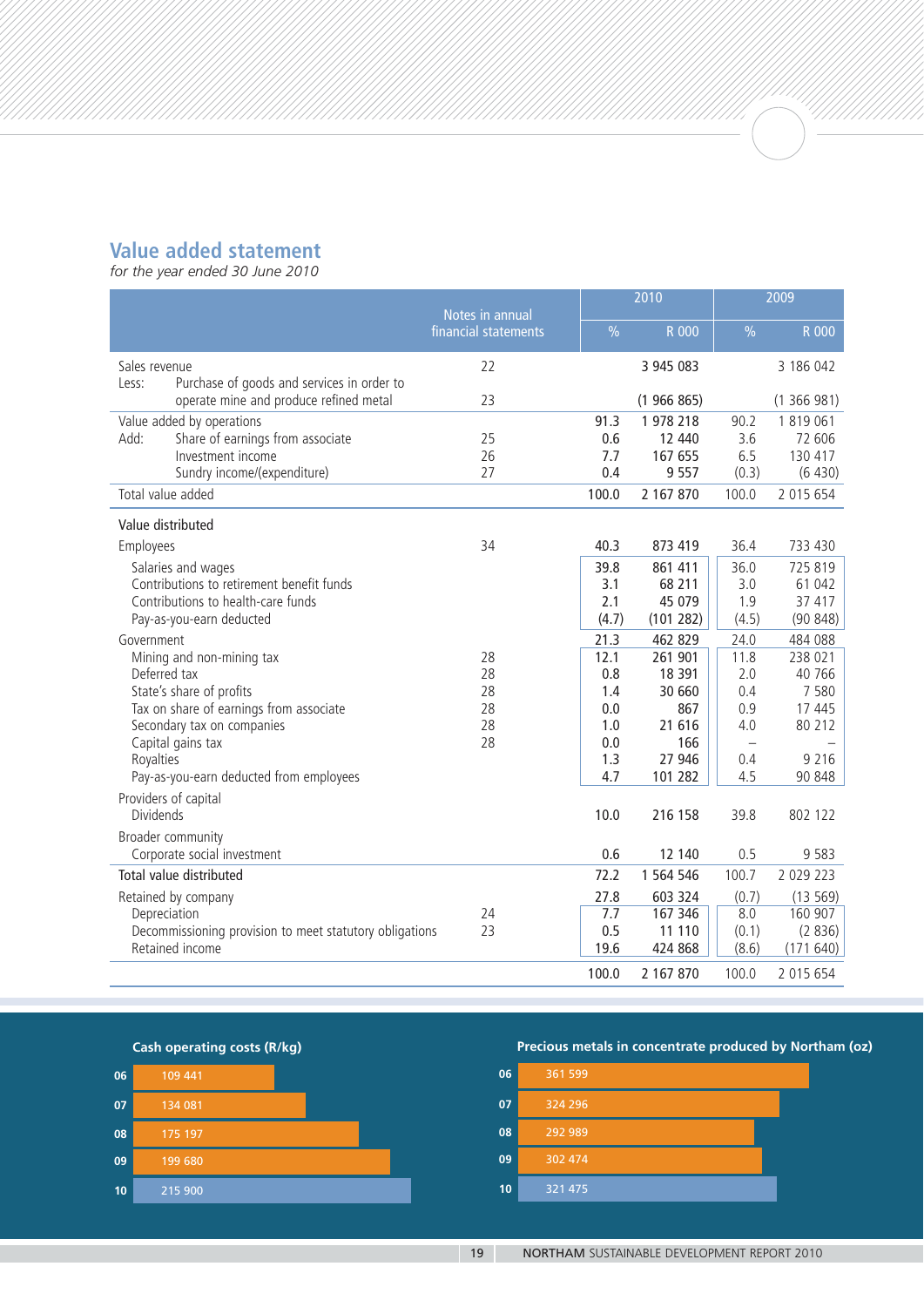

### **Black economic empowerment**

Northam today is a product of the enabling legislation of the MPRDA. The company has, through a series of BEE transactions achieved compliance in respect of the BEE equity ownership of resources companies in terms of the MPRDA. Northam's major shareholder, Mvelaphanda Resources has indicated its intention to unbundle, a process that is expected to be concluded in F2011. As a result of this corporate activity, Northam will be left with a direct BEE shareholding of 21.4%. Although this is slightly below the 26% target required by legislation, there is still a window of four years for Northam to achieve this.

In addition to this BEE shareholding at a company level, Northam in F2008 established a direct participation by the employees of the company

in its economic opportunity. The Northam Employee Empowerment Trust, the Toro Trust, represents the interests of some 98% employees of the company. During F2010, Northam contributed R26 million (F2009: R15 million) to the trust in respect of the share in Northam's profits. An initial start-up of R30 million was also paid in F2009. In F2010, the net income of the trust was R1.7 million (F2009: R1.6 million). The net interest of the beneficiaries has thus risen to R69.3 million (R46.6 million) with the first pay-outs to employees planned for 2013.

### **Economic transformation**

Northam is mindful of the role it can and has to play in transforming its procurement base to include emerging entrepreneurs and to provide preferential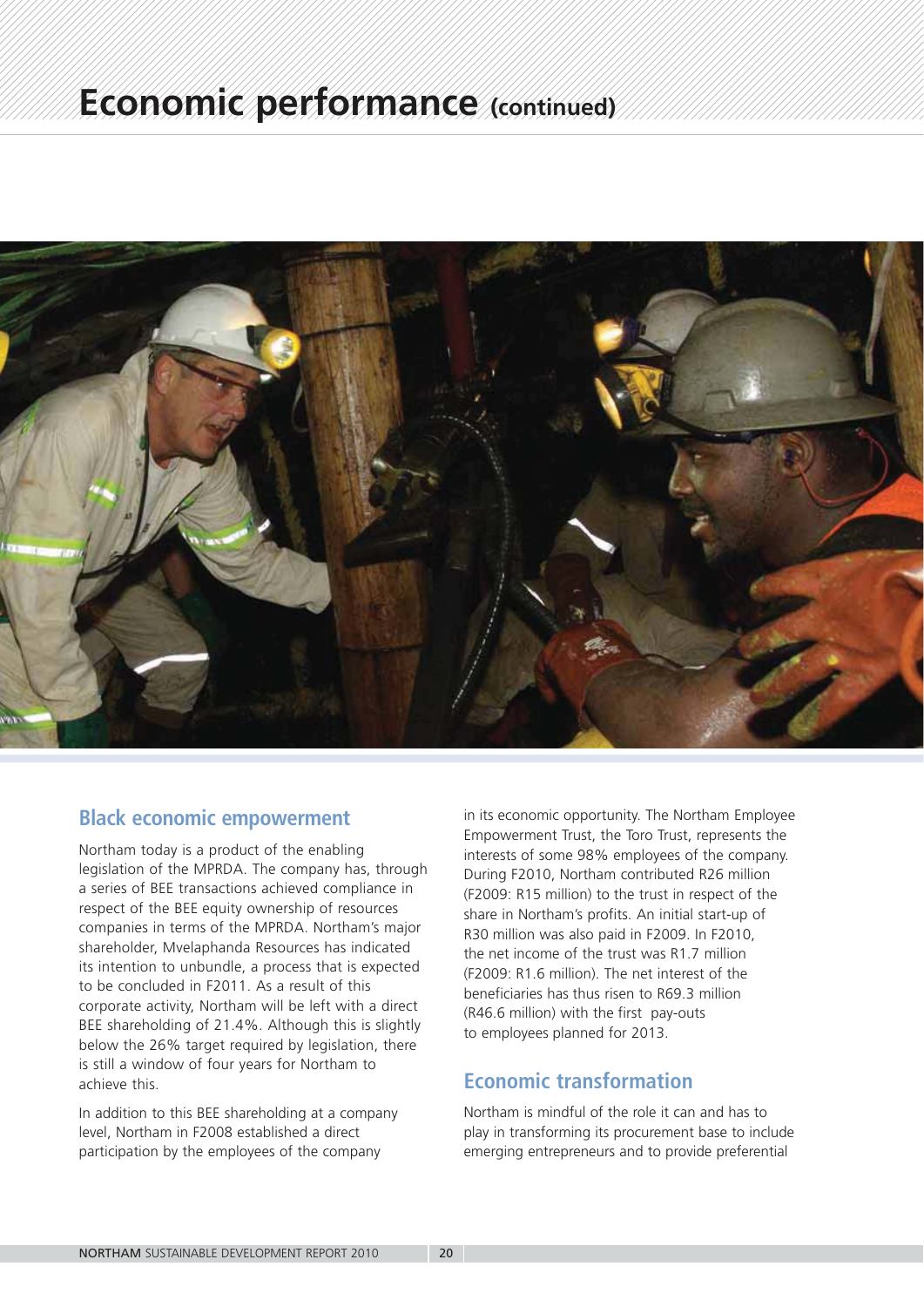### **Creating local opportunity**

Since F2006, Northam has been engaged in an association with Northam Chrome Products (NCP), which is a 51% black-owned and managed company. This is part of Northam's commitment to beneficiation and enterprise development.

Northam provides technical and operational support, raw material at below market rates and an operational space. Since inception, this initiative has created 26 direct permanent jobs and 20 indirect jobs.

During F2010, Northam sold chrome to the value of R5.8 million which resulted in a turnover of R122.5 million for NCP.



access to vendors who are HDSAs. Systems to identify HDSA suppliers and to monitor and nurture expenditure with these suppliers, particularly at the operational level, are in place.

In F2010, Northam's total procurement amounted to R1.9 billion (F2009: R1.4 billion), of which the total HDSA/BEE procurement component (with BEE equity or BEE ownership of greater than 5%) amounted to R881 million or 48% of the total (F2009: 32%).

During the year, Northam completed the process of implementing a supply chain management policy so that local BEE companies which comply with the necessary criteria are placed on the vendor list and receive preferred status in winning contracts, should they be commercially competitive. Once a year, Northam hosts an open day for suppliers so that interested parties may learn about Northam's requirements, policies and opportunities.

In line with the requirements of the Mining Charter, Northam reports BEE/HDSA expenditure at 4.3% for capital goods, 33.7% for consumables and 10.3% for services (F2009: 5.4%, 15.2% and 14.2% respectively).

### **Beneficiation**

Northam's commitment to local beneficiation is demonstrated in the role it has played in facilitating the development of the Heraeus refinery in Port Elizabeth with the DMR and Mintek.

As part of this process, a percentage of Northam's metal is made available for local downstream beneficiation initiatives. Both Northam and Heraeus have articulated a commitment to building local intellectual capital and to this end discussions have been initiated with a number of scientific, research and educational institutions.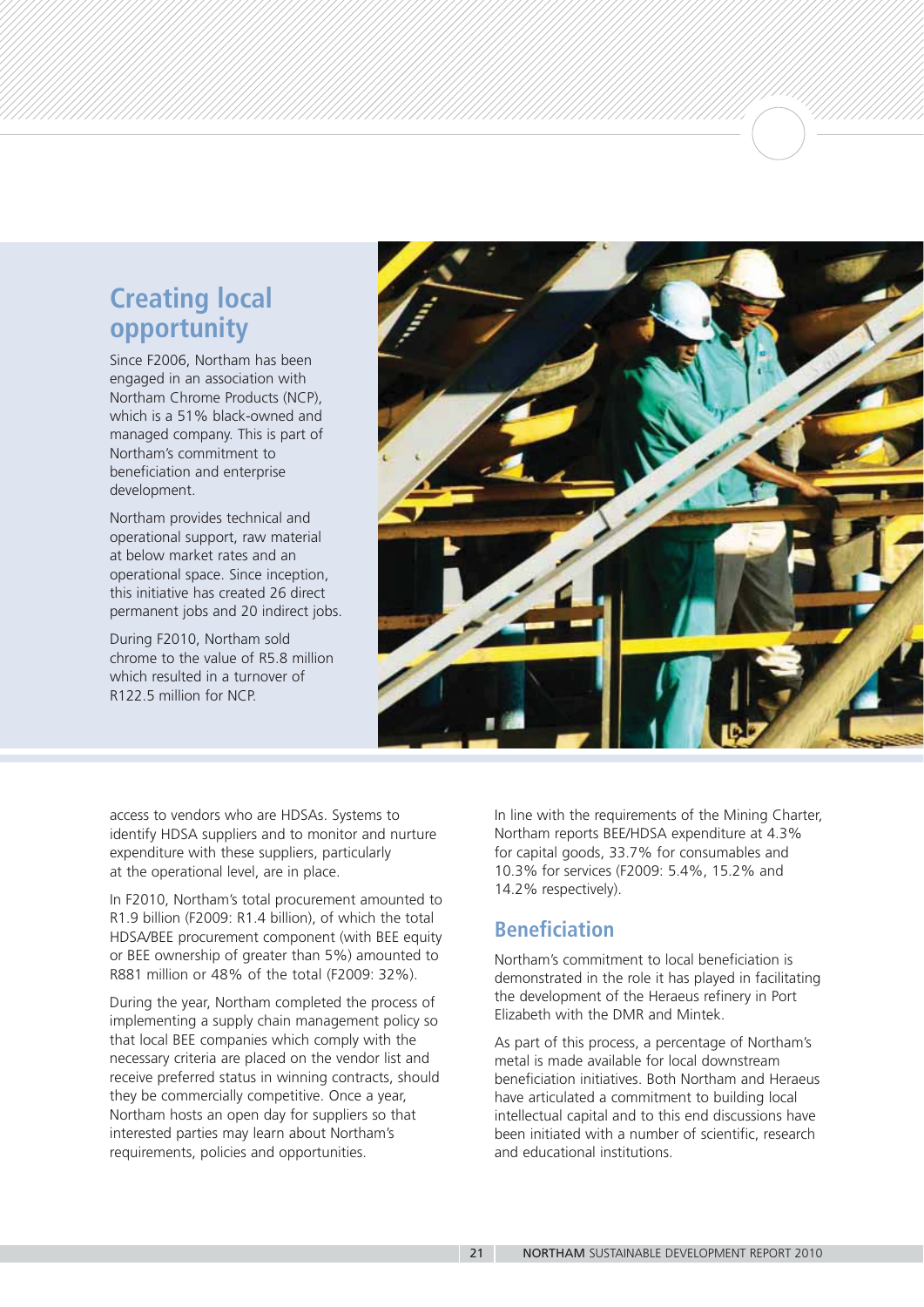# **Safety, health and employee well-being**

### Social performance



### **Safety**

- **One fatal accident in F2010**
- **LTIIR 0.83 per 200 000 hours**
- **RIIR 0.52 per 200 000 hours**
- **FIIR 0.01 per 200 000 hours**
- **1 881 shifts lost due to occupational injury or illness**

Ensuring the safety of employees and contractors is a primary area of focus for the company and takes precedence over any production objectives. A critical objective has been to develop and instill a shared duty of care between employees at all levels within the company.

### **Management approach**

### Safety

Extensive legislation and regulation guides safety and health practices and processes in the workplace, the most significant being the Mine Health and Safety Act. Northam has a safety and health policy in place, and various recognition agreements with organised labour that provide the context for its implementation. As is required by the Act, emphasis is placed on the joint direction of safety and health.

The general manager holds ultimate responsibility for safety and health at Zondereinde. Day-to-day management of safety is delegated to operational management, who are in turn supported by a minebased safety and health department.

A joint management/union health and safety committee meets on a monthly basis, or more frequently as required. The committee is charged with identifying critical issues that hamper safety and health performance, the provision of personal protective equipment, participating in inspections, audits and accident investigations; and identifying areas for training and education. A particular role of the committee is the empowerment to take responsibility for safety and health, to identify potentially hazardous situations and to encourage employees to exercise their right to refuse to work when conditions are not safe.

Around 84% of the company's workforce is affiliated to a representative union and, through the union structures, participates in planning for and management of safety and health issues through their elected health and safety committees. Further, employees and management are encouraged to participate in safety and health matters at all levels. Elections are held on a bi-annual basis by union members for employee safety representatives. At 30 June 2010, there were three full-time safety representatives and 1 407 trained workplace representatives at Zondereinde.

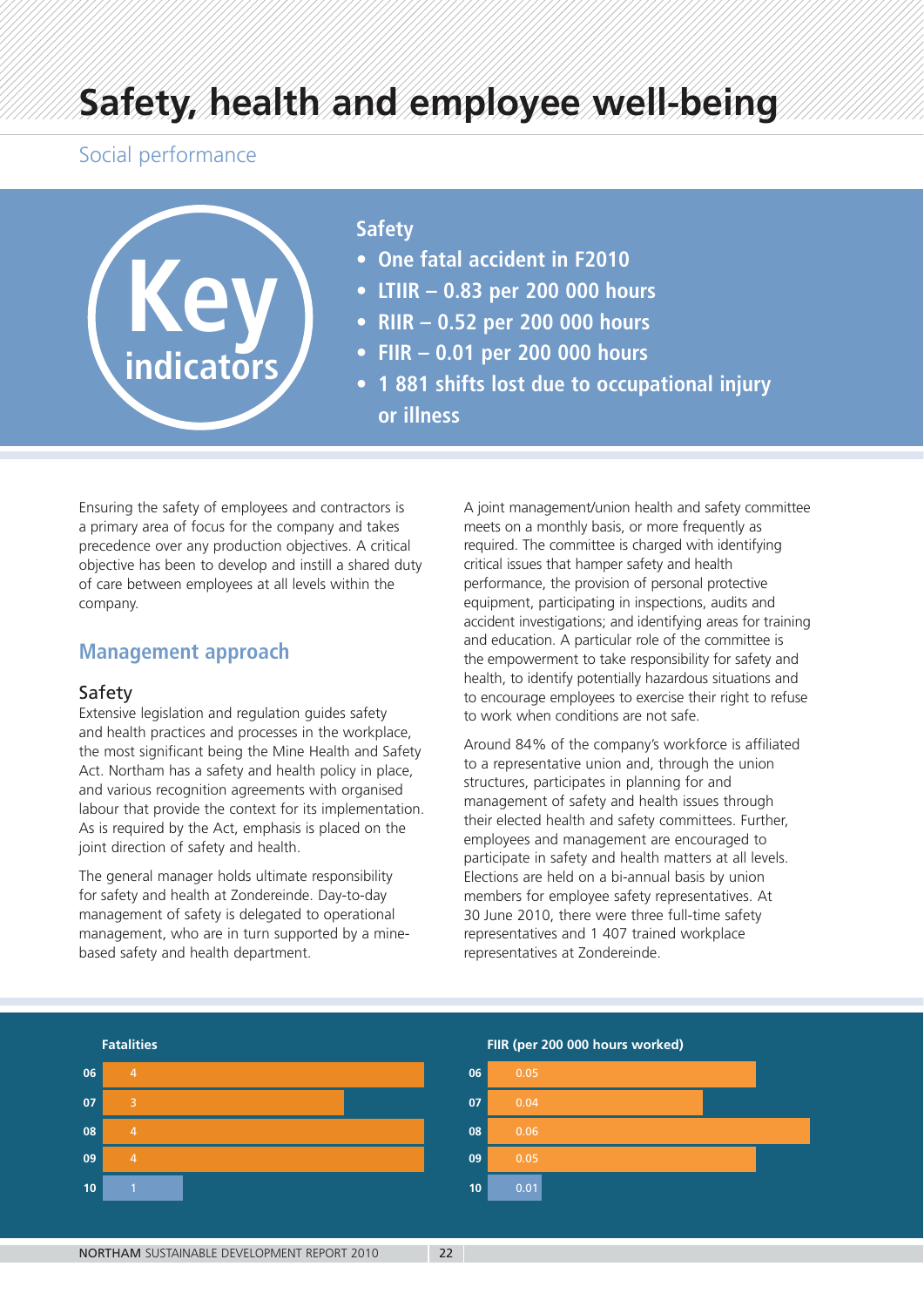### **Health**

- **Medical surveillance 10 765 examinations in F2010**
- **NIHL nine new cases**
- **TB 127 new cases**
- **1 840 VCT encounters 374% increase**
- **434 employees on ART**

**Causes of lost time injuries (%)**



Safety performance and issues are reviewed and monitored both by the mine and by the company executive and considered by the relevant board committee on a quarterly basis.

In July 2010, the Minister of Mineral Resources called a meeting of platinum companies leadership to collaboratively engage on safety issues. Northam chief executive, Glyn Lewis, participated in this meeting and will continue to participate in quarterly meetings by the Minister to report and review progress.

### Health

Northam offers an integrated and comprehensive occupational health care service to all employees through the medical service provider, Platinum Health, which operates facilities on site at the mine and in the nearby employee village. All services are offered free of charge to all employees who contribute to the Platinum Health Scheme. In addition to the medical services offered, Northam has in place a comprehensive TB and HIV/AIDS management programme, which is also administered by Platinum Health. In addition, a minebased employee is responsible for the information and awareness aspects of the TB and HIV/AIDS programme.

### **Performance in F2010**

### Safety

It is with deep regret that Northam reported one fatal accident at the Zondereinde mine in F2010. The board and management extend their sincere condolences to the families and colleagues of Mr Sebenzile Ketile, who died on 13 May 2010 in a drilling-related accident. Mr Ketile was from the Eastern Cape and had been in the employ of the company for five years.

The performance statistics reported below are for the Zondereinde mine. The mine's fatal injury incidence rate (FIIR) was 0.01 per 200 000 hours worked (F2009: 0.05). The lost time injury incidence rate (LTIIR) for F2010 was 0.83 per 200 000 hours (F2009: 1.02), which is a 19% improvement on the prior financial year, and the reportable injury incidence rate (RIIR) was 0.52 per 200 000 man hours (F2009: 0.63), reflecting a 17% improvement on F2009.

The primary causes of lost time injuries were falls of ground (29%) slips and falls (15%), materials handling incidents (12%) and transportation-related incidents (11%). A total of 1 881 shifts were lost due to

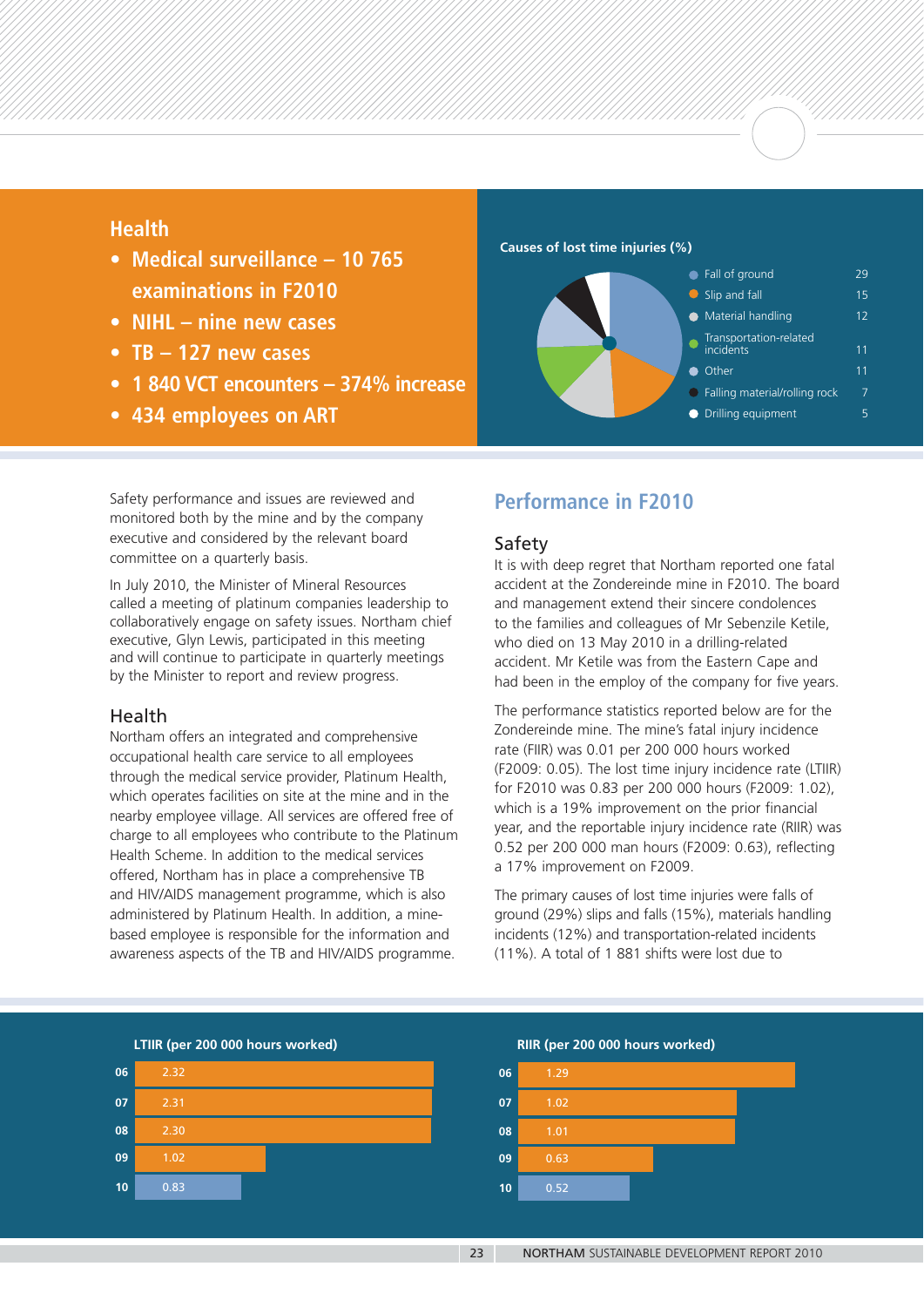# **Safety, health and employee well-being (continued)**

### Social performance

occupational injury or illness in F2010 (F2009: 1 037\*). Although overall safety performance has improved at Zondereinde, the significant increase in shifts lost due to occupational injury is as a result of an increased severity of injuries. Following the fatal accident on 13 May 2010, the mining inspectorate issued a section 54 instruction to close the mine until the accident had been investigated and a presentation on a way forward was presented to the DMR. Section 54 instructions relating to safety infringements were imposed on five other occasions. In total, 17 shifts were lost across the mine as a result of DMR-imposed safety stoppages. Importantly, there has been an increase in mine-instigated stoppages indicating the success of the safety training campaign.

*\* Please note the restatement of the F2009 occupational injury lost shifts from 919, as previously reported, to 1 037.*

### Health

Occupational health surveillance is undertaken on an ongoing basis. In F2010, 10 765 (1 946 entry, 1 031 exit and 7 788 annual) employee and contractor examinations were undertaken (F2009: 1 728 entry, 1 081 exit and 7 874 annual).

In addition to general health screening and as a preventative measure, the medical surveillance programme identifies the incidence of noise-induced hearing loss (NIHL), pulmonary tuberculosis (TB), and occupational lung disease (OLD).

The use of hydropower underground, particularly for powering rockdrills, reduces the level to which Northam employees are exposed to noise and also aids in tempering dust generation. There is no threat of silicosis at Zondereinde as the rock mass does not contain quartz.

All noisy equipment that did exist on site has been reduced to noise levels below 110dBA, and personal protective equipment is provided to all employees to

ensure that they are not exposed to noise levels of above 85dBA over an extended period of time. Nine new cases of NIHL were identified during F2010, with two cases being compensated (F2009: 8).

TB is classified as an occupational illness in some instances in South Africa. Northam is conscious of the health care burden presented by the disease and active programmes are in place to address this epidemic. Of particular concern is the symbiotic relationship between TB and HIV. In total, 127 new cases of TB were detected at Northam in F2010 (F2009: 128).

Heat tolerance testing forms an important pre-emptive means of addressing the heat burden at the Zondereinde mine and in preventing heat stress. Owing to the high virgin rock temperature (VRT) at Zondereinde (ranging between 51.4°C and 69.8°C), all employees are required to undergo heat tolerance testing on an annual basis. Employees may be precluded from working underground as a result of these tests. During F2010 7 394 heat tolerance tests were undertaken and no cases of heat stress were reported. There were no cases of heat stroke reported.

### **Safety strategy**

During F2010, various initiatives to encourage zero injuries were implemented at Zondereinde.

A programme to enhance the quality of supervision and to achieve and maintain the objectives of the quality safety management system has been implemented at Zondereinde. Further, hazard identification and risk assessment (HIRA) processes with the aim of further reducing at-risk behaviour, have also been undertaken.

One of the most successful safety initiatives has been the 'Stop and Fix' programme, in which regular inspections of working areas are carried out by team leaders and management. If any



### **New cases of TB identified**

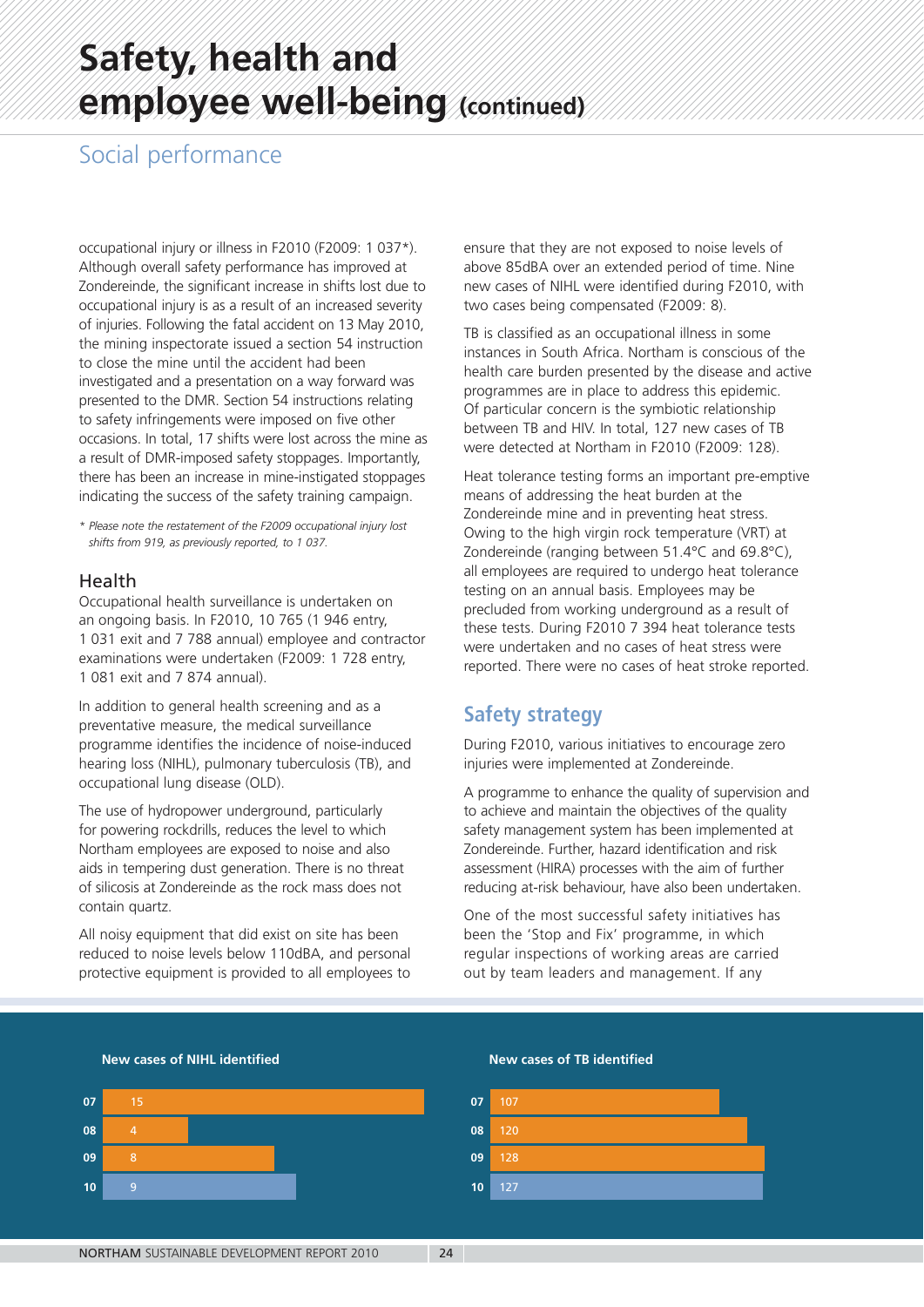irregularities are encountered during these inspections, employees are required to *stop* mining activities and *fix* the problem before work in the identified area can continue. Employees are then expected to investigate the cause of the issue and present procedures to rectify the situation to the safety committee. Employees are actively encouraged to exercise their right to refuse to work if conditions are not safe.

Other initiatives include a safety ladder campaign to encourage employees to work safely and without injury against a set target of consecutive days. Once an injury-free cycle has been completed, employees from respective stations qualify to receive a token of recognition from management. The value of the token of recognition increases as the injury-free cycle continues. On a daily basis, employees are exposed to a safety quiz which encourages them to improve their safety knowledge. Participants who answer safety related questions correctly, qualify to stand a chance to win a prize as part of a 'Wheel of spin'.

The aim of this campaign is to promote visible and interactive participation in safety amongst employees and to reward employees for actively taking part in safety initiatives and to test their knowledge of safety.

Safety and health will continue to receive rigorous attention during F2011. An area of attention will be to improve physical conditions in the workplace and, in particular, to enhance the facilities provided to female employees who work underground.

### **Driving employee well-being**

Northam recognises that the well-being of employees extends beyond occupational health care and, consequently, the focus of health care at Northam has been increasingly extended to include other health issues which have an impact on the well-being of

employees. Health screening, the active management of pulmonary TB and programmes to combat the incidence and impact of HIV/AIDS have been included in the overall health programme at Northam.

Around 1.4% of the total workforce (130 people) currently participate in the company's wellness programme.

### Tuberculosis (TB)

Northam runs a highly-effective Directly Observed Treatment (DOT) regime for the treatment of TB, which is aligned to the World Health Organization guidelines. In F2010 the incidence rate of TB was 12.4 per 1 000 employees, with 127 new cases diagnosed (F2009: 128), and 107 employees and 20 contractors participated in the DOTS programme.

### HIV/AIDS

The HIV/AIDS pandemic continues to present a challenge to communities, business and government in South Africa. Northam's HIV/AIDS policy, adopted by the company in F2005, provides for the care of employees, education programmes, confidentiality of information and non-discrimination.

All employees have access to voluntary counselling and testing (VCT) programmes, the provision of antiretroviral therapy (ART), as well as professional counselling and support and is focused on the following priorities:

• *persuading employees* who are HIV negative not to participate in high risk behaviour, through education and awareness programmes, mass distribution of condoms, the treatment of sexually transmitted infections (STIs) and a peer education programme. In total, some (73 850) male condoms and (192) female condoms were distributed during the year.

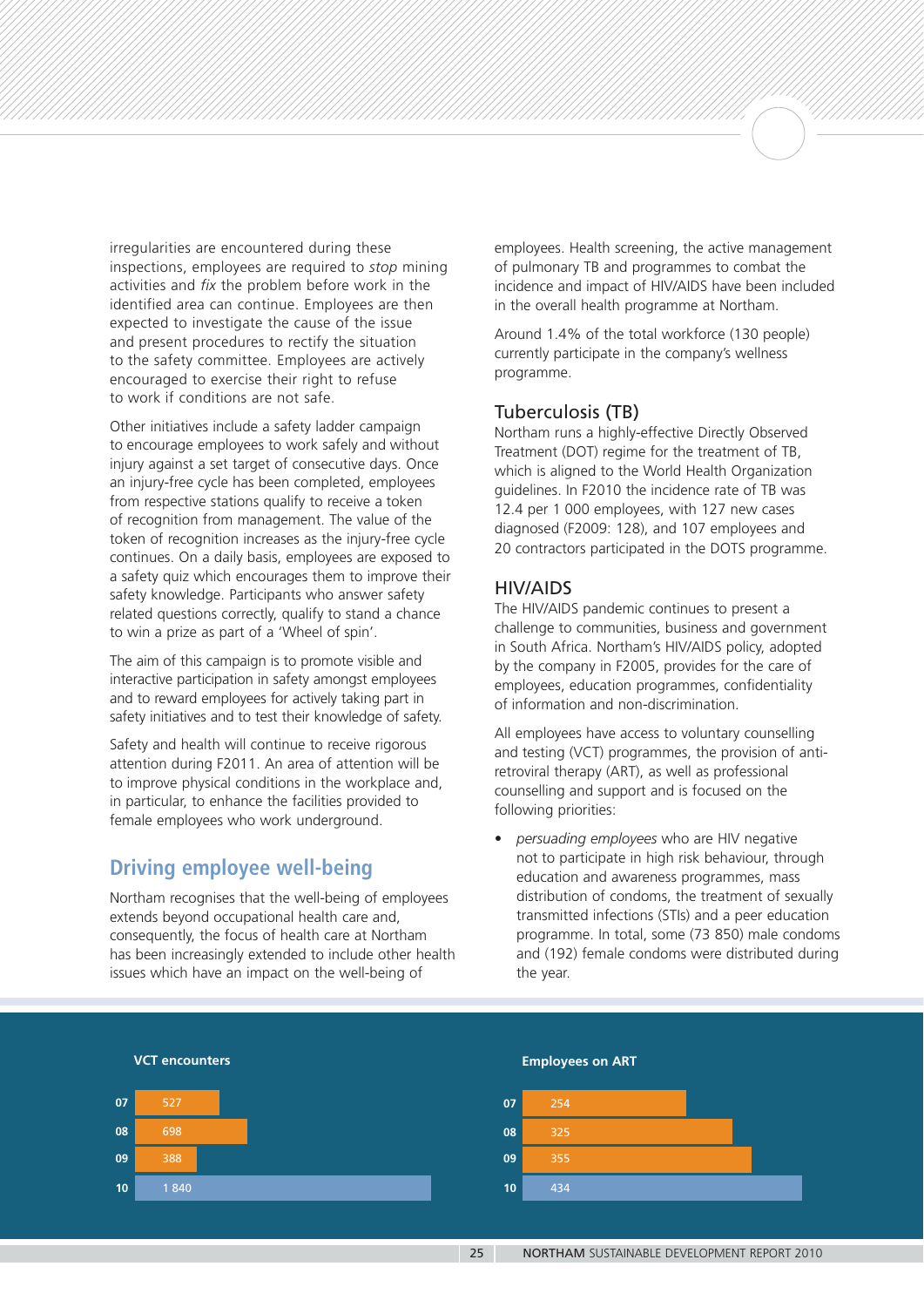# **Safety, health and employee well-being (continued)**

### Social performance

- *early detection and identification of HIV* to limit high-risk behaviour amongst those infected and to start them on a treatment regimen that can prolong their healthy lives. The VCT programme underpins this objective and provides the necessary counselling.
- *persuading infected employees to participate in the wellness programme,* that includes the provision of ART. Comprehensive counselling is in place to ensure that employees understand and accept the long-term implications of moving onto the ART programme.

Participation in Northam's VCT programme during F2010 was very encouraging with 1 840 employees (20% of the entire workforce, including contractors) having undertaken tests during the year compared with only 388 employees known to have been tested in F2009. During F2010, Northam launched a new and highly visible VCT campaign to encourage employees and community members to know their status. This contributed towards increased participation.

Effective 30 June 2010, a total number of 434 people received ART, with 130 patients participating in the wellness programme and 30 people leaving the wellness programme and 45 people no longer receiving ART for various reasons.

### Malaria

Although Northam's operations are not located in areas in which malaria is endemic, many of the company's employees have their primary homes in countries where this is the case. As a preventative measure, prophylaxis is provided to employees who return home to these areas and treatment is provided to employees who contract the disease.

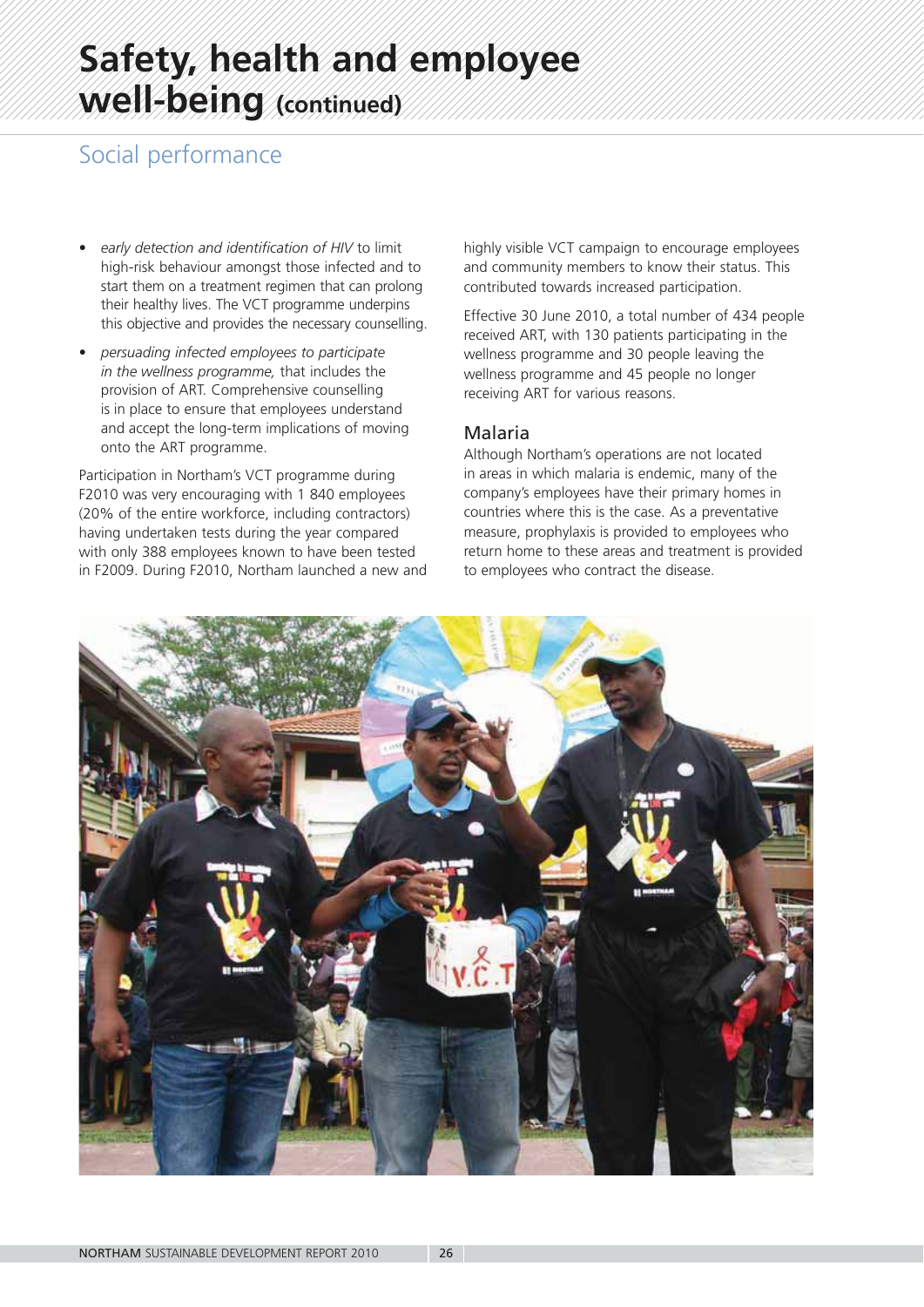### **Knowledge is something you can live with**

As part of Northam's commitment to increase participation in the company's voluntary counselling and testing (VCT) programme, Northam initiated the *Knowledge is something you can live with* campaign to encourage employees to know their status.

The campaign was the brain child of the company's peer educator group. This group – comprising 15 employees – supports the company's wellness programme which offers access to VCT, provides anti-retroviral therapy (ART) as well as professional counselling and support to employees. The programme has been designed to be aligned with the South African Government's HIV/AIDS and Sexually Transmitted Infections National Strategic Plan and also extends to members of the surrounding communities, including the Setaria village (the mine village), the town of Thabazimbi and the Smash Block informal settlement.

Founded on the company's commitment to the three Cs which are: Consent, Counselling and Confidentiality, the campaign is aimed at educating employees and community members about the causes of HIV, prevention methods, the advantages of a healthy lifestyle and how entry into the wellness programme can extend their healthy and productive lives.

Since the launch of the campaign on 1 September 2009, the results have been very encouraging with 1 840 employees participating in VCT during F2010 compared with only 388 employees known to have been tested in F2009, which is a 374% increase in VCT participation amongst mine employees.

"At the outset of this campaign, we decided that we would not only focus on the disease, but that we would rather take a holistic approach to the well-being of the individual," says human resources projects manager, Kenny Mothae.

The campaign originated by way of various brainstorming sessions amongst the group of highly motivated and dedicated peer educators.

"We thought about aspects which impact on the wellbeing of an individual and we decided that in order to help people understand the risks and consequences of

HIV/AIDS, we need to address their physical, emotional and mental welfare first. We also realised that HIV/AIDS isn't only an issue that affects Northam employees on the job, but also the communities where our employees live," says Kenny.



The campaign is composed of various elements which include:

- *Know your body* this section deals with issues relating to the physical health of an individual and covers nutrition and physical exercise.
- *Know your mind* this section helps the individual to understand that his or her choices have an impact on his or her own life and the lives of others.
- *Know your friends and family* this section covers support systems with the family and community units.

Furthermore, the campaign addresses issues relating to the transmission of HIV/AIDS, preventative measures, support systems in place at the mine and in the community and also deals with stigmatisation and discrimination.

"We are extremely proud of our group of peer educators and we are very pleased with the progress we have made in such a short time. However, we know our work is not done yet and we cannot rest until each and every employee knows their mind, body, family and friends and most importantly, their status," concludes Kenny.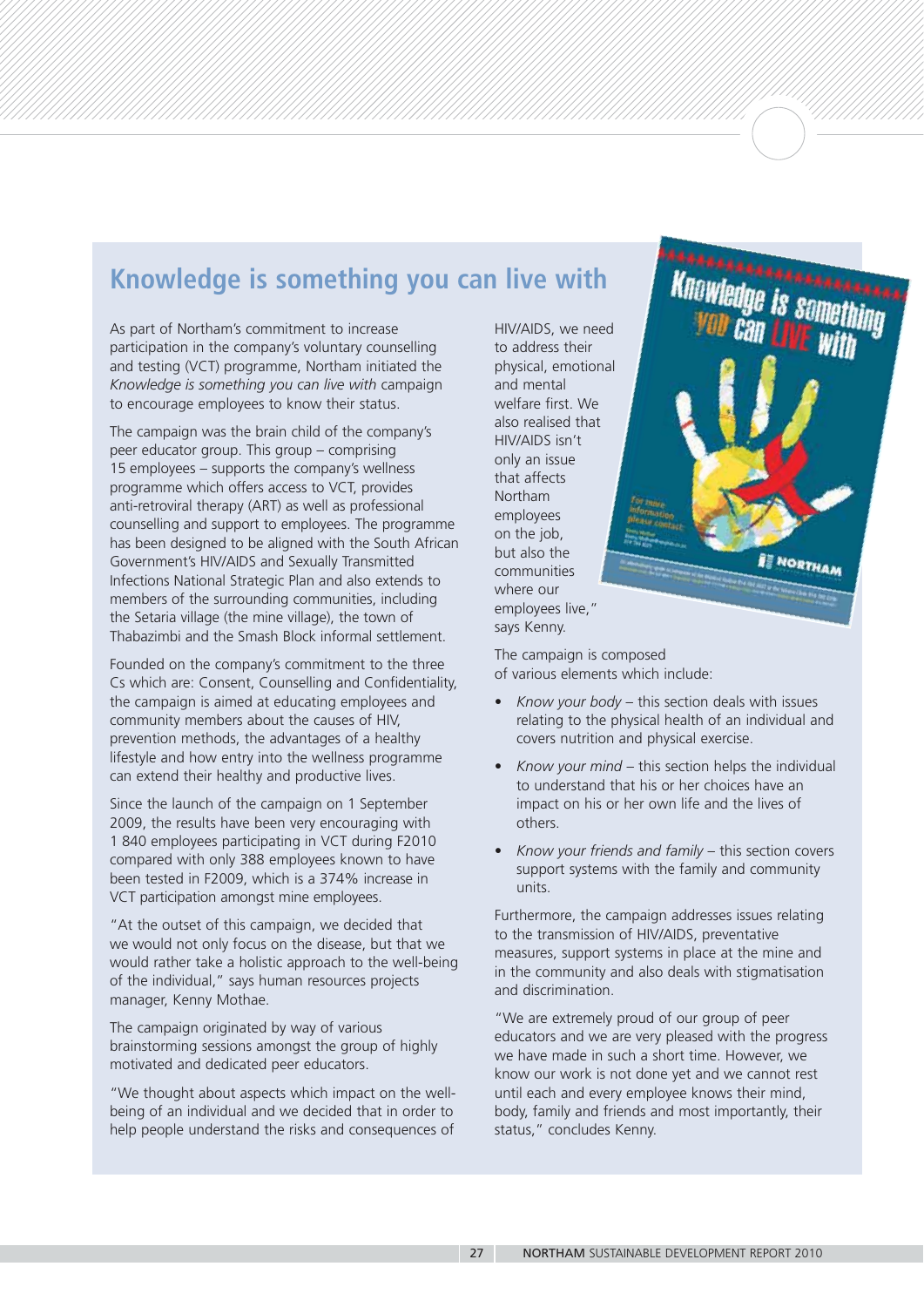# **Employment and human rights**

### Social performance



- **9 042 people employed\***
- **8% turnover rate\***
- **7% women in mining\***
- **33% HDSAs in management\***

Northam strives to be a fair employer, providing decent work, in an environment that allows employees the opportunity to develop their skills and grow.

### **Management approach**

The management of the people of Northam is the responsibility of the general manager of the Zondereinde mine and the chief executive of the company. A small Booysendal project team has been appointed, and is headed up by the Booysendal general manager.

While the management of people is a line management function, extensive support is provided by the mine-based human resources department. In addition to core administrative functions, this department is also responsible for:

- training and development at all levels;
- recruitment and retention of employees;
- employment equity programmes;
- labour relations, including collective bargaining;
- compliance with the Mining Charter in respect of human resources development; and
- planning for change and provision of training for career endings.

Overall oversight is provided by the remuneration, nomination and employee equity committee of the board. This committee, in consultation where

necessary, with management, ensures that the group's employees are fairly rewarded for their contribution to the group's performance.

The group's remuneration philosophy is to ensure that salaries and related benefits are competitive relative to other mining companies. Specifically, the committee, on behalf of the board, approves the employment contracts and remuneration packages of senior management, ratifies the appointment of senior management other than directors, and approves any short-term incentive schemes and bonuses, including the offer of options in terms of the rules of the Northam Share Option Scheme.

The committee approves the mandate with regard to negotiations with trade unions and oversees implementation of and compliance with the requirements of the Employment Equity Act and the administration of the group's share incentive scheme.

### **Performance in F2010**

### Employment

At the end of June F2010, Northam employed 9 042 people (6 862 employees and 2 180 contractors). The average employment number for comparable reporting purposes amounted to 8 724 during F2010. This equates to a 3% increase in the average number

### Average permanent workforce profile

| <b>Occupational Levels</b>                                                                                         |         | Non-foreign nationals | Foreign nationals |          | <b>Total</b> |
|--------------------------------------------------------------------------------------------------------------------|---------|-----------------------|-------------------|----------|--------------|
|                                                                                                                    | Male    | Female                | Male              | Female   |              |
| Top management                                                                                                     |         | $\Omega$              | $\theta$          | $\Omega$ |              |
| Senior management                                                                                                  | 12      | $\theta$              | $\theta$          | 0        | 12           |
| Professionally qualified & experienced specialists<br>and mid management                                           | 76      |                       | $\Omega$          | 0        | 81           |
| Skilled technical & academically qualified workers, junior<br>management, supervisors, foremen and superintendents | 562     | 47                    | 35                | $\Omega$ | 644          |
| Semi-skilled and discretionary decision making                                                                     | 1 7 8 3 | 108                   | 1907              |          | 3799         |
| Unskilled and defined decision making                                                                              | 1 516   | 284                   | 564               |          | 2366         |
| Total permanent                                                                                                    | 3 9 5 0 | 444                   | 2 5 0 6           |          | 6903         |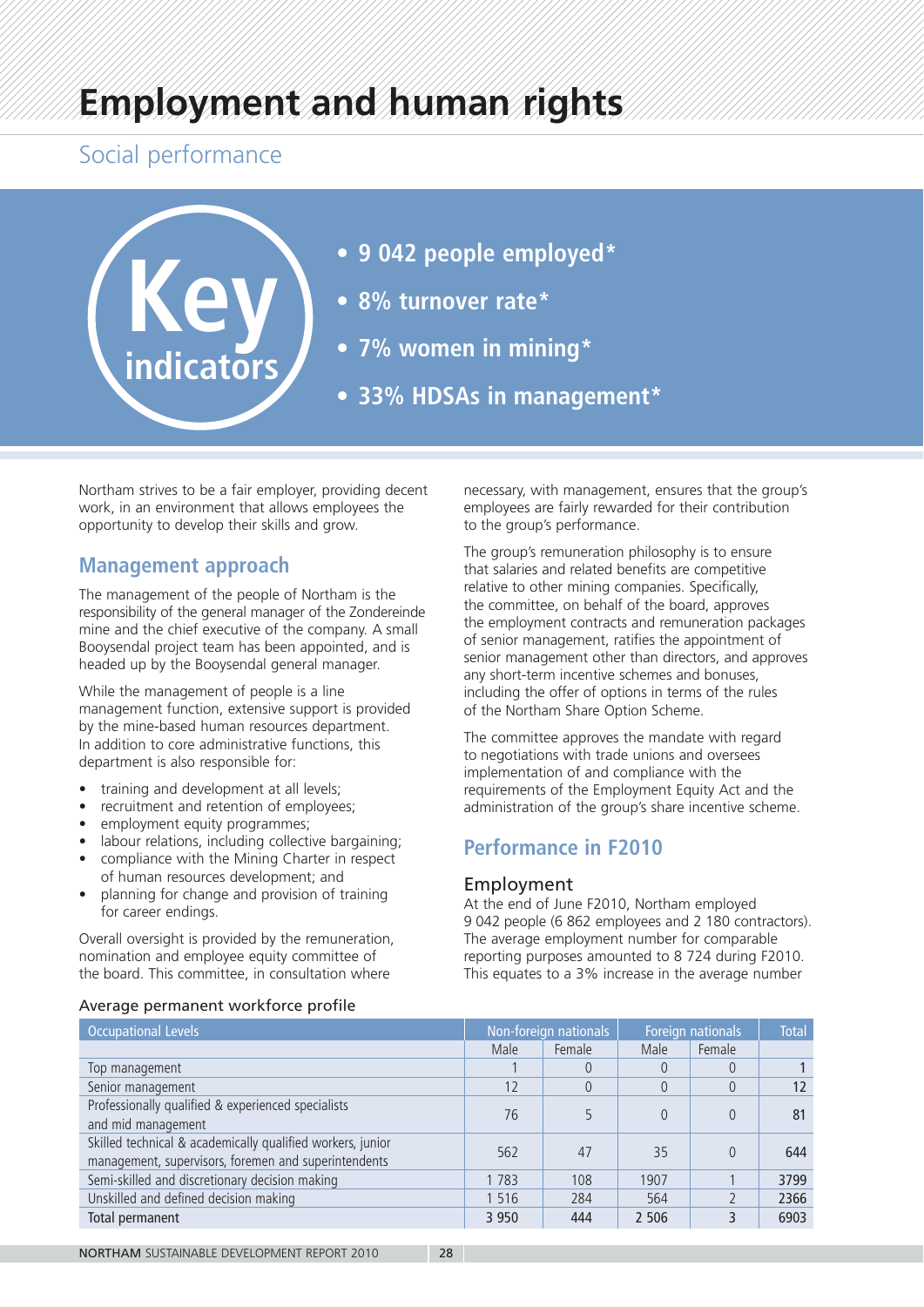- **84% of employees represented in collective bargaining forums\***
- **R50 million spent on training and development**

\* As at 30 June 2010

of employees from 8 462 in F2009. Once production at Booysendal reaches steady-state, it is expected that the group's employment base will increase by a further 1 150 people.

At the end of June 2010, 18% of permanent employees at Zondereinde were drawn from the Limpopo province, while a further 45% were from other provinces in South Africa, and an additional 37% (F2009: 47.3%) from neighbouring countries. The 10% decrease in migrant labour is an indication of the progress made in respect of increasing local labour representation although the company does not in any way discriminate against foreign labour.

As at 30 June 2010, the total turnover level at Zondereinde in F2010 was 8% (F2009:11%), with a total of 539 people, leaving the employ of the company during the period. These departures were mainly as a result of dismissal (3%), resignation (4%), retirement (0.1%) and death (1%). No employees were discharged as a result of restructuring activities.

### Human rights and collective bargaining

Northam upholds the basic labour rights enshrined in the Fundamental Rights Conventions of the International Labour Organization (ILO) relating to collective bargaining and ensures the implementation of fair employment practices by prohibiting forced, compulsory



and child labour, and any form of discrimination based on race, religion, age, disability or political affiliation.

Northam supports employees' rights to freedom of association and acts in accordance with the South African constitution, prescribed legislation, industry compacts and recognition agreements with unions. None of these rights are believed to be at risk within the company, and no incidents of human rights abuse were reported during the year. While discrimination was alleged on a number of occasions during the year, due process was followed in terms of the company's disciplinary and dispute resolution mechanisms, and no cases were upheld.

The rights to freedom of association and collective bargaining are entrenched within South Africa's legislation and the country's constitution. Collective bargaining structures, policies and practices are embedded at all levels of operation, and ensure employment practices are fair and employees are represented appropriately. Minimum notice periods in respect of operational changes and rates of pay for men and women are prescribed by legislation.

The greater part of the workforce (84%), is represented by a recognised union or through a collective bargaining agreement. The National Union of Mineworkers (NUM) continues to represent the bulk of employees (77.6%), while the remainder of unionised employees are represented by Solidarity (5.7%) and UASA (0.7%).

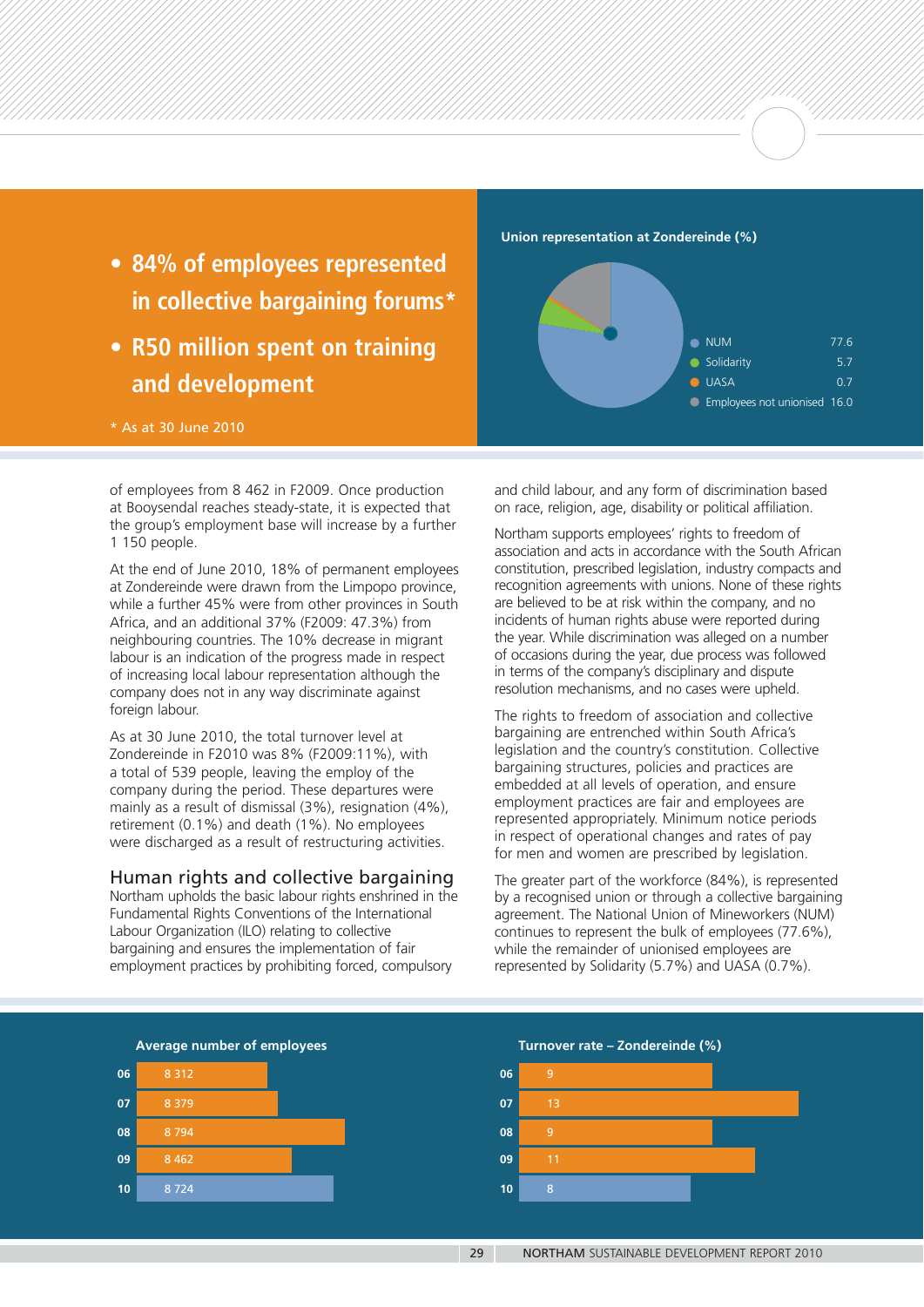# **Employment and human rights (continued)**

### Social performance

Conditions of service, including wages, are negotiated on an annual basis. Recognition agreements with unions also regulate aspects relating to participation in safety and health structures and disciplinary grievance procedures.

Northam insists that all contractor employees are treated in compliance with legislation and the company's own policies. This is particularly so in respect of human rights issues such as collective bargaining, discrimination and access to fair employment practices and safe working conditions.

### Employment practices

Northam is committed to fair and progressive employment practices, providing long-term employment opportunities with the scope for employees to develop to their own potential. Competitive remuneration practices take into account the nature of the operation, the innovative mining practices as well as the remote locations of its operations. Northam's remuneration practices are well above the country's legislative minimum wage requirements. Benefits provided to fulltime employees include membership of pension and provident funds, death benefits, access to medical care, housing and living-out allowances, study assistance, maternity and paternity leave. Around 98% of employees participate in the fortunes of the company through the Toro Trust Fund which seeks to empower employees by providing a meaningful interest in the company's future. (See page 20).

Remuneration and conditions of service for most employees (84%) are governed by collective bargaining structures that are negotiated bi-annually. For employees outside of these bargaining units, performance reviews are undertaken on an annual basis. Further, through the skills development programme, all employees' skills development plans are reviewed on an ongoing basis.

### Employment equity

Northam has an employment equity programme in place that is guided by the requirements of the Mining Charter and the Employment Equity Act. A joint management/ labour employment equity forum plays a major role in monitoring and implementing employment equity practices that promote the recruitment, development and retention of HDSAs, particularly in supervisory and management roles and core mining disciplines. A mentorship programme is in place to achieve the requisite levels of HDSAs and women in mining targets required by the Mining Charter with the progress of each employee reviewed on a quarterly basis.

At the end of F2010, 33% of management positions were filled by HDSAs (F2009: 34%) and 5% by women. Women made up 7% of the workforce compared with 4% during F2009.

The company continues to report progress towards achieving the 10% level of representation of women in mining required by the Mining Charter, although a

number of challenges remain. Focus groups are held on a quarterly basis to identify the major barriers to women in mining with issues relating to sexual harassment, housing and living conditions, and pregnancy having been identified as the major challenges.

A particular difficulty is experienced with retention of highly sought-after skilled women and HDSA employees. Programmes are in place to mitigate these challenges and to increase female representation at the workforce.

### Training and development

Northam continues to expand its employee skills base by means of an extensive skills development programme which includes Adult Basic Education and Training (ABET) to learnerships, on-the job training through a mentorship programme, the provision of bursaries and study assistance to potential and current employees and to the development of alternative skills to assist employees in the transition to retirement or separation from the company.

In F2010, each employee received around 45 hours of training (F2009: 72 hours on average) with training expenditure amounting to R50 million (F2009: R44 million) during the year.

In F2010, employees were invited to participate in a voluntary test to establish their level of literacy. Of those employees who participated, 67% were found to be functionally literate. ABET is available to all employees on a part-time, voluntary basis. At present, 500 employees can be accommodated per semester at the current ABET facility which comprises three computer rooms equipped with 100 computers and two facilitation rooms. A total number of 1 053 learners were registered to attend ABET during the year with 160 completing the curriculum and participating in examinations – 200 in the first half of the financial year, and 260 in the second half. The pass rate has improved dramatically as increased resources and attention have been allocated to ABET, from 21% in the first examination session to 51% in the second.

A performance management audit was conducted at the ABET facility during F2010, which resulted in the establishment of measures such as weekly progress and attendance monitoring to stem the drop-out rate of ABET learners. Two additional classrooms and a library will be constructed during the following financial year.

Bursaries and study assistance (assistance to employees who are employed by the company, including in-service bursars) provided support to 22 people, at a cost of some R334 704, in the fields of mining engineering, electrical engineering, mechanical engineering, chemical engineering, metallurgical engineering, rock mechanics engineering, environmental management, human resources management, financial management and security management.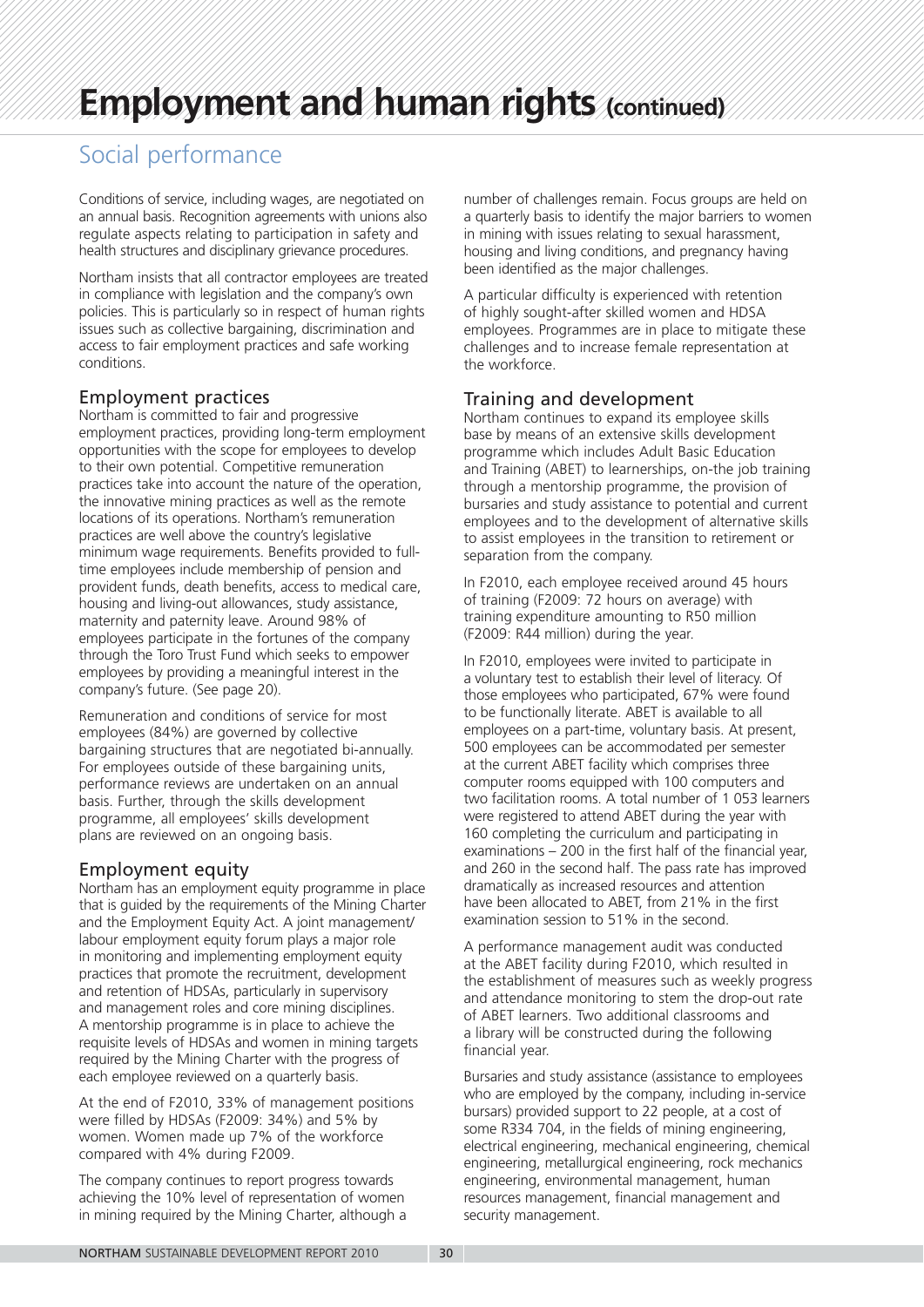A skills development plan to develop employees for specific career paths is in place, in alignment with the requirements of the Mining Charter.

### Housing and living conditions

Northam's accommodation and housing strategy is aimed at providing all employees with access to accommodation that meets certain minimum standards and, at the same time, to promote affordable housing and home ownership. The company wishes to reduce dependence on company-provided accommodation and discourages the growth of informal settlements. However, it also recognises that there are a certain number of employees who do not wish to relocate to the mine and wish to maintain their traditional homes in the areas from which they are drawn.

In F2010, 4 164 full-time employees (64%) were accommodated in hostels provided by the company, while some 1 534 employees received living-out allowances.

Many employees have their homes and families in other countries, other provinces or other regions of the Limpopo province. To deal with the continued

need for accommodation and to comply with its commitment set out in the SLP, Northam has entered into consultation with all relevant parties regarding the improvement of standards of housing, including the upgrading and conversion of hostels into family units and promoting home-ownership options.

Supervisory and management employees are largely accommodated in company-provided housing, which is a significant draw-card for employment in a country and region where there continue to be housing shortages.

Significant resources have been put into developing a housing strategy for the period 2010 – 2014, making hostels, flats and family units available to all employees, the development of a continuous maintenance plan and building seven additional hostel blocks which will accommodate fewer employees per room to allow for lower density accommodation.

Meals served at company-provided accommodation are prepared according to a meal plan drawn up by a dietician with the energy, macro and micro nutrient content being rigorously monitored by the same contracted service provider. On average meals are served to around 3 216 people per day.

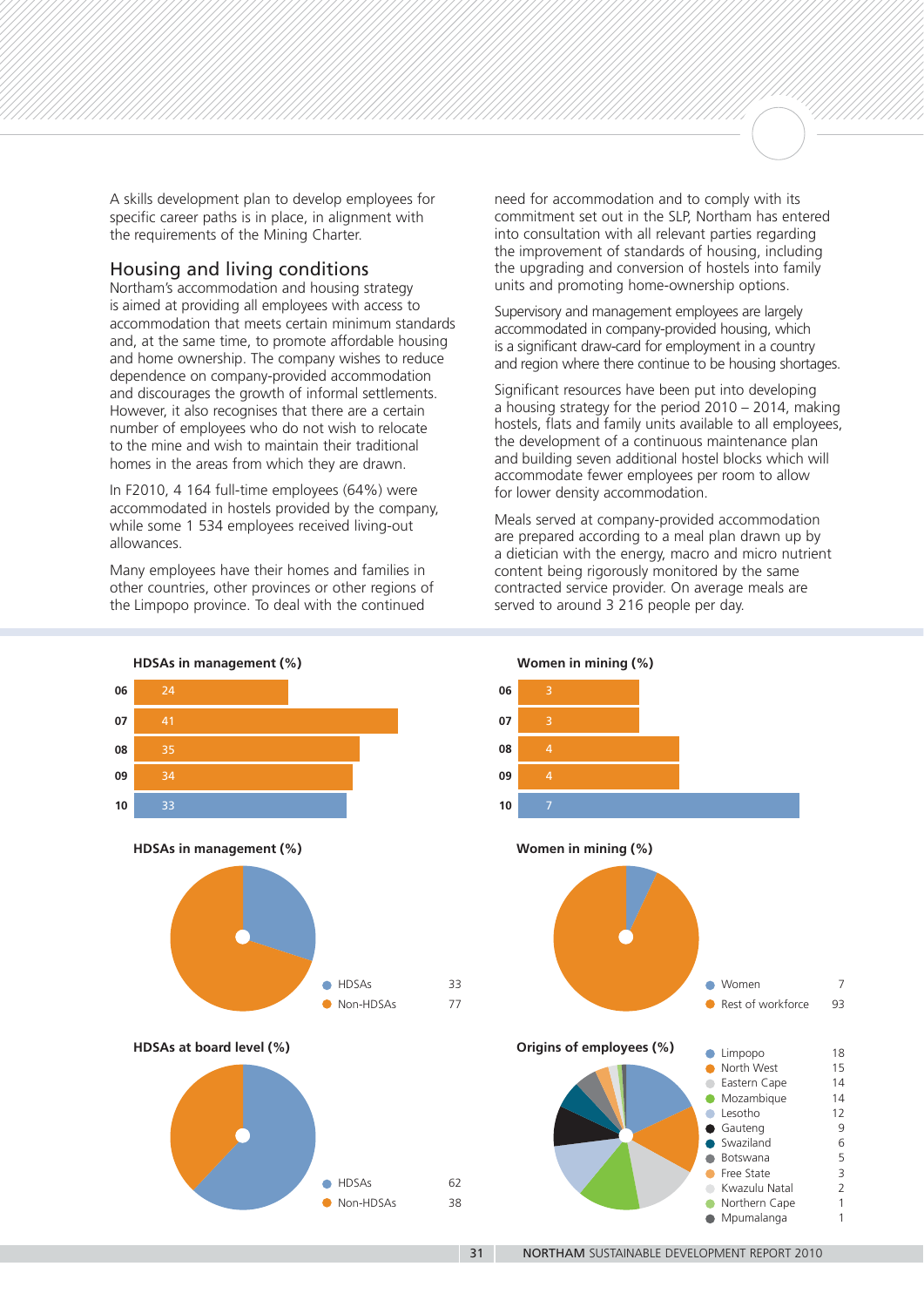# **Northam in the community**

### Social performance



**• R12.1 million spent on corporate social investment and local economic development activities**

Northam's community development programme has as its focus the contribution to the social upliftment of communities directly surrounding its operations and communities within major labour sending areas. The primary objectives of Northam's programme are the sustainable upliftment and development and the economic empowerment of stakeholders.

### **Management approach**

In line with the requirements of the Mining Charter, Northam has identified a number of local economic development projects and commitments to these have been made in the company's SLPs. Northam ensures that its policies and practices are aligned with those of the local municipalities' Integrated Development Plans (IDPs) so as to avoid duplication of effort and to address real, identified community needs.

While the SLP for the Zondereinde mine were first submitted to the DMR for consideration in 2006, some changes have had to be incorporated during the review process to meet DMR and community expectations, and as the feasibility of various projects has been tested. The SLP for the Booysendal project has been developed and local economic development projects have been identified. Local economic development issues and compliance with these aspects of the Mining Charter is the responsibility of senior management. Compliance with the Mining Charter is considered to be a priority by the company and compliance is reviewed by the board.

In addition to local economic development, Northam supports a number of projects that do not necessarily fall within the SLP parameters but are considered by the company to be worthy causes.

### **Performance in 2010**

Zondereinde mine is located in a region that is relatively sparsely populated, and in a province with low levels of economic activity. Agriculture, mining and tourism are the primary economic activities in the province and region. Disbursement priorities have been guided by the corporate social investment (CSI) committee, tasked with identifying development priorities in the area and, of course, the SLPs.

The committee, comprising three members of management together with one representative from each of the organised employee representative bodies, convenes on a monthly basis to identify, prioritise and allocate resources towards sustainable projects. These priorities for F2010 were:

- education;
- health and welfare; and
- local economic development, comprising sustainable upliftment, poverty alleviation and employment creation projects.

During F2010, R12.1 million was spent on corporate social investment.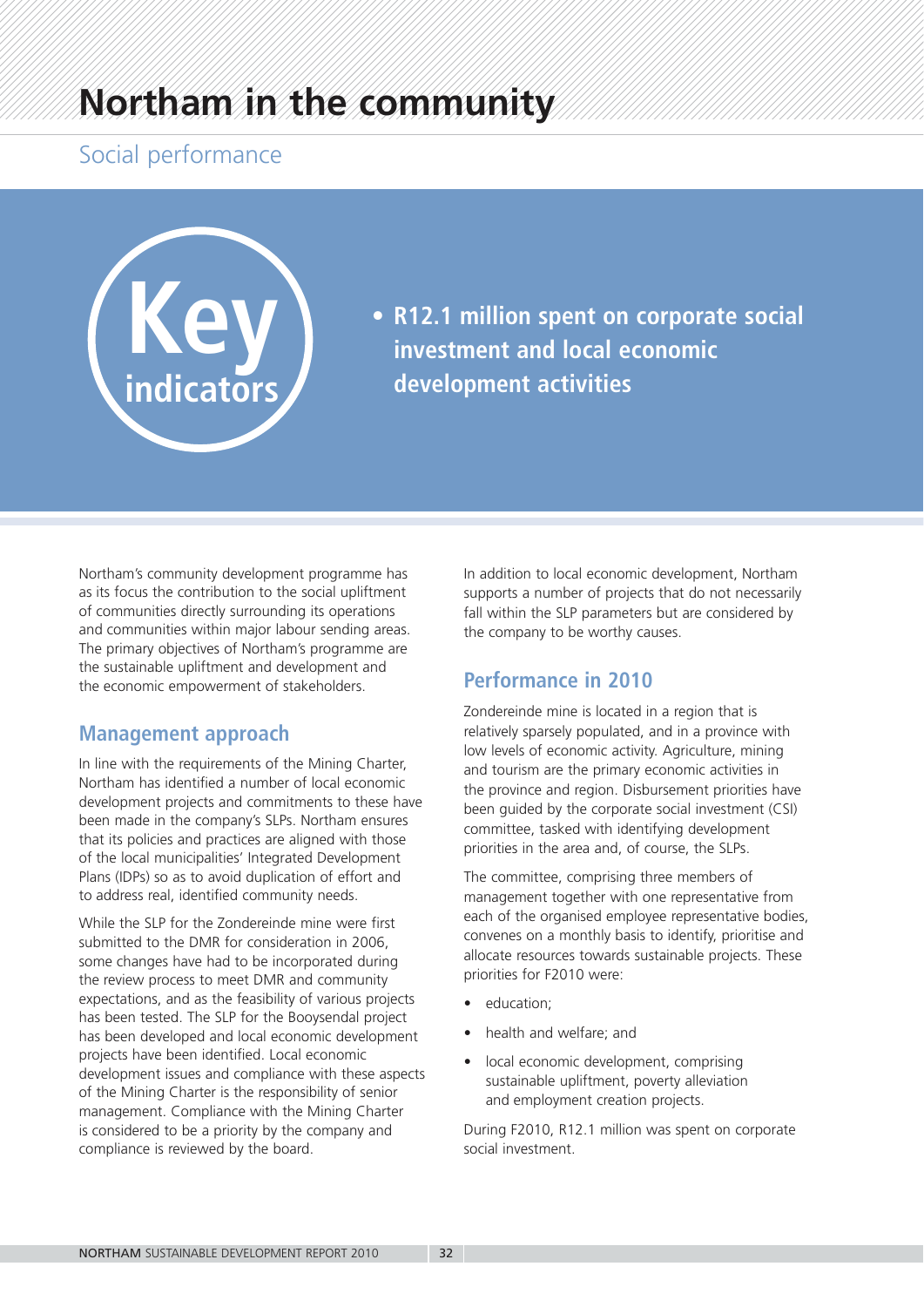

### Major local economic development projects supported by Northam

| Name of project                                                     | <b>Description</b>                                                                                                                                                      | Benefits received by beneficiaries                                                                                                    |
|---------------------------------------------------------------------|-------------------------------------------------------------------------------------------------------------------------------------------------------------------------|---------------------------------------------------------------------------------------------------------------------------------------|
| Infrastructure development<br>in Majuteng township                  | Contribution towards tarred road and<br>water drainage system. R8.5 million has<br>been allocated towards this project.                                                 | Residents of the Majuteng township<br>and the local authorities will benefit.                                                         |
| OR Tambo municipality<br>enterprise development                     | Contribution towards local economic<br>development of the Eastern Cape -<br>a major labour sending area. R615 000<br>has been allocated to this project.                | 100 unemployed ex-employees<br>(and their families) of Northam will<br>benefit in the establishment of SMME.                          |
| English medium support                                              | Payment for the employment of English medium<br>educators for Thabazimbi primary school and<br>Koedoeskop primary school. R600 000 was<br>allocated to this project.    | Educators<br>Grade R-7 learners in a mixed school.                                                                                    |
| Deo Gloria primary school                                           | Building of three extra classrooms to alleviate<br>overcrowding in classes. R554 000 has been<br>allocated to this project.                                             | Regorogile township residents in Thabazimbi<br>will benefit by ensuring that the primary<br>school going pupils will be accommodated. |
| The Northam life<br>community centre                                | Sustainable upliftment and poverty alleviation<br>through job creation and training for<br>agricultural activities. R564 000 was allocated<br>to this project in F2010. | 25 agricultural jobs were maintained<br>during F2010.                                                                                 |
| Naletsana combined<br>school                                        | Supplied 10 computer desktops to<br>accommodate 40 computers.                                                                                                           | Naletsane pupils will benefit by being<br>computer literate.                                                                          |
| Maths and science intervention                                      | Educator maths and science intervention.                                                                                                                                | Grade 1-7 and Grade 12 pupils will benefit.                                                                                           |
| Thabang children place<br>of safety - feeding scheme<br>for 20 kids | Supplying groceries and vegetables on a<br>monthly basis.                                                                                                               | 20 local orphans are fed on a<br>monthly basis.                                                                                       |
| Thabang children place -<br>building of cold room storage           | Cold room storage for perishables.                                                                                                                                      | 20 local orphans now have a place<br>to store their food.                                                                             |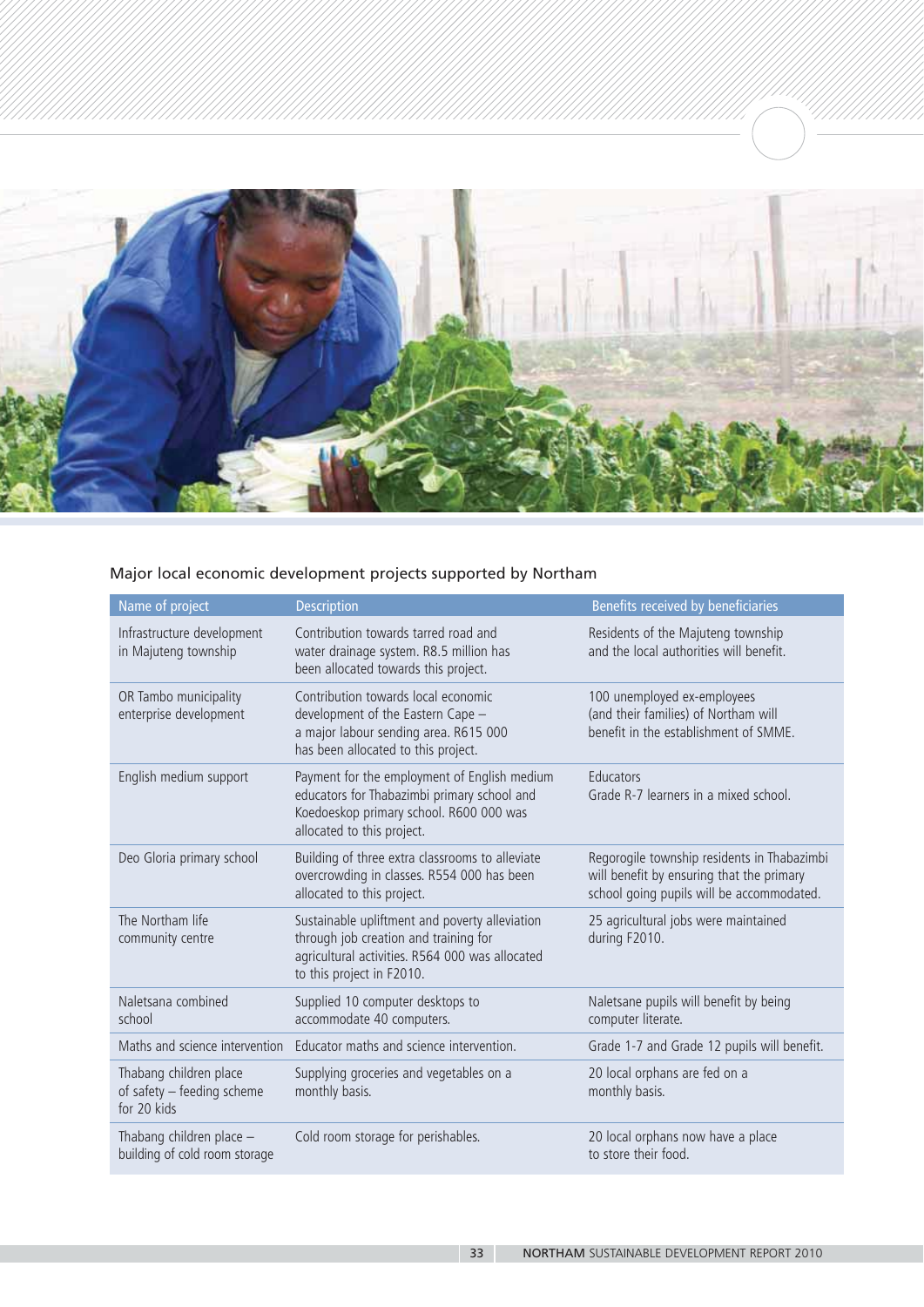# **Product responsibility**



### **Social performance**

PGMs are used in a wide range of applications which contribute to human health and well-being along with environmental health benefits.

Some of the most well-known applications include the use of PGMs in autocatalysts, which are fitted in the exhaust systems of motor vehicles to reduce the amount of deadly carbon monoxide, hydrocarbons and nitrous fumes in their emissions. PGMs are also used in various medical and dental applications. The use of these products to enhance and improve quality of life is a widespread practice worldwide. Nonetheless some potential exists, largely in the production process, for some of the processes and intermediate materials, to have an adverse effect on people and/or the environment. Northam and its partners have measures in place to mitigate any harmful consequences arising from the processing, refining, marketing, transport and sale of its products.

### **Zondereinde metallurgical operations**

At Zondereinde mine, Merensky and UG2 ores are processed separately in two concentrator plants (which are designed to treat sulphide ores), with the concentrate from both blended in slurry form in the feed tank prior to filtration and drying at the smelter from which granulated convertor matte is fed to the base metals removal (BMR) plant. In the BMR, nickel and copper metals are removed as crystalline nickel sulphate and copper cathode which are transported directly to local consumers for further beneficiation. Nickel sulphate is labelled as a hazardous material and containers are accompanied by the appropriate safety data sheets for the information of transporters, handlers and customers.

The remaining PGM solutions are filtered and dried to produce a final concentrate, which is weighed and drummed and prepared for shipment to the Heraeus refinery in Hanau, Germany. The final concentrate shipped to Hanau, is not required to be labelled as a hazardous material. At Hanau, the platinum and palladium are refined and transported back to Heraeus SA. The product produced in South Africa is guaranteed to be of London-Zurich Good Delivery Status at a minimum purity level of 99.95%. Northam then sells its high purity refined metal including platinum, palladium, rhodium, ruthenium, iridium, gold and silver to contractual customers in the major economic centres of the world, Europe, North America and Japan.

### **Precious metals refining logistics**

Since 1992, in terms of a long-standing partnership, all Zondereinde's PGM concentrate has been toll-refined under contract with Heraeus of Germany. The concentrate is delivered on a weekly basis to the Heraeus refinery in Hanau.

More recently, in conjunction with Northam and in order to facilitate downstream beneficiation opportunities (please see page 21 of this report), Heraeus and Northam jointly initiated a three-phase refinery construction and expansion programme in Port Elizabeth, South Africa. The first phase of the Heraeus Refinery South Africa (HRSA), commissioned in February 2007, treats all of Zondereinde's platinum and palladium production.

In terms of Northam's precious metals refining arrangements, final PGM concentrate is transported from the Zondereinde metallurgical complex to Johannesburg, from where it is flown on commercial airlines to Hanau, Germany, to the Heraeus refinery.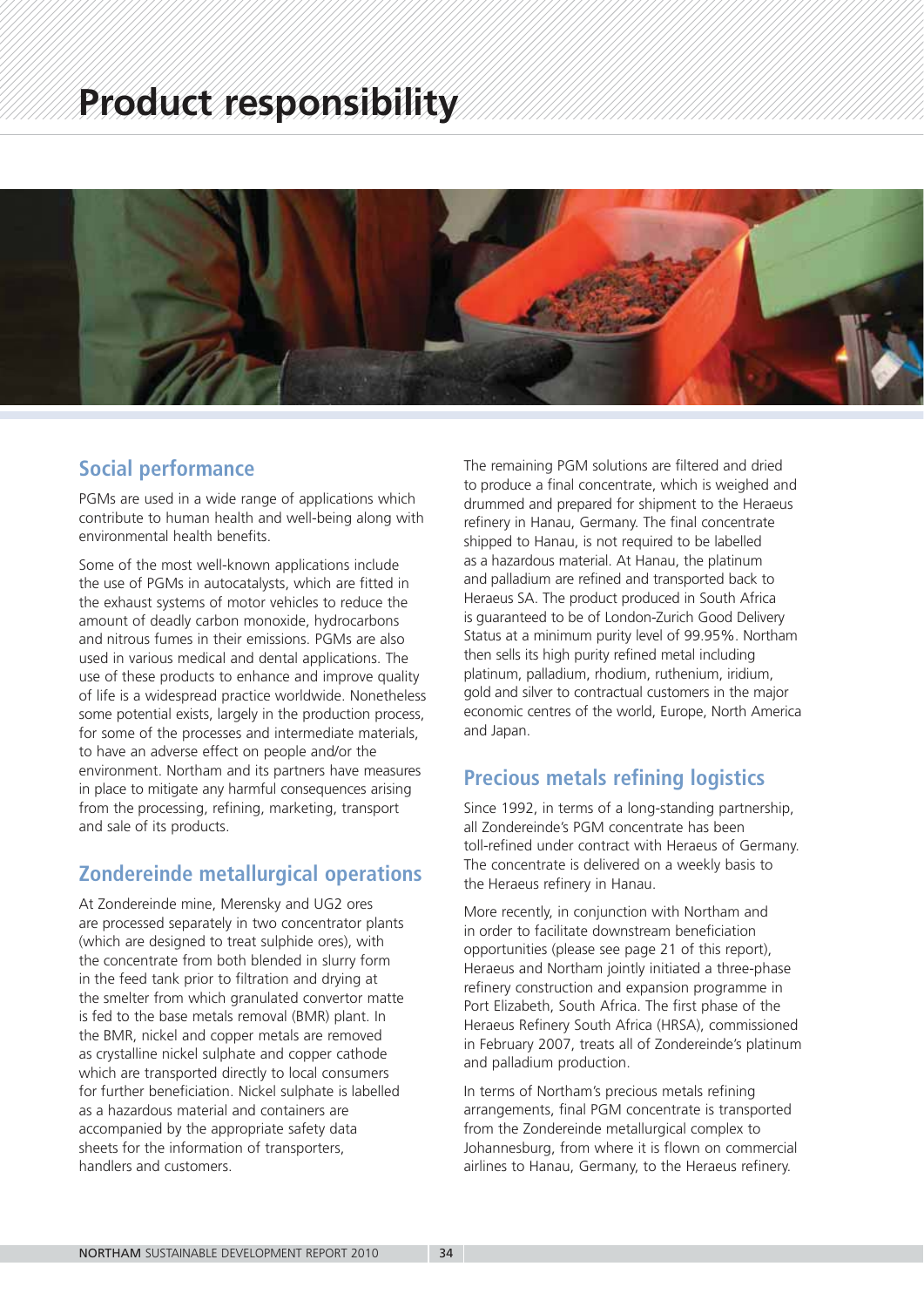Although this material is not considered to be harmful in any way, strict quidelines set out by the international aviation authorities regulate the conditions and terms of their transportation. At the same time, the Hanau refinery is subject to strict European Union guidelines.

Platinum and palladium are partially refined in Hanau and then air freighted as intermediate products to the fine metal refinery (FMR) in Port Elizabeth for final refining. Northam then sells the product to its global customers.

Rhodium, gold, silver, ruthenium and iridium are toll-refined at Hanau, and returned to Northam's account for international sale and distribution.

The final refined products, which are transported to customers around the world, may take the form of refined metal sponge, ingots and powders. These are packaged and transported in accordance with international standards and each numbered lot of metal to consumers is accompanied by a unique Certificate of Assay as issued by the Heraeus refinery, with material safety data sheets made available to customers and transporters when appropriate.

### **Health and safety impacts**

All health and safety impacts of the final product in the various stages of the life cycle have been assessed and efforts are made on a continual basis to address health and safety issues which relate to final product.

In terms of customer health and safety, there are no material health and safety complications related to the final products produced and marketed by Northam, apart from nickel sulphate which is labelled as a hazardous material and is accompanied by relevant safety and health documentation.

There were no incidents of non-compliance with voluntary codes concerning the health and safety impacts of products and services in F2010.

### **Product and service information and labelling**

There are currently no safety, health or environmental labelling requirements for pure PGM metals. Labelling requirements do exist for the base metal by-products which enter Northam's marketing and sales stream. In particular, strict requirements exist for the transportation and distribution of nickel sulphate (NiSO4). This substance is transported as a hazardous material and is accompanied by the appropriate coding and

labelling along with relevant safety data sheets for the information of transporters, handlers and customers.

Northam is a regulated agent, compliant with the South African Civil Aviation Authority's civil aviation regulations which dictate the terms on which the company's products are exported. All containers which hold the company's product during the exportation process from mine to market, are accompanied by the documentation which validates the content of each shipment vessel.

No incidents were reported in respect of non-compliance with regulations and voluntary codes concerning product and service information and labelling.

### **Our customers**

Northam has long-standing relationships with its customer base. The well-staffed marketing department maintains regular weekly contact with its domestic and international customers, with bi-annual customer meetings and visits to customer facilities. Customer representatives make reciprocal visits to Northam's mining and metallurgical operations. Any issues relating to customer satisfaction are directly taken up with the marketing department. To date, Northam has received positive feedback from its customers relating to customer satisfaction.

Due to the nature of Northam's relationships and frequent face-to-face interaction with its client base, the company does not conduct annual surveys relating to customer satisfaction.

Because the sale of Northam's products is largely conducted on a business to business basis, no definitive codes are followed for the purposes of marketing communications, promotions and sponsorships. As a result, no incidents of non-compliance with regulations or voluntary codes concerning marketing communications, advertising, promotion on sponsorship were reported during F2010.

### **Customer privacy and confidentiality**

Northam respects the privacy of its customers and to this end, confidentiality agreements and non-disclosure undertakings are standard in its customer contracts. No complaints, substantiated or otherwise, regarding breaches of customer privacy and losses of customer data occurred during the year under review.

During F2010, no fines were received in respect of non-compliances in the process of the provision and use of Northam's product.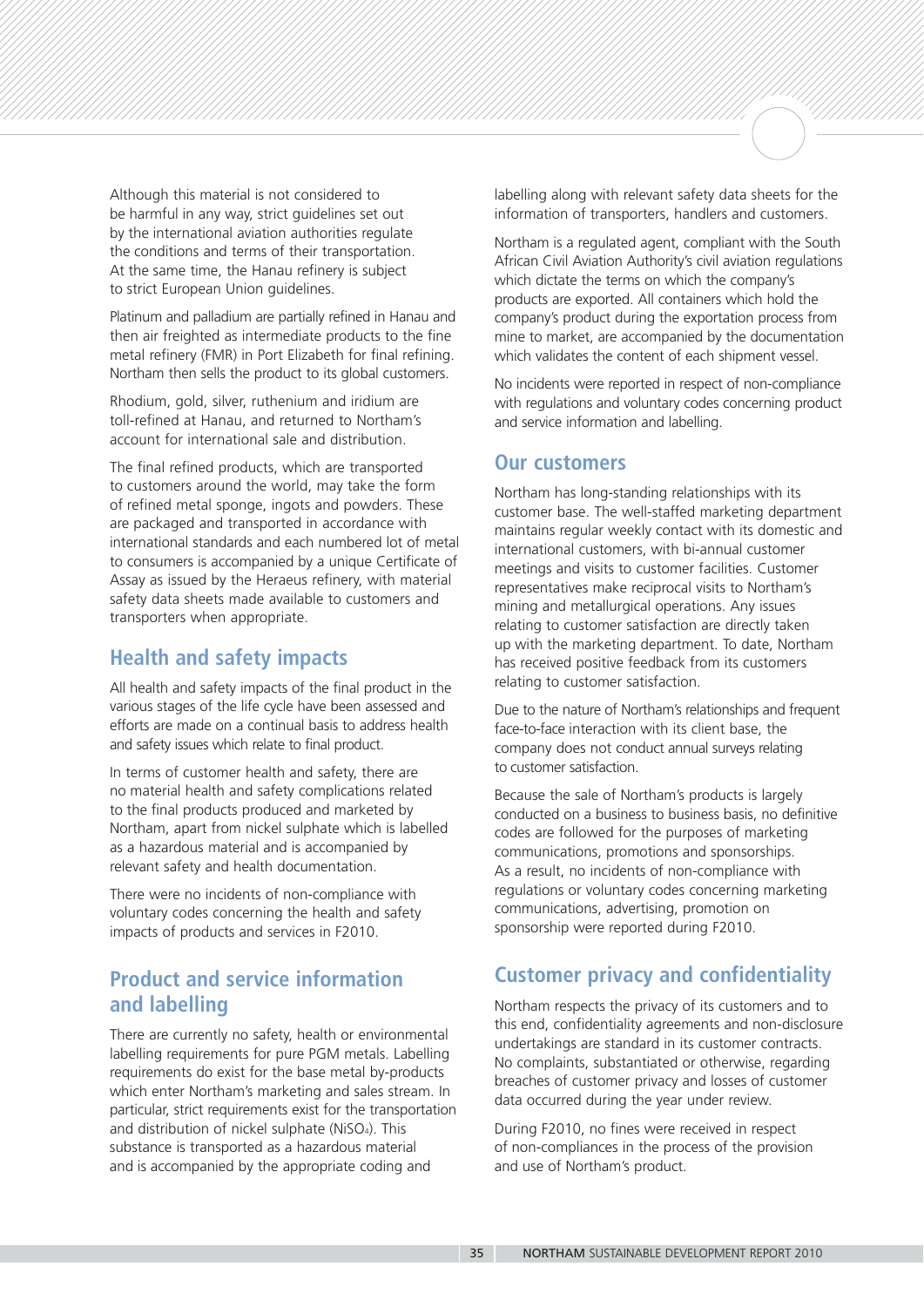

- **Energy usage 690 198MWh**
- **Fresh water usage 3 985 211m3**
- **Water recycled 86%**
- **SO2 emissions 6 853 tonnes**
- **CO2e emissions 677 116 tonnes**

As a platinum mining and beneficiation company, Northam recognises that its activities have an impact on the land, water, air and natural resources including fauna and flora, in the areas which surround its operations. The existing Zondereinde mine and metallurgical complex has a sustained track record of sound environmental performance. At the Booysendal project, which is located in an environmentally sensitive area, the process of baseline assessments and planning to minimise the operation's impacts on the natural environment began as part of the environmental permitting process.

### **Management approach**

### Management and oversight

Environmental issues are managed as an integral part of the production processes at Zondereinde. Owing to the technical nature of so many of the environmental issues and challenges, this portfolio falls under the engineering department and, specifically, the engineering manager, who is supported by an environmental officer. Ultimately, however, responsibility for environmental compliance and performance is the responsibility of the general manager of Zondereinde and the chief executive of Northam.

Key environmental issues and parameters are formally reported on a monthly basis to the mine and company executive and on a quarterly basis to the SHE committee of the board.

### Legislation and compliance

Rigorous environmental and mining legislation governs environmental impacts and permitting in South Africa.

This includes the MPRDA, the National Water Act, the National Environmental Management Act, and the Air Quality Control Act. The latter came into full effect on 1 April 2010 and has ramifications for emissions, particularly for the reporting of industrial GHG emissions data and mitigation plans. Government is developing additional legislation on the actual reduction of GHG emissions, by 2020, by 34% below the business as usual baseline and by 42% by 2025.

Northam operates in compliance with environmental legislation and the company has not received any fines or legal sanctions during the year under review.

It is noted, however, that Zondereinde has not yet been granted a Water Use Licence by the Department of Water Environmental Affairs (DWEA). Zondereinde's water use permit expired in December 2005 and, although the company submitted a Water Use Licence application in June 2005, this licence has not yet been obtained. Northam understands that a significant number of mining companies are in a similar position and that the delays relate to a processing backlog. Northam has been advised by the department that it should continue to act in line with its previous permit requirements until such time as a new permit has been issued. In recent dealings, Northam has been advised that the issue of this licence is imminent.

### ISO14001

Northam has adopted the ISO14001 environmental management standard as the basis for its environmental management systems and, in F2010, completed a three-year project to implement this standard at the Zondereinde mine and metallurgical complex.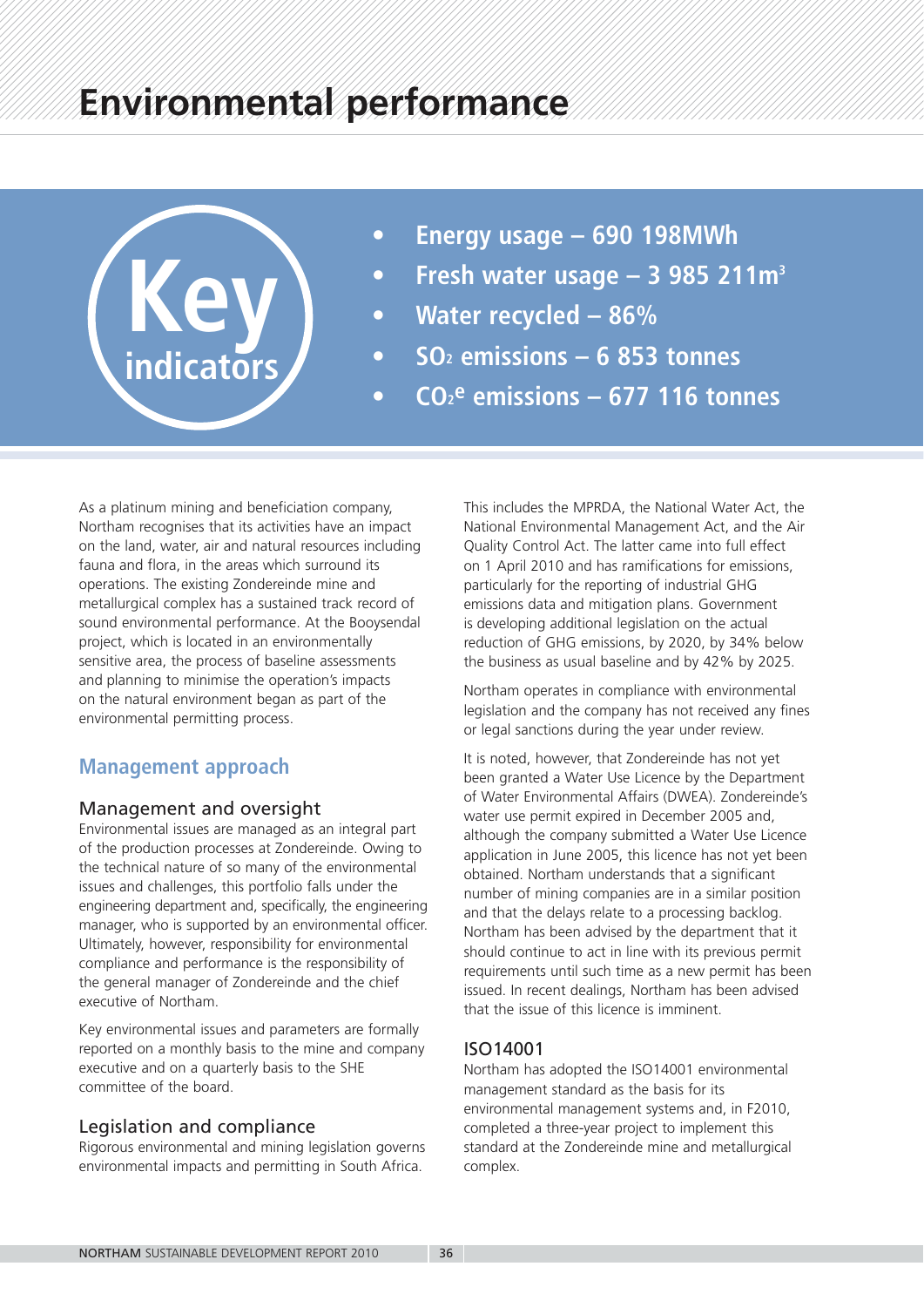



A great deal of progress towards the implementation of ISO14001 was made during the year with the scope of Zondereinde's environmental impacts being identified and rated in respect of key parameters. A first phase of compliance auditing was completed during F2010 with the second phase undertaken in August 2010 after the financial year-end. The first phase of the ISO14001 certification audit, which focuses on mining, will take place during September 2010. Once mining certification is obtained, Zondereinde will apply for metallurgical certification.

Zondereinde is in the process of implementing a revised Environmental Management Programme (EMP) for the mine and a training module has been developed which will be rolled out to employees during the following financial year.

The ISO14001 standard will be adopted by Booysendal. Northam has committed to its full implementation at this operation within the first year of steady-state operation.

### **Performance in 2010**

The information below is presented for the Zondereinde mine as this is the company's only currently operating subsidiary. Information pertaining to the Booysendal project is presented where this is appropriate and indicated as such.

Although the Zondereinde mine and metallurgical complex holds title to an extensive area of land, only a small part of this is under active management, and an even smaller component has been affected by mining and processing activities. As a deep-level underground operation, the mine's surface footprint is small.

Two significant chemical spillage incidents occurred whilst chemicals were delivered to the chemicals storage facility at the refrigeration plant by a service provider at Zondereinde. The affected area was cleaned and more stringent control measures were implemented.

Northam's environmental impacts are reported under four headings, namely:

- use of resources, including the rock mined, water and energy and other material consumption;
- emissions and discharges to water, land and air:
- management of land, including rehabilitation, biodiversity management; and
- plans for and funding of eventual rehabilitation and closure.

### **Use of resources**

The primary resources used by Northam are water, energy and bulk materials such as rock (mined and processed) liquid fuels, coal, grease, steel, timber and lubricating and hydraulic oils. Zondereinde actively optimises its resource usage and recycling programmes are in place for plastics, steel, timber and scrap. Bulk material usage and recycling performance are presented in the tables and graphs below.

### **Water**

Water is of critical importance to operations at the Zondereinde mine as the mine largely operates on hydro-power. Water management and water quality are therefore an integral part of the management of Northam's operations.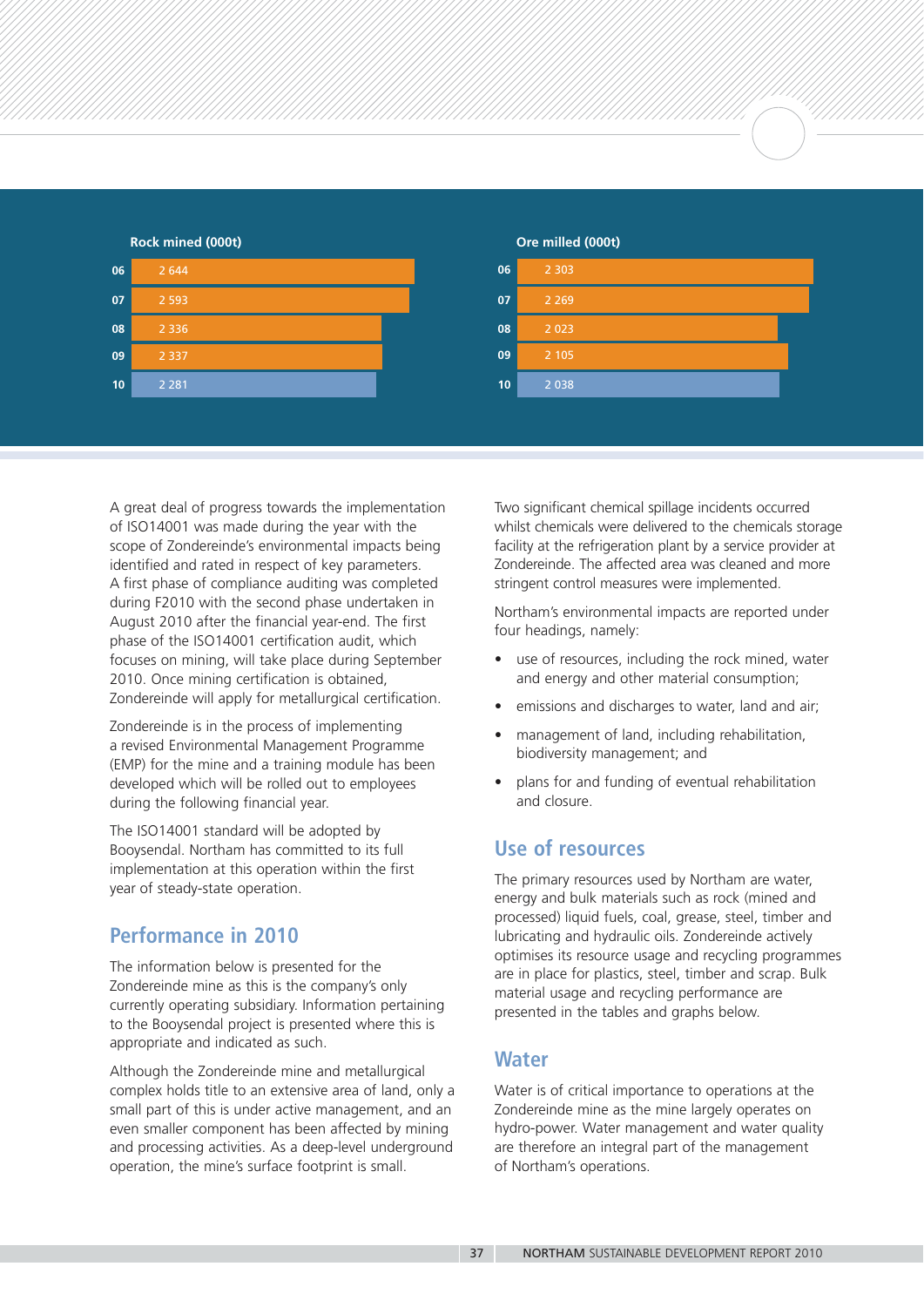| <b>Materials used</b>           | <b>Unit</b>    | F2010   |
|---------------------------------|----------------|---------|
| Rock mined                      | 000t           | 2 2 8 1 |
| Ore milled                      | 000t           | 2 1 0 5 |
| Timber                          | m <sup>3</sup> | 3 5 2 8 |
| Cartridge explosives            |                | 2650    |
| Oxygen                          |                | 3 1 3 1 |
| Sulphuric acid                  |                | 1 0 6 4 |
| Sulphur dioxide                 |                | 122     |
| Grease                          |                | 61      |
| Lubricating and hydraulics oils |                | 125 034 |

| <b>Materials recycled</b>       | <b>Unit</b>    | F2010   |
|---------------------------------|----------------|---------|
| Plastic                         |                | 14      |
| Steel                           |                | 1 508   |
| Timber                          | m <sup>3</sup> | 6402    |
| Scrap metal                     | m <sup>3</sup> | 2 5 5 7 |
| Rubber                          |                | 168     |
| Lubricating and hydraulics oils |                | 125 034 |

The total water usage at Zondereinde for F2010 was 27 426 000m<sup>3</sup> (Water usage in F2009 was underreported as it excluded water used in Setaria village).

Two primary water sources contribute to the total water used at Zondereinde:

• Industrial water is used for all mining and processing operations and constitutes around 90% of total water usage on an annual basis. This water is maintained within a closed circuit and recycled on an ongoing basis.

Given the geography and climate of the region, where surface temperatures may reach as high as 40˚C in summer, evaporation rates are high. The water is exposed to evaporation while it is contained within the processing facilities, on the tailings dams and in storage facilities, and needs to be supplemented by about 10% on an annual basis.

| Water usage (000m <sup>3</sup> )    | F2010   | F2009   |
|-------------------------------------|---------|---------|
| Potable water from external sources | 2 601   | 1858    |
| Fissure water used                  | 1 3 8 5 | 1 4 4 5 |
| Total water used                    | 27 426  | 18 382  |
| Water recycled in process           | 23 440  | 15 0 79 |
| % water recycled                    | 86%     | 89%     |

*\* The F2009 potable water from external sources figure was under reported as water use in Setaria village was not accounted for.*

*\* The F2009 water recycled in process figure was under reported as water recycled from bulk air conditioners was not accounted for.*

During F2010, around 5% of total industrial water was sourced from fissure water which seeps into the deep level underground workings. During the 20 years since mining started at Zondereinde, there has not been a significant change in the rate of fissure water flow as a result of mining operations. The fissure water flow is not seasonal which is a clear indication that this water is distinct from rechargeable groundwater.

Zondereinde does not source water from riverine systems, surface sources or from perched aquifers (that is, groundwater). The balance of surface water make-up comes from rainfall onto the property which is captured in the dams, and which by definition then becomes grey water.

• Around 10% of the total daily water usage at Zondereinde is potable water purchased from the Magalies Water Board on an annual basis.

As the company's operations are located in an area where water is considered a scarce resource, Northam recognises that water availability may in future be constrained as a result of increasing industrial pressure on water supply and as a result of climate change, and therefore needs to be conserved. While Zondereinde does not consume water from local sources or has an impact on them,



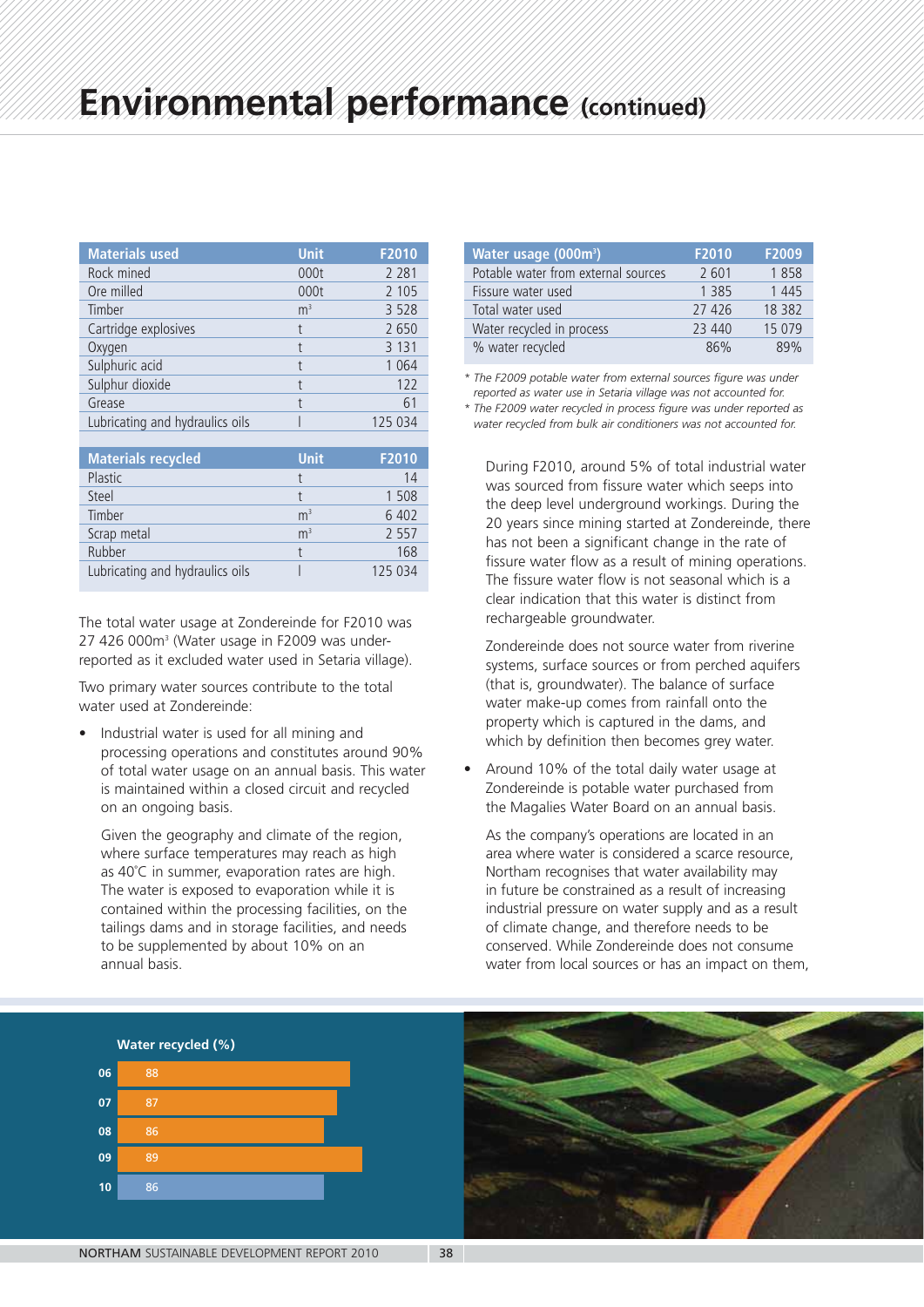it remains an active participant in matters relating to water management in the area by way of, amongst other approaches, discussing water issues with local community members and farmers whose properties surround the company's operations. Zondereinde is a participant within the Crocodile River and Groot Marico Catchment Management Authorities.

When overflow is inevitable due to heavy and sudden rainfall, discharge conditions are monitored and discharge is carried out from the treated sewerage effluent dam and evaporation dam into the Bierspruit. This occurred on one occasion in April, 2010 as a result of heavy rainfall and was done in strict compliance with permit conditions.

Sampling of underground and surface water at Booysendal continued during the year. The data qualified during F2010 provides base line information on the actual water quality in the area before any mining-associated impacts occur.

### **Energy**

Given Northam's existing relatively low base of energy consumption at its mining operations and the likelihood of increased energy consumption at Zondereinde as a result of extending the mine to greater depths to maintain production and the ramping up of production at Booysendal, Northam will not be able to reduce energy consumption going forward. However, the company is committed to optimising its usage to maintain or reduce usage per PGM ounce produced.

Energy consumption, in particular energy efficiency, are issues which receive significant attention at Zondereinde. Not only does the purchase of electricity amount to a considerable contributor to costs at R205 million (9.2% of on-mine costs in F2010), but electricity is also a scarce resource which

needs to be conserved. Zondereinde in particular, is highly reliant on hydropower and Northam continues to investigate potential and cost-effective alternative sources of energy.

Furthermore, the National Energy Regulator of South Africa (Nersa) approved a power tariff increase of 24.8% which came into full effect on 1 April 2010. This has had a major impact on the overall operating costs of all producers, and this is likely to continue in future. Again, owing to the extensive use of hydropower at Zondereinde, Northam continues to be presented with an economic advantage due to the fact that the company uses less electricity than its peers. In addition, Northam's experience of using an alternative source of energy has resulted in the establishment of a culture and infrastructure which forms a platform from which further renewable energy innovations may be developed in the short to medium term.

| <b>Electricity consumption (MWh)</b> | F2010   | F2009   |
|--------------------------------------|---------|---------|
| Energy from electricity              |         |         |
| purchased by shafts                  | 483 541 | 473 181 |
| Energy from electricity              |         |         |
| purchased by plant                   | 156 199 | 127831  |
| Total electricity purchased          | 639 740 | 601 012 |

Total energy consumption from electricity purchased increased by 6% to 639 740MWh in F2010 (F2009: 601 012MWh) with around 23% of electricity used by processing and smelting activities and 77% by mining operations. In an effort to reduce energy consumption, Northam has embarked on a renewable energy and energy conservation scheme together with Eskom. As part of this scheme, seven energy saving projects have been implemented and it is estimated that this has resulted in a 225 609MWh (26%) saving on the total energy consumption from electricity purchased during F2010.

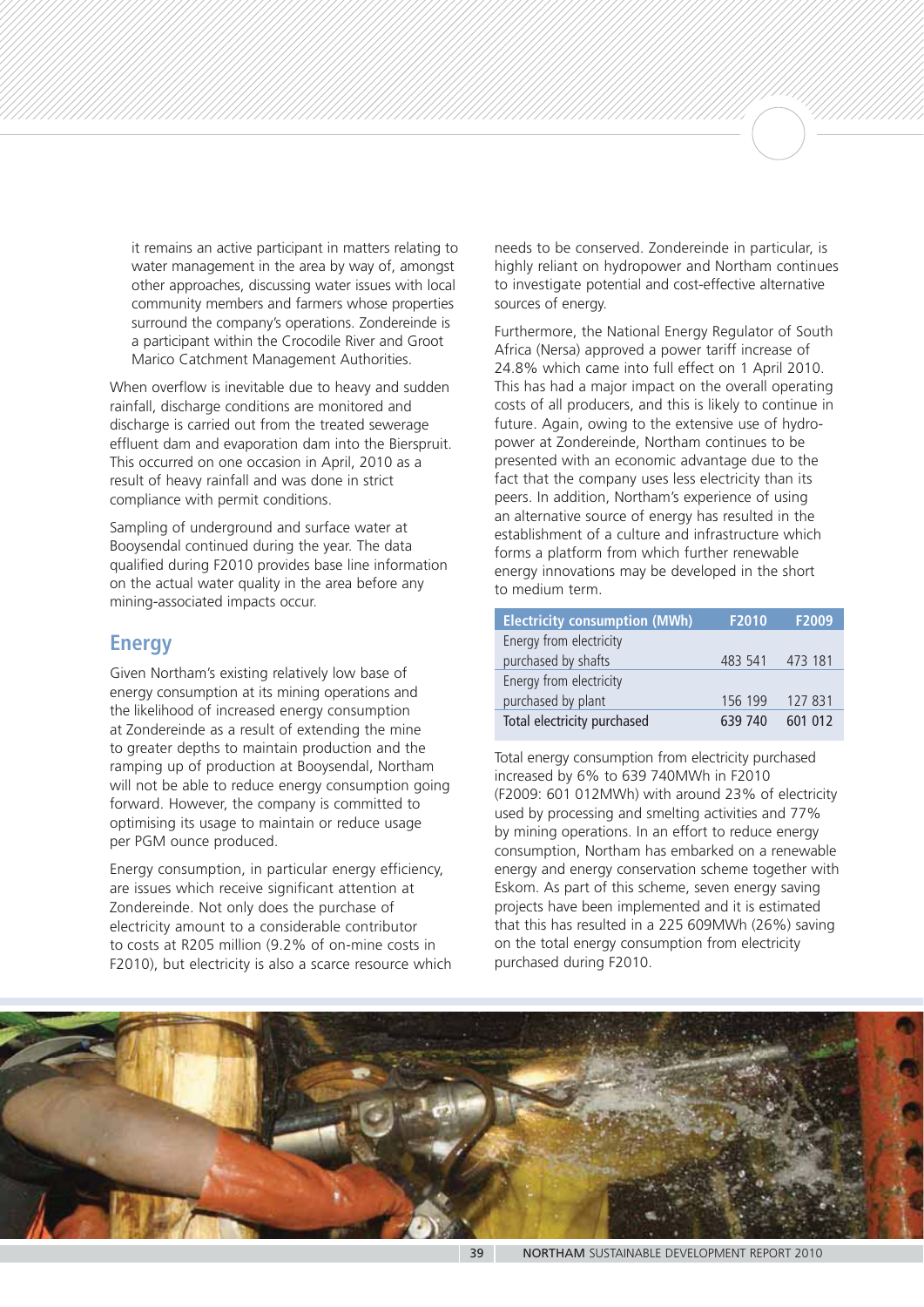These energy saving projects include:

- the roll-out of compact fluorescent lighting and geyser blankets to mining staff and Setaria village residents;
- the modification of electrical geysers to solar power:
- the use of hydro-powered equipment for drilling, cooling and cleaning operations;
- the use of backfill to support mined areas which also reduces heat ingress and has resulted in a 65% decrease in the size of the area which needs to be cooled;
- the use of Power Factor Correction equipment which reduces the electrical load and minimises wasted energy and thus improving efficiency while reducing the electricity bill; and
- the conversion of mast and street lighting to energy saving lights.

The outcome of the optimisation studies undertaken at Booysendal has meant a revised mine design and higher rate of production at full capacity, which will result in electricity consumption exceeding the Eskom approved 20MVA during peak demand periods. These requirements will be fulfiled by self-generation of power on site (5MVA) during peak times. This will continue until Eskom is able to supply additional power – currently estimated to be by 2015.

The revised design also makes provision for an energy management system and the introduction of energy recovery strategies. Orepass capacity is being improved which will minimise the requirement for decline conveyors to run during peak shift times. In addition, cycle efficiencies and optimised equipment selection will maximise output in each section, and at the same time reduce the number of sections required to operate, and so reduce energy requirements.

### Emissions and discharges

The most significant emissions or potential discharges from Zondereinde are SO<sub>2</sub> emissions (directly from the smelting operations),  $CO<sub>2</sub>$  emissions (direct and indirect), potential discharges to water courses and dust generation from tailings dams.

### $SO<sub>2</sub>$  emissions

In total,  $6853$  tonnes of  $SO<sub>2</sub>$  was released into the atmosphere in F2010 from the Zondereinde smelting facility (F2009:3 650 tonnes). This translates into an average of 18.8 tonnes per day (F2009: 10.3 tonnes per day). Northam's current permit allows for an average of 32 tonnes per day.

### CO2 emissions

Northam is in the process of developing its climate change mitigation strategy and has implemented a variety of energy saving and efficiency projects to reduce electricity consumption and therefore the amount of greenhouse gases (GHGs) admitted into the atmosphere as a result of its activities. During F2010, Northam placed a great deal of emphasis on accurately calculating the carbon emissions of its Zondereinde operation with GHG information reported on a monthly basis, under the oversight of the engineering manager. A carbon footprint calculation tool has been developed for Northam and is used to determine the carbon footprint of Northam's activities.

### **Greenhouse gas emissions**

| (Scope 1, Scope 2 and Scope 3) CO <sub>2</sub> e (tonnes) F2010 |         |
|-----------------------------------------------------------------|---------|
| Total global Scope 1 emissions (direct emissions)               | 16 796  |
| Total global Scope 2 emissions (indirect emissions) 658 932     |         |
| Total global Scope 3 emissions (indirect emissions)             | 1 388   |
| Total emissions                                                 | 677 116 |



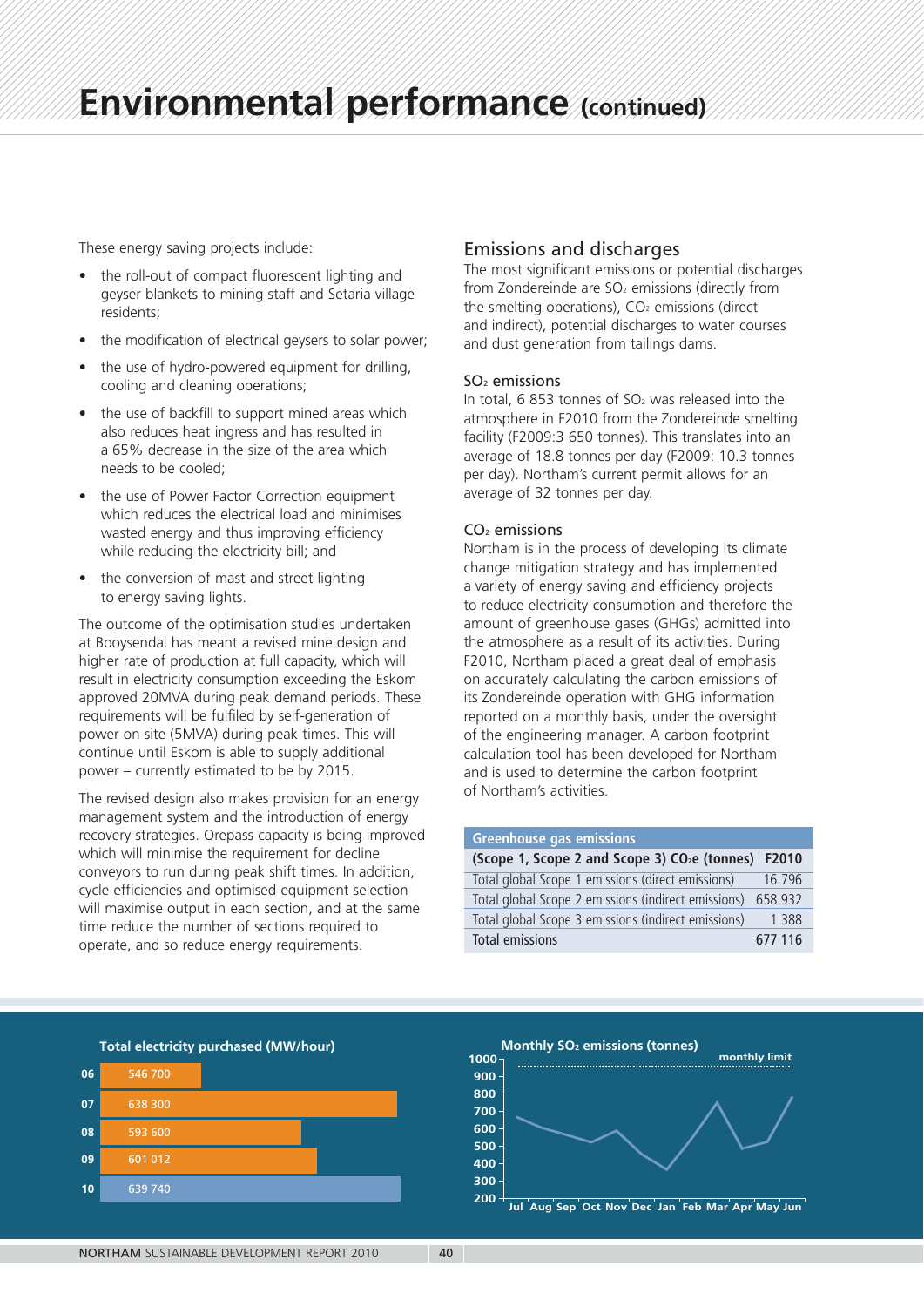For more detailed information on GHGs and Northam's assessment of the risks and opportunities presented to the company as a result of climate change, view Northam's submission to the Carbon Disclosure Project's 2010 annual survey which may be found at *www.cdproject.net* and on Northam's website.

Northam has considered the risks and opportunities relating to climate change and has detailed these in its CDP submission. Briefly, physical and regulatory risks have been identified and the company intends to manage them through its energy conservation initiatives (as the bulk of Zondereinde's  $CO<sub>2</sub>$  emissions are largely attributable to indirect emissions from electricity purchased from Eskom).

Climate change presents an opportunity for Northam too. PGMs are used in technologies that bring about reduction in noxious gases and the global trend of tightening emissions legislation continues to stimulate PGMs usage in autocatalysis. Further, platinum is used as the basis of fuel cells, which hold vast potential as an alternative energy source.

### Water discharges

Zondereinde endeavours to run a zero discharge operation and closely monitors any potential impact of its operations on surface and groundwater sources. Extensive monitoring is undertaken and a comprehensive groundwater model, developed and maintained by a third party consultant, has been in place for five years. This consultant also monitors and advises on surface and groundwater quality control.

Similar controls are planned to be implemented at Booysendal. A number of boreholes were drilled across the property in 2008 to determine the baseline quantity and quality of water.

### Dust management

During the year, Zondereinde engaged the services of an external service provider to develop a ground level

air pollution concentration model. It is expected that this model will be completed during F2011.

At Booysendal, monthly dust deposition monitoring was conducted during the year to provide baseline information on the dust levels in the area before mining activities commence. Northam will continue to monitor dust deposition in the areas adjacent to the Booysendal project to determine the level of impact of mining activities on the area and to develop dust mitigation procedures to reduce its impact on the area.

### **Land management and biodiversity**

Zondereinde's landholding is far greater than the actual complex's surface footprint, with the lease area covering some 5 183 hectares.

Of the land under management, only 576 hectares (11%), has been disturbed by mining, processing, deposition and related activities, including the mine village. The tailings dam and waste rock dump account for around 281 hectares – or 5% of the Zondereinde landholding. Land leased to farmers covers 273 hectares (5%) of the total area, while Northam maintains 800 hectares (15%) of the landholding for conservation and biodiversity purposes. The balance of the land (68%) remains in its natural state.

| Land use (hectares)                             |         |
|-------------------------------------------------|---------|
| Land disturbed by mining and related activities | 576     |
| Land leased for farming purposes                | 273     |
| Land protected for conservation                 | 800     |
| Total land under management (freehold)          | 5 1 8 3 |

None of the company's activities are situated in areas protected by the World Conservation Union, heritage

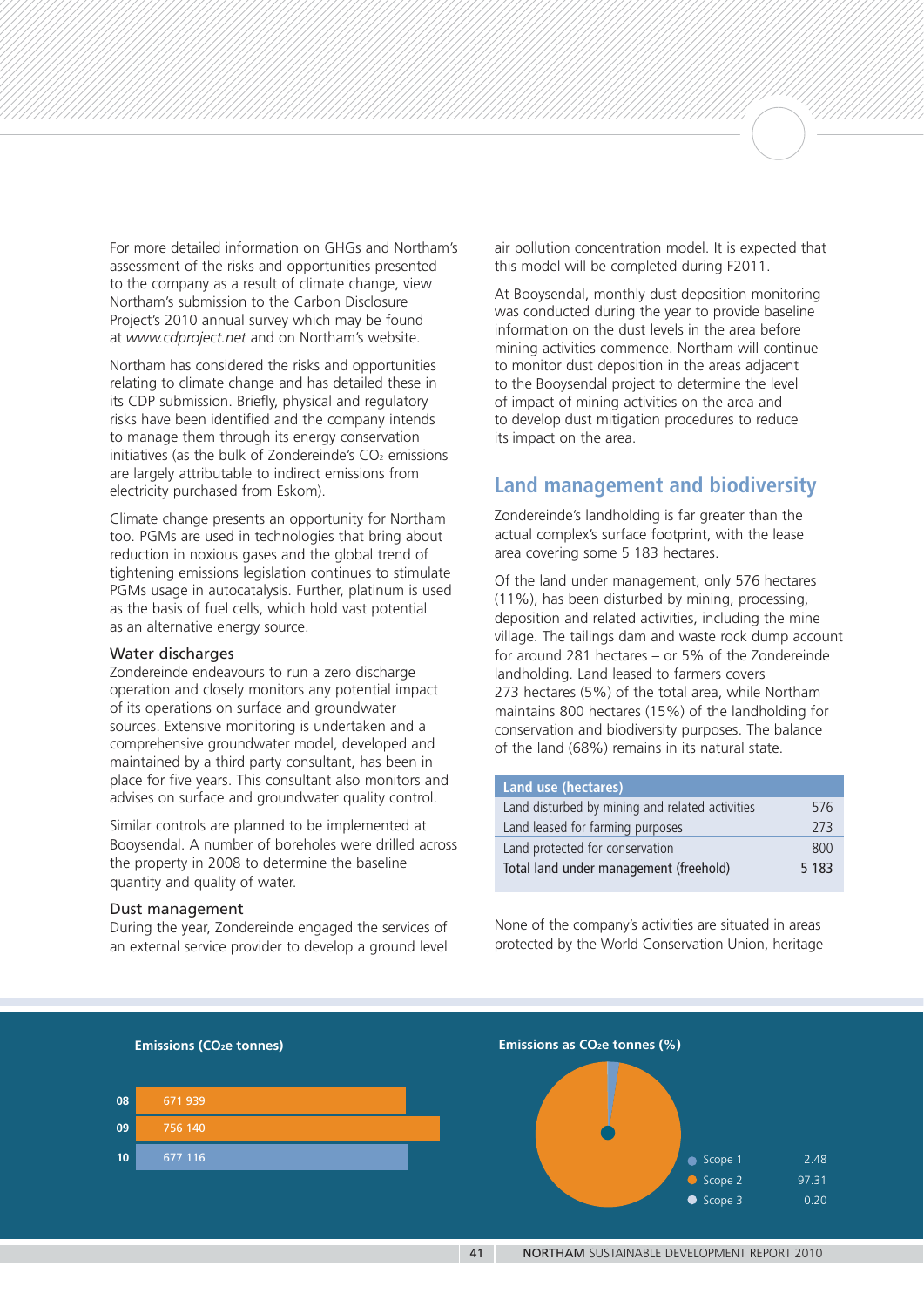# **Environmental performance (continued)**



sites or biosphere reserves and no Red Data species have been identified on or adjacent to the mine property.

Northam conducted an extensive environmental study to improve the level of monitoring and maintenance of invasive plant species on the Zondereinde property. As part of this study, the lease area was re-assessed by way of aerial and terrain surveys. The data generated by the surveys was used to re-evaluate alien plant species and to update the current status of biodiversity in the area. Based on the re-evaluation, practical guidelines for the control and eradication of invasive alien vegetation were developed and included in an environmental control programme which also outlines the locality, population density and eradication methods of invasive plant species.

The TSFs will be rehabilitated as deposition concludes to reduce dust levels and for aesthetic reason with final rehabilitation only occuring after closure.

The Booysendal project is situated in an ecologically unspoilt area – the Der Brochen valley – where Northam's land stewardship covers an area of some 3 800 hectares.

Extensive work has been undertaken on the planning of the layout for Booysendal. The positioning of the concentrator plant has been optimised to take account of the higher run of mine (ROM) production, resulting in a more efficient process flow and a smaller environmental footprint.

During the year under review, an extensive investigation into the abundance of the endemic cicada, *Pycna sylvia* was completed. This investigation provided vital information about where to assemble infrastructure on the property so as to reduce the impact of mining activity on the natural habitat of the cicada. Three major areas which occur in close proximity to mining infrastructure were identified on the Booysendal property. These areas have been cordoned off and fenced to avoid further impacts on the natural habitat of the cicada.

### **Planning for closure**

Zondereinde is currently revising its EMP and planning for closure will be taken into consideration in this submission.

At the end of June 2010, Northam's total environmental liability was estimated at R65 million (F2009: R54 million). As prescribed by law, the company has a rehabilitation trust fund in place currently valued at R27 million.

Planning for closure was completed at Booysendal and a three-phased rehabilitation plan was submitted to the DMR during F2010. In addition, Northam has lodged a guarantee with the DMR to the value of R66 million to provide funding for the rehabilitation covering the first five years of the project.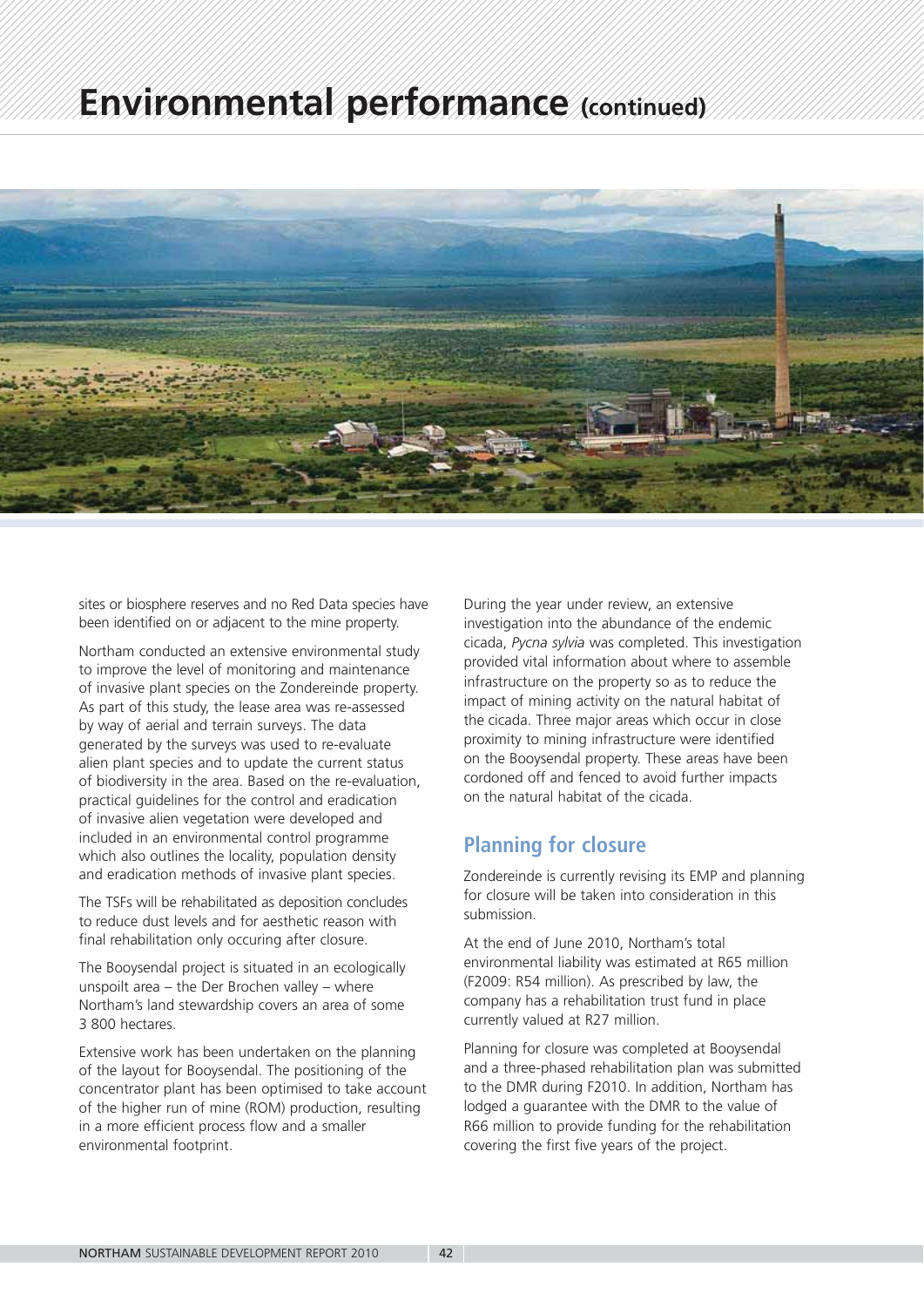

### **Northam gives the cold shoulder to its unwelcome guests**

During F2010, Northam continued to identify, monitor and eradicate invasive plant species found on the company's Zondereinde lease area as part of the company's overall environmental management plan for the area. The plan was developed following a detailed examination of intrusive plant species during F2009 based on a previous study completed in 2004. As part of the reassessment of the area, an aerial survey was carried out to identify exotic plant species and plot them on a map.

Invasive plant species were prioritised according to the various stages of invasion and the degree of ecological threat. The four major invasive plants on the property were identified as *Arundu donax, Tamarix ramosissima, Texoma stans* and *Melia azedarac*. Although some of these plants are not classified as transformers, they pose a definite threat to the indigenous vegetation and habitat in the area by significantly degrading the ecosystem.

*Melia azedarac*, or the syringa tree, is classified as a transformer plant and has the ability to alter the indigenous vegetation structure in the area. A dense stand of these trees occurs along the Crocodile River. Although the eradication of this species is a priority, some raptor and other bigger nesting sites have been identified in the area. Individual trees where

these nesting sites occur were not removed immediately but continuous monitoring of the area is undertaken on a regular basis to determine when they are not used for breeding so they can be ringbarked or cut down.

"In view of the large number of indigenous plant and animal species located in the area, we had to consider the impact our programme would have on the entire ecosystem, not only plants. It is basically like getting rid of an unwelcome guest at a dinner party without disturbing the other guests," says environmental officer, Orelia Bezuidenhout.

Based on the findings of the study, practical procedures for the eradication and control of invasive plants on the Zondereinde lease area, which covers 5 183 hectares, were developed based on guidelines set out by the Conservation of Agriculture Resources Act.

Basic control teams, consisting of ten people have been trained to apply initial control methods including hand cutting, ring-barking and manual application of plant-specific herbicides.

"Not only are we preserving the natural habitat in the area, but participants are also receiving valuable on-the-job training," concludes Orelia.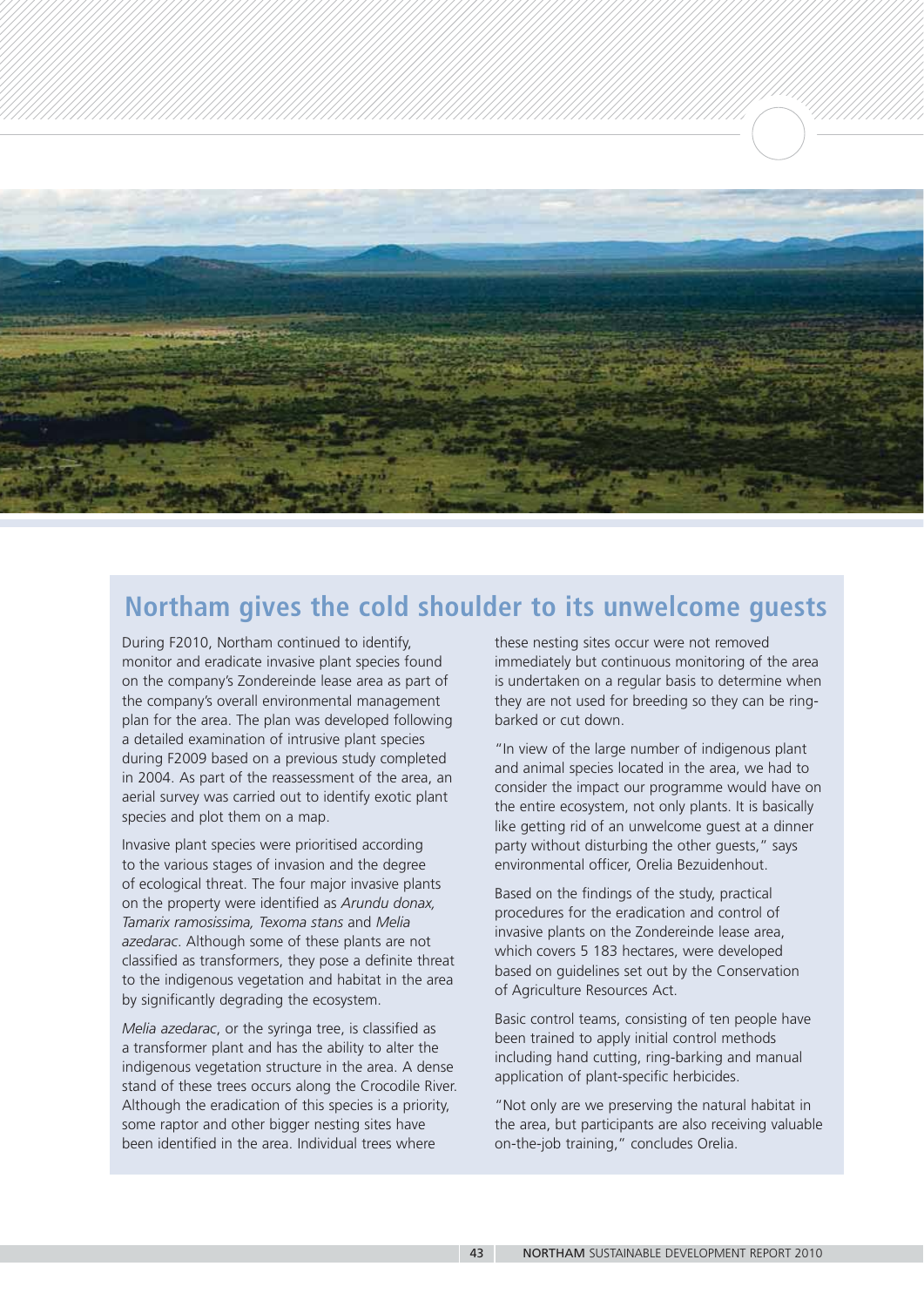# **Reporting in line with GRI**

| G3 Indicator Description                   |                                                                                                          | Page                           |  |  |  |
|--------------------------------------------|----------------------------------------------------------------------------------------------------------|--------------------------------|--|--|--|
| <b>Profile</b>                             |                                                                                                          |                                |  |  |  |
|                                            | 1. Strategy and analysis                                                                                 |                                |  |  |  |
| 1.1<br>1.2                                 | Statement from senior decision maker<br>Description of key impacts, risks, and opportunities             | $8 - 11$<br>$8 - 11$           |  |  |  |
|                                            | 2. Organisational profile                                                                                |                                |  |  |  |
| 2.1                                        | Organisation's name                                                                                      | 2                              |  |  |  |
| 2.2                                        | Major products                                                                                           | $\sqrt{2}$                     |  |  |  |
| 2.3                                        | Operational structure and major divisions                                                                | $\overline{2}$                 |  |  |  |
| 2.4                                        | Location of headquarters                                                                                 | $\overline{2}$                 |  |  |  |
| 2.5                                        | Countries of operation                                                                                   | $\overline{2}$                 |  |  |  |
| 2.6                                        | Nature of ownership                                                                                      | $\overline{2}$                 |  |  |  |
| 2.7                                        | Markets served including geographic breakdown/sectors served/customers                                   | $2, 16 - 21$                   |  |  |  |
| 2.8                                        | Scale of organisation including number of employees, net sales/revenues,                                 |                                |  |  |  |
|                                            | total capitalisation                                                                                     | $16 - 21$                      |  |  |  |
| 2.9                                        | Significant changes during reporting period                                                              | 18                             |  |  |  |
| 2.10                                       | Awards                                                                                                   | $\overline{2}$                 |  |  |  |
| 3. Report parameters                       |                                                                                                          |                                |  |  |  |
| 3.1                                        | Reporting period                                                                                         | Inside front cover             |  |  |  |
| 3.2                                        | Date of previous report                                                                                  | Inside front cover             |  |  |  |
| 3.3                                        | Reporting cycle                                                                                          | Inside front cover             |  |  |  |
| 3.4                                        | Contact point                                                                                            | Inside front cover             |  |  |  |
|                                            | <b>Report scope and boundary</b>                                                                         |                                |  |  |  |
| 3.5                                        | Process for defining report content                                                                      | $8 - 11$                       |  |  |  |
| 3.6                                        | Boundary of the report                                                                                   | Inside front cover             |  |  |  |
| 3.7                                        | Limitations on the scope or boundary of the report                                                       | Inside front cover             |  |  |  |
| 3.8                                        | Basis for reporting on joint ventures, etc.*                                                             | Inside front cover             |  |  |  |
| 3.9                                        | Data measurement techniques and bases of calculations including assumptions                              | Throughout this report         |  |  |  |
| 3.10                                       | Restatements of information                                                                              | Inside front cover, 38         |  |  |  |
| 3.11                                       | Significant changes from previous reporting periods                                                      | $8 - 11$                       |  |  |  |
| <b>GRI</b> content index                   |                                                                                                          |                                |  |  |  |
| 3.12                                       | Table identifying the location of the disclosures in the report                                          | $44 - 47$                      |  |  |  |
|                                            |                                                                                                          |                                |  |  |  |
| Assurance<br>3.13                          | Policy and practice for seeking independent assurance for report                                         | 11                             |  |  |  |
|                                            |                                                                                                          |                                |  |  |  |
|                                            | 4. Governance, commitments and engagement                                                                |                                |  |  |  |
| 4.1                                        | Governance structure including committees                                                                | $12 - 14$                      |  |  |  |
| 4.2                                        | Indicate whether chair of highest governance body is also an executive officer                           | $12 - 14$                      |  |  |  |
| 4.3                                        | Percent of independent directors                                                                         | $12 - 14$                      |  |  |  |
| 4.4                                        | Mechanisms for shareholders and employees to provide recommendations/direction                           |                                |  |  |  |
| 4.5                                        | to highest governance body<br>Linkage between compensation and organisation's performance for members of | 14                             |  |  |  |
|                                            | highest governance body/senior executives                                                                | 13                             |  |  |  |
| 4.6                                        | Process for the Board to ensure conflicts of interest are avoided                                        | 37 of the Annual Report        |  |  |  |
| 4.7                                        | Processes for determining qualifications and expertise for guiding strategy                              | 13 and 41 of the Annual Report |  |  |  |
| 4.8                                        | Mission and values statements, codes of conduct, principles relevant to economic,                        |                                |  |  |  |
|                                            | environmental and social performance, and status of implementation                                       | 8, 15                          |  |  |  |
| 4.9                                        | Procedures of highest governance body for overseeing economic, environmental                             | $12 - 14$ and                  |  |  |  |
|                                            | and social performance including compliance and codes of conduct                                         | $34 - 43$ of the Annual Report |  |  |  |
| 4.10                                       | Processes for evaluating performance of governance body with respect to economic,                        |                                |  |  |  |
|                                            | environmental and social performance                                                                     | 15                             |  |  |  |
| <b>Commitments to external initiatives</b> |                                                                                                          |                                |  |  |  |
| 4.11                                       | Explanation of how precautionary approach/principle is addressed by organisation                         | 14                             |  |  |  |
| 4.12                                       | Externally developed, voluntary economic, environmental, and social charters, sets of                    |                                |  |  |  |
|                                            | principles, or other initiatives                                                                         | 14                             |  |  |  |
| 4.13                                       | Significant memberships in associations and/or advocacy organisations                                    | 14                             |  |  |  |
|                                            |                                                                                                          |                                |  |  |  |

*\* This report focuses on Northam's current operations at the Zondereinde mine and metallurgical complex*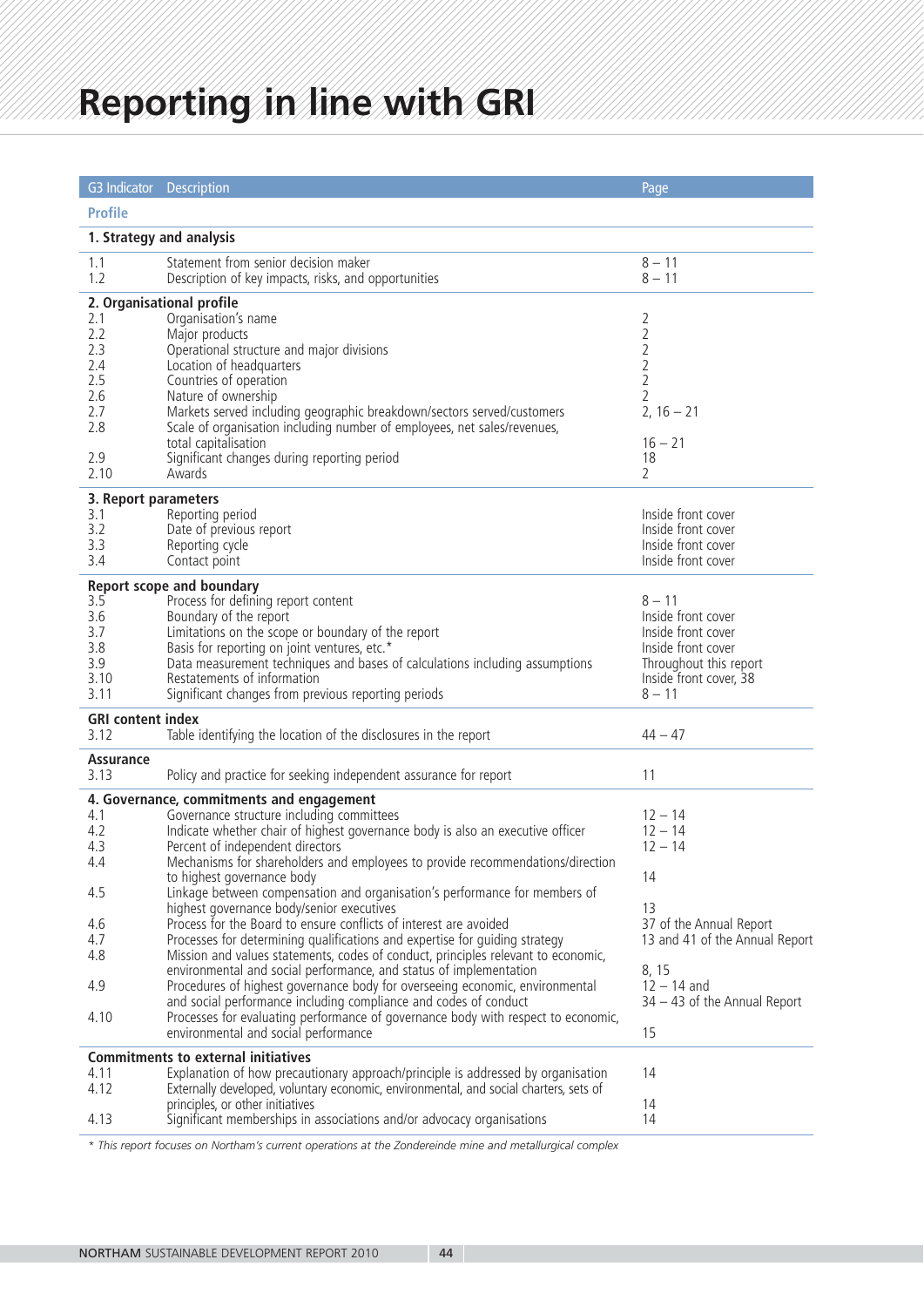| G3 Indicator Description                                                                              |                                                                                                                                                                                                                                                                                                                                                                                                                                                                                                                                       | Page                                                          |
|-------------------------------------------------------------------------------------------------------|---------------------------------------------------------------------------------------------------------------------------------------------------------------------------------------------------------------------------------------------------------------------------------------------------------------------------------------------------------------------------------------------------------------------------------------------------------------------------------------------------------------------------------------|---------------------------------------------------------------|
| 4.14<br>4.15<br>4.16<br>4.17                                                                          | Stakeholder engagement<br>List of stakeholder groups<br>Basis for identification and selection of stakeholders with whom to engage<br>Approaches to stakeholder engagement, including frequency and type<br>Key issues raised through stakeholder engagement and how organisation has responded                                                                                                                                                                                                                                       | 7, 14<br>14<br>14<br>14                                       |
| Management approach                                                                                   | <b>Economic performance indicators</b>                                                                                                                                                                                                                                                                                                                                                                                                                                                                                                | 16                                                            |
| EC1<br>EC <sub>2</sub><br>EC <sub>3</sub><br>EC4                                                      | Economic performance indicators<br>Economic value generated and distributed, including revenues, operating costs, employee compensation, donations<br>and other community investments, retained earnings, and payments to capital providers and governments<br>Financial implications and other risks and opportunities for the organisation's activities due to climate change<br>Coverage of the organisation's defined benefit plan obligations<br>Significant financial assistance received from government.                      | 19<br>41<br>$18 - 19, 28, 30$<br>18                           |
| <b>Market presence</b><br>EC <sub>5</sub><br>EC <sub>6</sub><br>EC <sub>7</sub>                       | Range of ratios of standard entry-level wage compared to local minimum wage at significant locations of operation<br>Policy, practices and proportion of spending on locally based suppliers at significant locations of operation<br>Procedures for local hiring and proportion of senior management hired from the local community at<br>significant locations of operation                                                                                                                                                         | 29<br>$20 - 21$<br>$28 - 29, 31$                              |
| EC <sub>8</sub><br>EC <sub>9</sub>                                                                    | Indirect economic impacts<br>Development and impact of infrastructure investments and services provided primarily for public benefit<br>through commercial, in-kind or pro bono engagement.<br>Understanding and describing significant indirect economic impacts, including the extent of impacts                                                                                                                                                                                                                                    | $32 - 33$<br>18                                               |
| Management approach                                                                                   | <b>Environmental performance indicators</b>                                                                                                                                                                                                                                                                                                                                                                                                                                                                                           | 36                                                            |
| <b>Materials</b><br>EN <sub>1</sub><br>EN <sub>2</sub>                                                | Materials used by weight or volume<br>Percentage of materials used that are recycled input materials                                                                                                                                                                                                                                                                                                                                                                                                                                  | $37 - 39$<br>38                                               |
| <b>Energy</b><br>EN3<br>EN4<br>EN <sub>5</sub><br>EN <sub>6</sub><br>EN7                              | Direct energy consumption by primary energy source<br>Indirect energy consumption by primary source<br>Energy saved due to conservation and efficiency improvements<br>Initiatives to provide energy-efficient or renewable energy-based products and services, and reductions<br>in energy requirements as a result of these initiatives<br>Initiatives to reduce indirect energy consumption and reductions achieved                                                                                                                | $39 - 40$<br>$39 - 40$<br>$39 - 40$<br>$39 - 40$<br>$39 - 40$ |
| Water<br>EN <sub>8</sub><br>EN <sub>9</sub><br><b>EN10</b>                                            | Total water withdrawal by source<br>Water sources significantly affected by withdrawal of water<br>Percentage and total volume of water recycled and reused                                                                                                                                                                                                                                                                                                                                                                           | $37 - 39$<br>$38 - 39$<br>39                                  |
| <b>Biodiversity</b><br>EN 11<br>EN <sub>12</sub><br><b>EN13</b><br><b>EN14</b><br><b>EN15</b>         | Location and size of land owned, leased, managed in, or adjacent to, protected areas and areas<br>of high biodiversity value outside protected areas<br>Description of significant impacts of activities, products and services on biodiversity in protected areas<br>and areas of high biodiversity value outside protected areas<br>Habitats protected or restored<br>Strategies, current actions and future plans for managing impacts on biodiversity<br>Number of Red List species with habitats in areas affected by operations | $41 - 42$<br>$41 - 42$<br>$41 - 42$<br>$41 - 42$<br>42        |
| <b>EN16</b><br>EN <sub>17</sub><br>EN <sub>18</sub><br>EN <sub>20</sub><br><b>EN21</b><br><b>EN23</b> | <b>Emissions, effluents and waste</b><br>Total direct and indirect greenhouse gas emissions by weight<br>Other relevant indirect greenhouse gas emissions by weight<br>Initiatives to reduce greenhouse gas emissions and reductions achieved<br>NOx, SOx and other significant air emissions by type and weight<br>Total water discharge by quality and destination<br>Total number and volume of significant spills                                                                                                                 | $40 - 41$<br>$40 - 41$<br>$40 - 41$<br>$40 - 41$<br>41<br>37  |
| <b>Products and services</b><br><b>EN26</b>                                                           | Initiatives to mitigate environmental impacts of products and services, and extent of impact mitigation                                                                                                                                                                                                                                                                                                                                                                                                                               | $40 - 41$                                                     |
| <b>Compliance</b><br><b>EN28</b>                                                                      | Monetary value of significant fines and total number of non-monetary sanctions for non-compliance<br>with environmental laws and regulations                                                                                                                                                                                                                                                                                                                                                                                          | 36                                                            |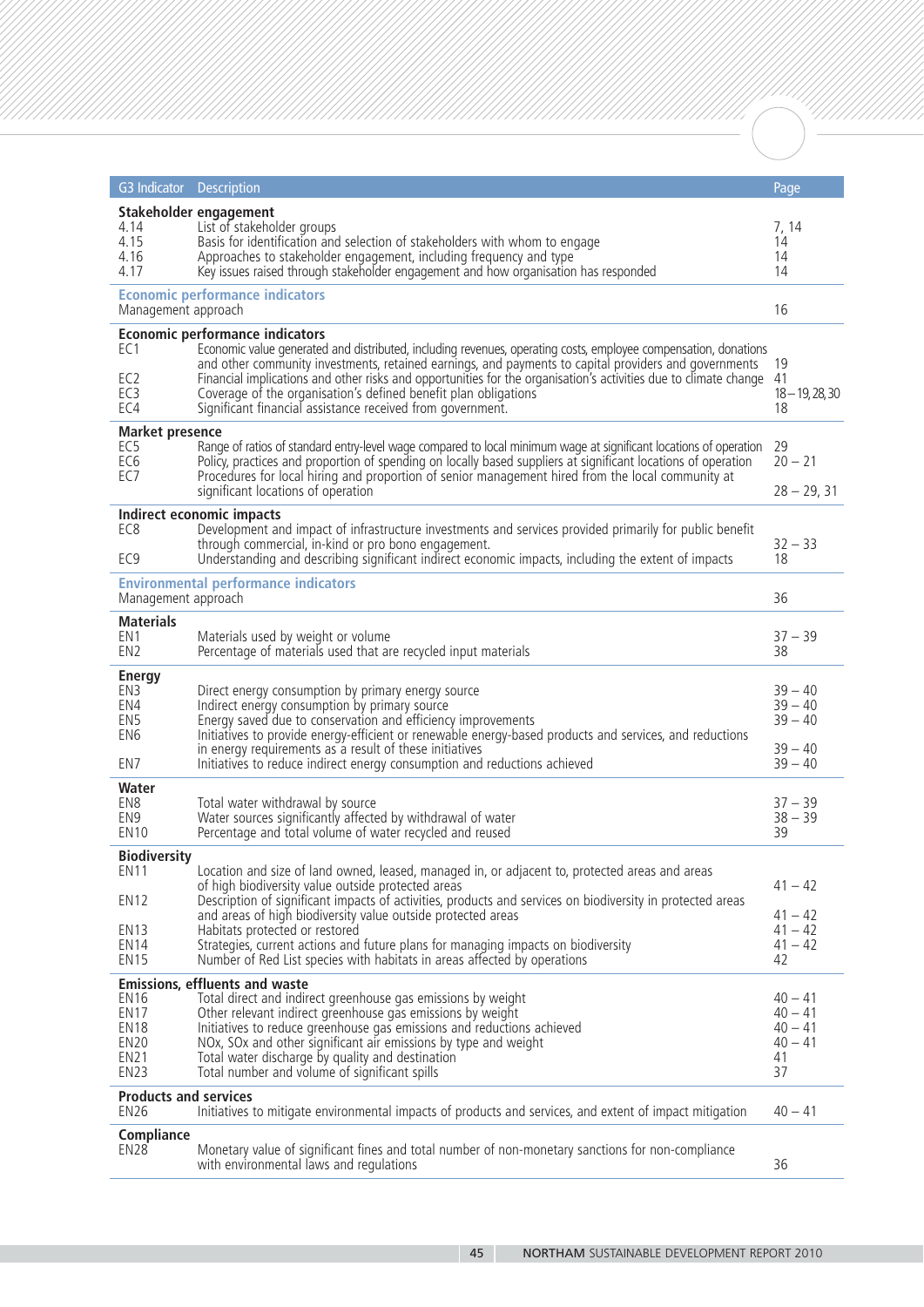# **Reporting in line with GRI (continued)**

| <b>G3</b> Indicator                                               | Description                                                                                                                                                                                                                                                                                                                                                                                                                                                                                                                                                                                                   | Page                                   |
|-------------------------------------------------------------------|---------------------------------------------------------------------------------------------------------------------------------------------------------------------------------------------------------------------------------------------------------------------------------------------------------------------------------------------------------------------------------------------------------------------------------------------------------------------------------------------------------------------------------------------------------------------------------------------------------------|----------------------------------------|
| <b>Transport</b><br><b>EN29</b>                                   | Significant environmental impacts of transporting products and other goods and materials used for<br>the organisation's operations, and transporting members of the workforce                                                                                                                                                                                                                                                                                                                                                                                                                                 | $40 - 41$                              |
| <b>Overall</b><br><b>EN30</b>                                     | Total environmental protection expenditures and investments by type                                                                                                                                                                                                                                                                                                                                                                                                                                                                                                                                           | $41 - 42$                              |
| Management approach                                               | Social performance: Labour practices and decent work performance indicators                                                                                                                                                                                                                                                                                                                                                                                                                                                                                                                                   | 28                                     |
| <b>Employment</b><br>LA 1<br>LA3                                  | Total workforce by employment type, employment contract and origions of employees<br>Benefits provided to full-time employees that are not provided to temporary or part-time employees,<br>by major operations                                                                                                                                                                                                                                                                                                                                                                                               | 28<br>$29 - 30$                        |
| LA4<br>LA5                                                        | Labour/management relations<br>Percentage of employees covered by collective bargaining agreements<br>Minimum notice period(s) regarding significant operational changes, including whether it is specified<br>in collective agreements                                                                                                                                                                                                                                                                                                                                                                       | 29<br>29                               |
| LA6<br>LA7<br>LA8<br>LA <sub>9</sub>                              | Occupational health and safety<br>Percentage of total workforce represented in formal joint management-worker health and safety committees<br>that help monitor and advise on occupational health and safety programmes<br>Rates of injury, occupational diseases, lost days, and absenteeism, and number of work-related fatalities by region<br>Education, training, counselling, prevention and risk-control programmes in place to assist workforce<br>members, their families or community members regarding serious diseases<br>Health and safety topics covered in formal agreements with trade unions | 22, 27<br>$22 - 23$<br>$25 - 27$<br>23 |
| <b>Training and education</b><br>LA10<br>LA <sub>11</sub><br>LA12 | Average hours of training per year per employee by employee category<br>Programmes for skills management and lifelong learning that support the continued employability<br>of employees and assist them in managing career endings<br>Percentage of employees receiving regular performance and career development reviews                                                                                                                                                                                                                                                                                    | 30<br>30<br>30                         |
| LA13<br>LA14                                                      | <b>Diversity and opportunity</b><br>Composition of governance bodies and breakdown of employees per category according to gender, age group,<br>minority group membership and other indicators of diversity*<br>Ratio of basic salary of men to women by employee category                                                                                                                                                                                                                                                                                                                                    | $29 - 31$<br>$28 - 29$                 |
| Management approach                                               | <b>Human Rights performance indicators</b>                                                                                                                                                                                                                                                                                                                                                                                                                                                                                                                                                                    | 28                                     |
| HR <sub>1</sub><br>HR <sub>2</sub><br>HR <sub>3</sub>             | Investment and procurement practices<br>Percentage and total number of significant investment agreements that include human rights clauses<br>or that have undergone human rights screening<br>Percentage of significant suppliers and contractors that have undergone screening on human rights<br>and actions taken<br>Total hours of employee training on policies and procedures concerning aspects of human rights that<br>are relevant to operations, including the percentage of employees trained                                                                                                     | 29<br>29<br>29                         |
| Non-discrimination<br>HR4                                         | Total number of incidents of discrimination and actions taken                                                                                                                                                                                                                                                                                                                                                                                                                                                                                                                                                 | 29                                     |
| HR5                                                               | Freedom of association and collective bargaining<br>Operations identified in which the right to exercise freedom of association and collective bargaining may<br>be at significant risk, and actions taken to support these rights                                                                                                                                                                                                                                                                                                                                                                            | 29                                     |
| <b>Child labour</b><br>HR <sub>6</sub>                            | Operations identified as having significant risk for incidents of child labour, and<br>measures taken to contribute to the elimination of child labour                                                                                                                                                                                                                                                                                                                                                                                                                                                        | 29                                     |
| HR7                                                               | Forced and compulsory labour<br>Operations identified as having significant risk for incidents of forced or compulsory labour, and measures<br>to contribute to the elimination of forced or compulsory labour                                                                                                                                                                                                                                                                                                                                                                                                | 29                                     |
| <b>Security practices</b><br>HR <sub>8</sub>                      | Percentage of security personnel trained in the organisation's policies or procedures concerning aspects<br>of human rights that are relevant to operations                                                                                                                                                                                                                                                                                                                                                                                                                                                   | n/a                                    |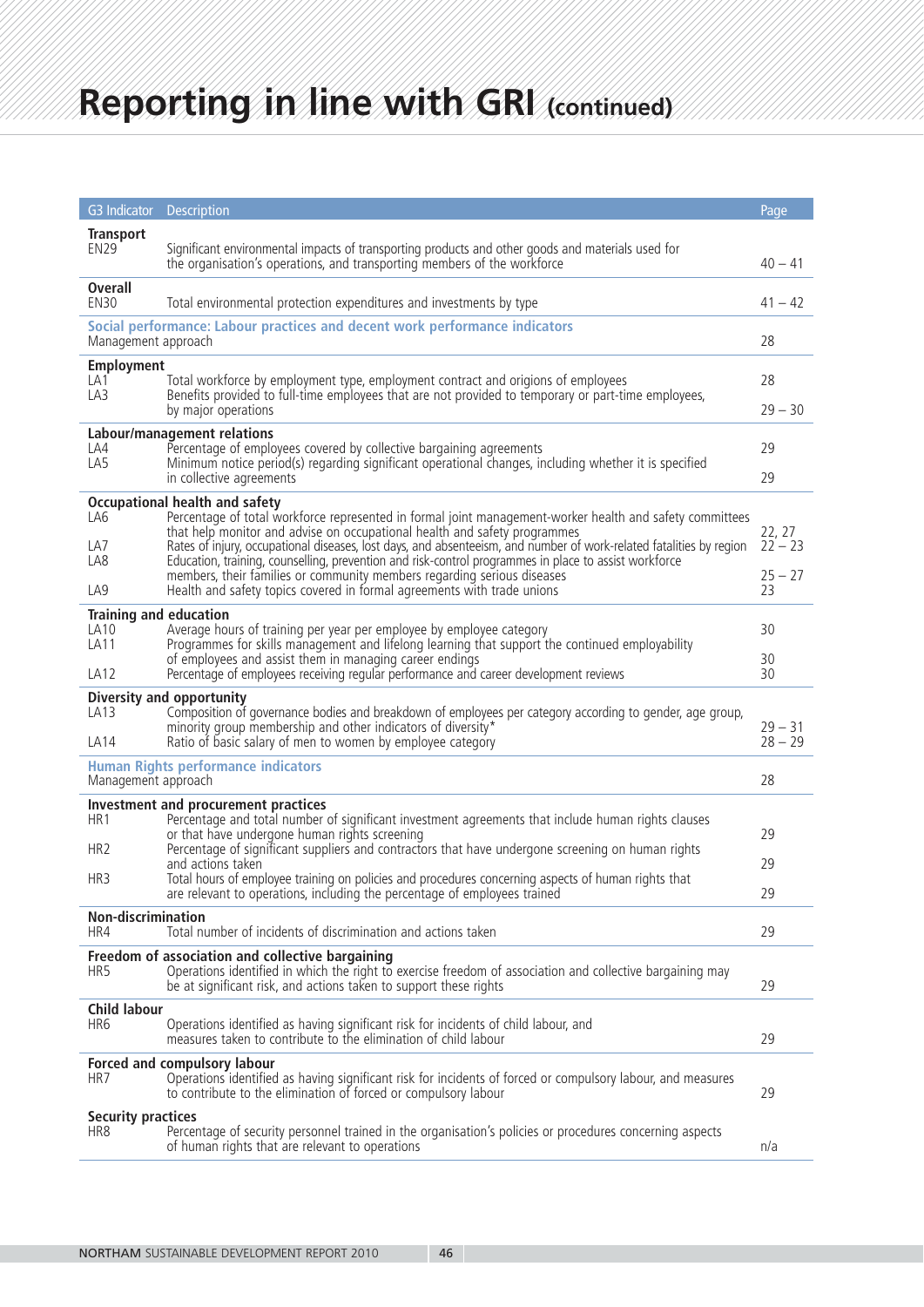| G3 Indicator                                                              | <b>Description</b>                                                                                                                                                                                                                                                                                                                                                                                                                               | Page                                |  |  |
|---------------------------------------------------------------------------|--------------------------------------------------------------------------------------------------------------------------------------------------------------------------------------------------------------------------------------------------------------------------------------------------------------------------------------------------------------------------------------------------------------------------------------------------|-------------------------------------|--|--|
| Indigenous rights<br>HR <sub>9</sub>                                      | Total number of incidents of violations involving rights of indigenous people and actions taken                                                                                                                                                                                                                                                                                                                                                  | 29                                  |  |  |
| <b>Society performance indicators</b><br>Management approach<br>32        |                                                                                                                                                                                                                                                                                                                                                                                                                                                  |                                     |  |  |
| Community<br><b>SO1</b>                                                   | Nature, scope and effectiveness of any programmes and practices that assess and manage the impacts<br>of operations on communities, including entering, operating and exiting                                                                                                                                                                                                                                                                    | $32 - 33$                           |  |  |
| <b>Public policy</b><br><b>SO5</b><br><b>SO6</b>                          | Public policy positions and participation in public policy development and lobbying<br>Total value of financial and in-kind contributions to political parties, politicians and related institutions by country                                                                                                                                                                                                                                  | 23<br>13                            |  |  |
| SO <sub>7</sub>                                                           | Anti-competitive behaviour<br>Total number of legal actions for anti-competitive behaviour, anti-trust and monopoly practices, and their outcomes 12                                                                                                                                                                                                                                                                                             |                                     |  |  |
| Compliance<br>SO <sub>8</sub>                                             | Monetary value of significant fines and total number of non-monetary sanctions for non-compliance<br>with laws and regulations                                                                                                                                                                                                                                                                                                                   | 13                                  |  |  |
| Management approach                                                       | <b>Product responsibility performance indicators</b>                                                                                                                                                                                                                                                                                                                                                                                             | 34                                  |  |  |
| PR <sub>1</sub><br>PR <sub>2</sub>                                        | <b>Customer health and safety</b><br>Life cycle stages in which health and safety impacts of products and services are assessed for improvement,<br>and percentage of significant products and services categories subject to such procedures<br>Total number of incidents of non-compliance with requlations and voluntary codes concerning health<br>and safety impacts of products and services during their life cycle, by type of outcomes  | $34 - 35$<br>$34 - 35$              |  |  |
| <b>Products and services</b><br>PR <sub>3</sub><br>PR4<br>PR <sub>5</sub> | Type of product and service information required by procedures, and percentage of significant products<br>and services subject to such information requirements<br>Total number of incidents of non-compliance with regulations and voluntary codes concerning product<br>and service information and labelling, by type of outcomes<br>Practices related to customer satisfaction, including results of surveys measuring customer satisfaction | $34 - 35$<br>$34 - 35$<br>$34 - 35$ |  |  |
| PR <sub>6</sub><br>PR7                                                    | <b>Marketing communication</b><br>Programmes for adherence to laws, standards and voluntary codes related to marketing communications,<br>including advertising, promotion and sponsorship<br>Total number of incidents of non-compliance with regulations and voluntary codes concerning marketing<br>communications, including advertising, promotion and sponsorship by type of outcomes                                                      | $34 - 35$<br>$34 - 35$              |  |  |
| <b>Customer privacy</b><br>PR8                                            | Total number of substantiated complaints regarding breaches of customer privacy and losses of customer data                                                                                                                                                                                                                                                                                                                                      | $34 - 35$                           |  |  |
| Compliance<br>PR <sub>9</sub>                                             | Monetary value of significant fines for non-compliance with laws and regulations concerning the provision<br>and use of products and services                                                                                                                                                                                                                                                                                                    | $34 - 35$                           |  |  |
|                                                                           |                                                                                                                                                                                                                                                                                                                                                                                                                                                  |                                     |  |  |

Northam is supportive of the Global Reporting Initiative's (GRI) G3 reporting guidelines and has provided an index above of compliance with the guidelines and the core performance indicators. Northam has engaged external auditors Ernst & Young to assure certain key parameters and the group's compliance with its stated application level.



Northam has self-declared a B+ level of reporting.

| <b>Report application level</b> |                                                                                                                                                             |        |                                                                                                                                    | $C +$ | R                                                                                                                                                                     | $B +$ | А                                                                                                                                                                                                           | $A+$ |
|---------------------------------|-------------------------------------------------------------------------------------------------------------------------------------------------------------|--------|------------------------------------------------------------------------------------------------------------------------------------|-------|-----------------------------------------------------------------------------------------------------------------------------------------------------------------------|-------|-------------------------------------------------------------------------------------------------------------------------------------------------------------------------------------------------------------|------|
|                                 | G3 profile disclosures                                                                                                                                      | TINENI | <b>Report on:</b><br>1.1<br>$2.1 - 2.10$<br>$3.1 - 3.8, 3.10 - 3.12$<br>$4.1 - 4.4$ , $4.14 - 4.15$                                |       | Report on all criteria listed for<br>Level C plus:<br>1.2 <sub>2</sub><br>3.9.3.13<br>$4.5 - 4.13$ , $4.16 - 4.17$                                                    | نق    | Same as requirement for<br>Level B                                                                                                                                                                          |      |
| 쏢<br>disclosu                   | <b>UUTPUT</b><br>G3 management<br>approach<br>disclosures<br>G3 performance<br>등<br>indicators and<br>ь<br>sector supplement<br>performance indicators<br>0 |        | <b>Not required</b>                                                                                                                | ଲ     | <b>Management approach</b><br>disclosures for each<br>indicator category                                                                                              | G)    | Management approach disclosed<br>for each indicator category                                                                                                                                                |      |
| Standard                        |                                                                                                                                                             |        | Report on a minimum of 10<br>Performance Indicators, including<br>at least one from each of: social,<br>economic, and environment. |       | Report on a minimum of 20<br>performance indicators, at least<br>one from each of: economic.<br>environment, human rights, labor,<br>society, product responsibility. |       | Respond on each core G3 and<br>sector supplement* indicator with<br>due regard to the materiality<br>principle by either: a) reporting on<br>the indicator or b) explaining the<br>reason for its omission. |      |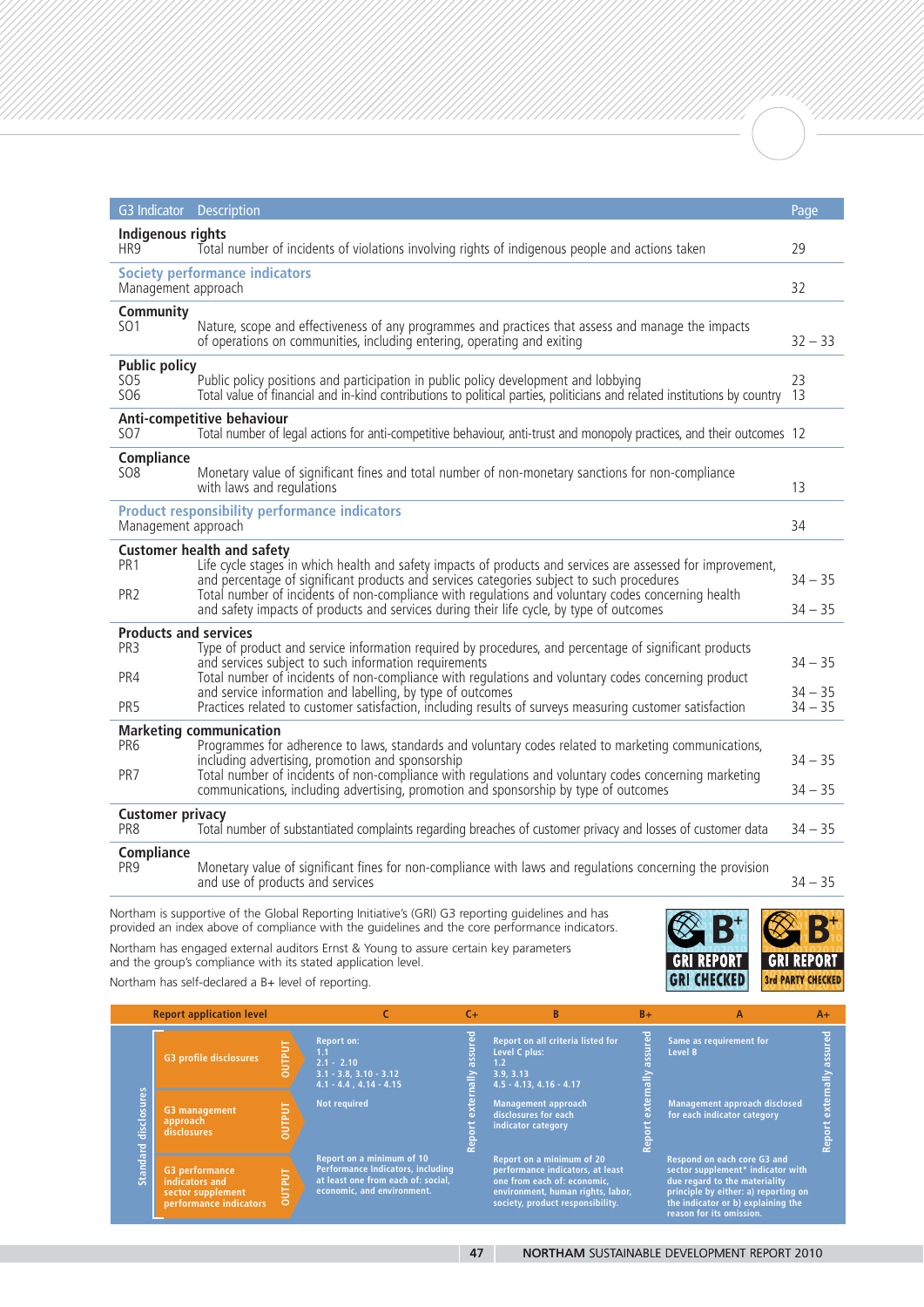| Description                                                                                                                                                                                                                                                                       | Compliance | Page no       |
|-----------------------------------------------------------------------------------------------------------------------------------------------------------------------------------------------------------------------------------------------------------------------------------|------------|---------------|
| 1. Human resource development                                                                                                                                                                                                                                                     |            |               |
| Has the company offered every employee the opportunity to be functionally<br>literate and numerate by the year 2009 and are employees being trained?                                                                                                                              | Yes        | $28 - 31$     |
| Has the company implemented career paths for HDSA employees including<br>skills development plans?                                                                                                                                                                                | Yes        | $10, 28 - 31$ |
| Has the company developed a system through which empowerment groups<br>can be mentored?                                                                                                                                                                                           | Yes        | $10, 28 - 31$ |
| 2. Employment equity                                                                                                                                                                                                                                                              |            |               |
| Has the company published its employment equity plan and reported on its<br>annual progress in meeting that plan?                                                                                                                                                                 | Yes        | $10, 28 - 31$ |
| Has the company established a plan to achieve a target for HDSA participation<br>in management of 40% within five years and is it implementing the plan?                                                                                                                          | Yes        | $10, 28 - 31$ |
| Has the company identified a talent pool and is this being fast tracked?                                                                                                                                                                                                          | Yes        | $10, 28 - 31$ |
| Has the company established a plan to achieve the target for the participation<br>of women in mining of 10% within five years and is it implementing the plan?                                                                                                                    | Yes        | $10, 28 - 31$ |
| 3. Migrant labour                                                                                                                                                                                                                                                                 |            |               |
| Has the company subscribed to government and industry agreements to ensure<br>non-discrimination against foreign migrant labour?                                                                                                                                                  | Yes        | 28            |
| 4. Mine community and rural development                                                                                                                                                                                                                                           |            |               |
| Has the company co-operated in the formulation of integrated development plans<br>and is the company co-operating with government in the implementation of these<br>plans for communities where mining takes place?                                                               | Yes        | $32 - 33$     |
| 5. Housing and living conditions                                                                                                                                                                                                                                                  |            |               |
| For company-provided housing, has the mine, in consultation with stakeholders,<br>established measures for improving the standard of housing, including the upgrading<br>the hostels, conversion of hostels to family units and promoted ownership options<br>for mine employees? | Yes        | 31            |
| For company-provided nutrition, has the mine established measures for improving<br>the nutrition of mine employees?                                                                                                                                                               | Yes        | 31            |
| 6. Procurement                                                                                                                                                                                                                                                                    |            |               |
| Has the mining company given HDSA preferred supplier status?                                                                                                                                                                                                                      | Yes        | $10, 20 - 21$ |
| Has the mining company identified current levels of procurement from<br>HDSA companies in terms of capital goods, consumables and service?                                                                                                                                        | Yes        | $10, 20 - 21$ |
| Has the mining company indicated a commitment to progress of procurement from<br>HDSA companies over a three-year to five-year time frame in terms of capital goods,<br>consumables and service and to what extent has the commitment been implemented?                           | Yes        | $10, 20 - 21$ |
| 7. Ownership and joint ventures                                                                                                                                                                                                                                                   |            |               |
| Has the mining company achieved HDSA participation in terms of ownership for equity<br>or attributable units of production of 15% HDSA hands within five years and 26%<br>in 10 years?                                                                                            | Yes        | $2, 20 - 21$  |
| 8. Beneficiation                                                                                                                                                                                                                                                                  |            |               |
| Has the mining company identified its current level of benefication?                                                                                                                                                                                                              | Yes        | 21            |
| Has the mining company established its baseline level of benefication and indicated<br>the extent that this will have grown in order to qualify for an offset?                                                                                                                    | Yes        | 21            |
| 9. Reporting                                                                                                                                                                                                                                                                      |            |               |
| Has the company reported on annual basis its progress towards<br>achieving its commitments in its annual report                                                                                                                                                                   | Yes        | This report   |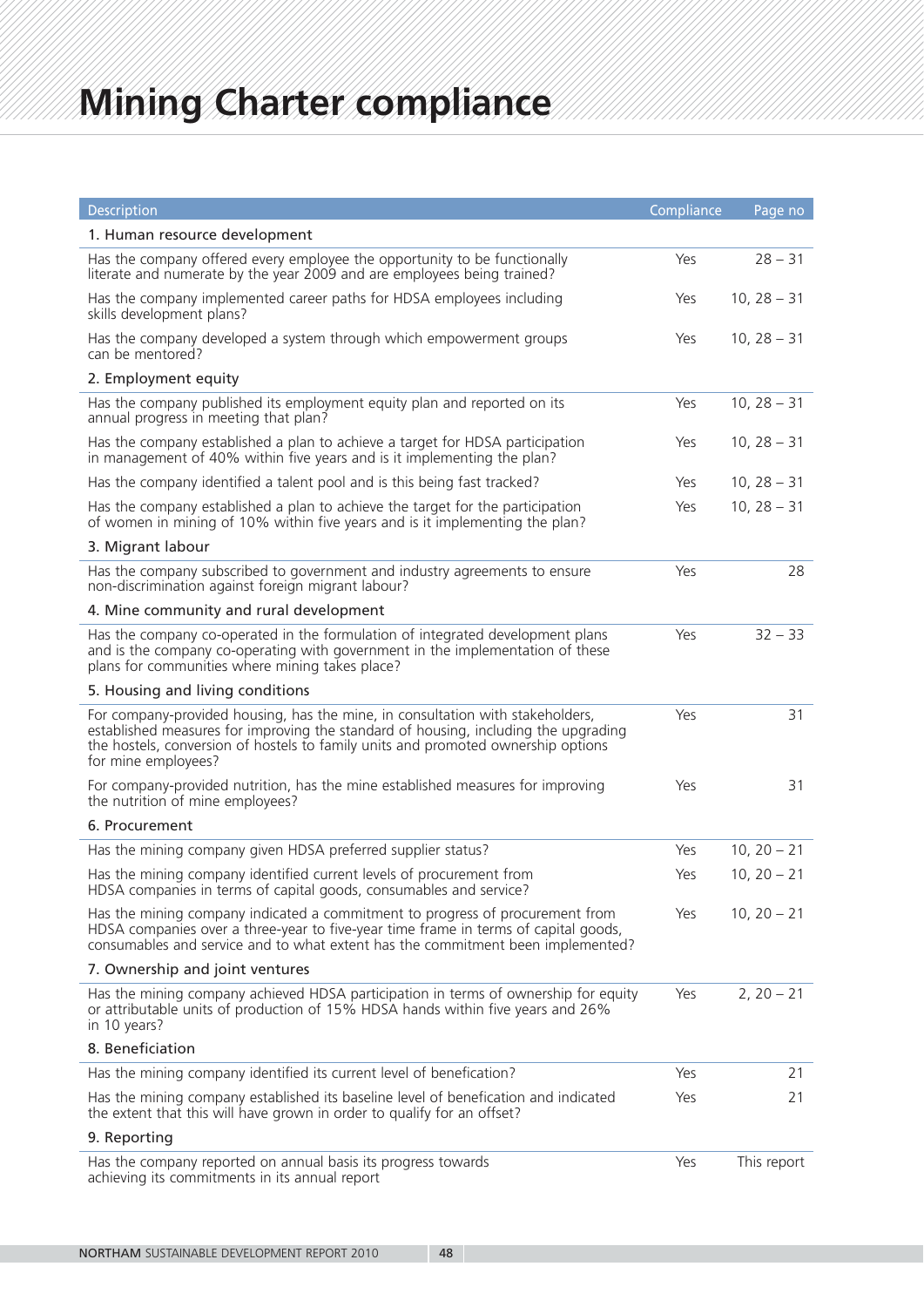### of the independent assuror

### **Scope of our engagement**

We have completed our independent assurance engagement to enable us to express our limited assurance conclusion on whether the Northam Platinum Limited Sustainability Report ("the Report") for the period ending 30 June 2010, has been prepared, in all material respects, in accordance with the self-declared G3 Guidelines B+ application level and whether the following key performance indicators ("specified KPIs") contained in the Report have been prepared, in all material respects, in accordance with the basis of preparation as described in the scope of the report and on pages  $8 - 11$  ("management's sustainability criteria"):

- Total workforce (including contractors) (page 1, 16, 28);
- Turnover (total number of employee turnover) (page 1, 28);
- Collective bargaining (percentage of employees covered by collective bargaining agreements) (page 22, 29);
- Training and education budget (actual spend on training and education) (page 1, 29, 30);
- Historically disadvantaged South Africans (HDSAs) in management (page 1, 10, 28, 30, 31);
- Women in mining (page 1, 28, 30, 31);
- Voluntary counselling and testing (VCT) (total number of VCT encounters) (page 23, 25, 26, 27);
- Antiretroviral treatment (ART) (total number of people receiving ART) (page 1, 23, 25, 26) ;
- Historically disadvantaged South Africans (HDSA) procurement (consumables, capital, services) (page 1, 21);
- Fatality injury incidence rate (page 22, 23);
- Lost time injury incidence rate (page 1, 10, 22, 23);
- Reportable injury incident rate (page 10, 22, 23);
- Stoppages (54's number of stoppages directed by the Department of Minerals and Energy) (page 24);
- NIHL (noise induced hearing loss) (incidence of noise induced hearing loss detected on the mine
- and referred for compensation) (page 23, 24); • Number of annual medical surveillance examinations performed (page 24);
- Number of entry medical surveillance examinations performed (page 24);
- Number of exit medical surveillance examinations performed (page 24);
- CSI/LED (corporate social investment/local economic development) expenditure (page 1, 19, 32);
- Materials used (including diesel, petrol, coal, timber, explosives, chemicals, grease and lubricating and hydraulic oils) (page 38);
- GHG (greenhouse gas) emissions (scope 1, 2) (including coal, petrol, diesel, paraffin, grease, lubricating and hydraulic oils, explosives, jet fuel,

methane emissions from waste water treatment and electricity usage) (page 36, 40, 41);

- Water source, usage and recycling (page 1, 36, 38);
- SO2 emissions (page 36, 40);
- Closure plans, trust funds and closure liability (page 42);
- Land under management (page 41);
- Land disturbed by mining (page 41);
- Rehabilitated land (page 42); and
- Adult basic education and training (ABET) participation and pass rates (page 30).

Our responsibility in performing our independent limited assurance engagement is to Northam Platinum Limited only and in accordance with the terms of reference for this engagement as agreed with them. To the fullest extent permitted by law, we do not accept or assume responsibility to anyone other than Northam Platinum Limited, for our work, for this report, or for the conclusion we have reached.

Northam Platinum Limited has elected to prepare the Report in accordance with the principles of the GRI G3 Guidelines which was published by the Global Reporting Initiative, of which a full copy can be obtained from the Global Reporting Initiative's website.

Northam Platinum Limited has elected to prepare the specified KPIs in accordance with the principles of management's sustainability criteria, as described in the scope of the report and on pages  $8 - 11$ of the Report.

### **Directors' responsibility**

The directors are responsible for implementing a stakeholder engagement process to identify all relevant stakeholders, to identify key issues, to respond appropriately to key issues identified, to determine those key performance indicators which may be relevant and material to the identified stakeholders, and to design and apply appropriate sustainability reporting policies. The directors are also responsible for the preparation and presentation of the Report and the specified KPIs and the information and assessments pertaining to the Report and the specified KPIs in accordance with the relevant criteria. This responsibility includes: designing, implementing and maintaining appropriate performance management and systems to record, monitor and improve the accuracy, completeness and reliability of the sustainability data and to ensure that the information and data reported to meet the requirements of the relevant criteria, and contains all relevant disclosures that could materially affect any of the conclusions drawn.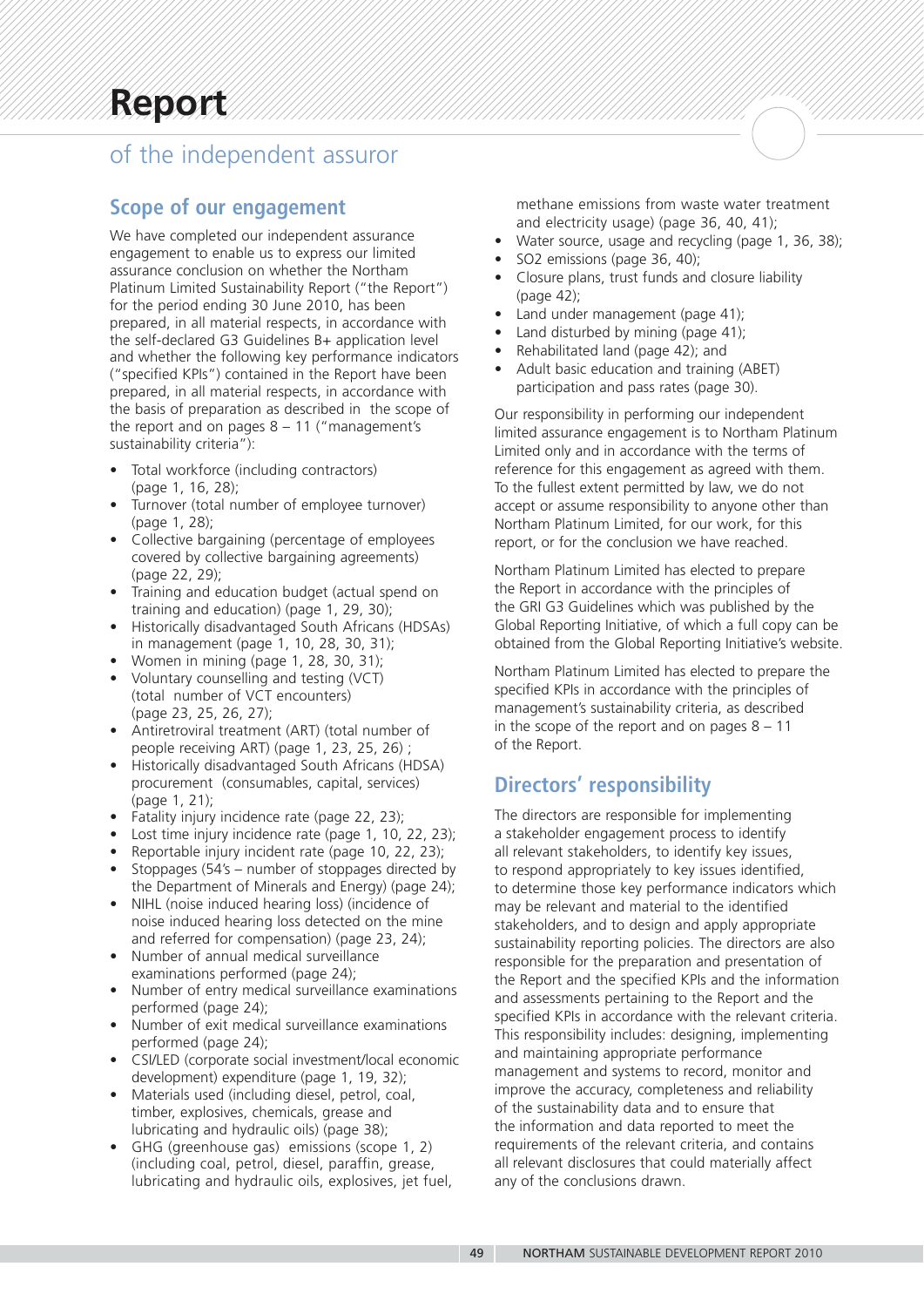### of the independent assuror (continued)

### **Assurance provider's responsibility**

Our responsibility is to express our limited assurance conclusion on the Report and the specified KPIs based on our independent limited assurance engagement. Our independent limited assurance engagement was performed in accordance with the International Federation of Accountants' (IFACs) International Standard on Assurance Engagements (ISAE) 3000 Assurance Engagements Other Than Audits or Reviews of Historical Financial Information. This standard requires us to comply with ethical requirements and to plan and perform our engagement to obtain limited assurance regarding the Report and the specified KPIs contained in the Report, as expressed in this report.

### **Basis of work and limitations**

The procedures selected depend on our judgement, including the assessment of the risks of material misstatement of the subject matter and the purpose of our engagement. In making these assessments, we have considered internal control relevant to the entity's preparation and presentation of the Report and the information contained therein, in order to design procedures appropriate for gathering sufficient appropriate evidence to determine that the Report and the specified KPIs are not materially misstated or misleading as set out in the summary of work performed below. Our assessment of relevant internal control is not for the purpose of expressing a conclusion on the effectiveness of the entity's internal controls.

We planned and performed our work to obtain all the information and explanations that we considered necessary to provide a basis for our limited assurance conclusion pertaining to the Report and the specified KPIs, expressed below. We have no responsibility to update this report for events and circumstances occurring after the date of the report, nor will we perform any work in this regard.

Where a limited assurance conclusion is expressed, our evidence gathering procedures are more limited than for a reasonable assurance engagement, and therefore less assurance is obtained than in a reasonable assurance engagement.

Our report does not extend to providing assurance on historical data, except if assured in our prior year assurance engagement.

We provide no assurance over the web content relating to the Report and the specified KPIs. Assurance is provided only on the Report and the specified KPIs as included in the Report.

### **Summary of work performed**

Set out below is a summary of the procedures performed pertaining to the Report and the specified KPIs which were included in the scope of our limited

assurance engagement. In this regard it should be noted that only the following location was included in the scope of our limited assurance engagement: Zondereinde mine.

- We obtained an understanding of:
	- The entity and its environment;
	- The stakeholder dialogue process;
	- The selection and application of sustainability reporting policies;
	- How management has applied the principle of materiality in preparing the Report and the specified KPIs;
	- The significant reporting processes including how information is initiated, recorded, processed, reported and incorrect information is corrected, as well as the policies and procedures within the reporting processes.
- We made such enquiries of management, employees and those responsible for the preparation of the Report and the specified KPIs, as we considered necessary.
- We inspected relevant supporting documentation and obtained such external confirmations and management representations as we considered necessary for the purposes of our engagement.
- We performed analytical procedures and limited tests of detail responsive to our risk assessment and the level of assurance required, including comparison of judgementally selected information to the underlying source documentation from which the information has been derived.
- We considered whether Northam Platinum Limited has applied the GRI G3 Guidelines to a level described in the scope of the report and on page 9, 11 and 47.

We believe that the evidence obtained as part of our limited assurance engagement, is sufficient and appropriate to provide a basis for our findings and our limited assurance conclusion expressed below.

### **Conclusions**

Based on the work performed and subject to the limitations described above, nothing has come to our attention that causes us to believe that the Report has not been prepared, in all material aspects, in accordance with the self-declared G3 Guidelines B+ application level.

Based on the work performed and subject to the limitations described above, nothing has come to our attention that causes us to believe that the specified KPIs have not been prepared, in all material respects, in accordance with management's sustainability criteria as described in the scope of the report and on pages  $8 - 11$ for the period ending 30 June 2010.

Ernst & Young Inc.



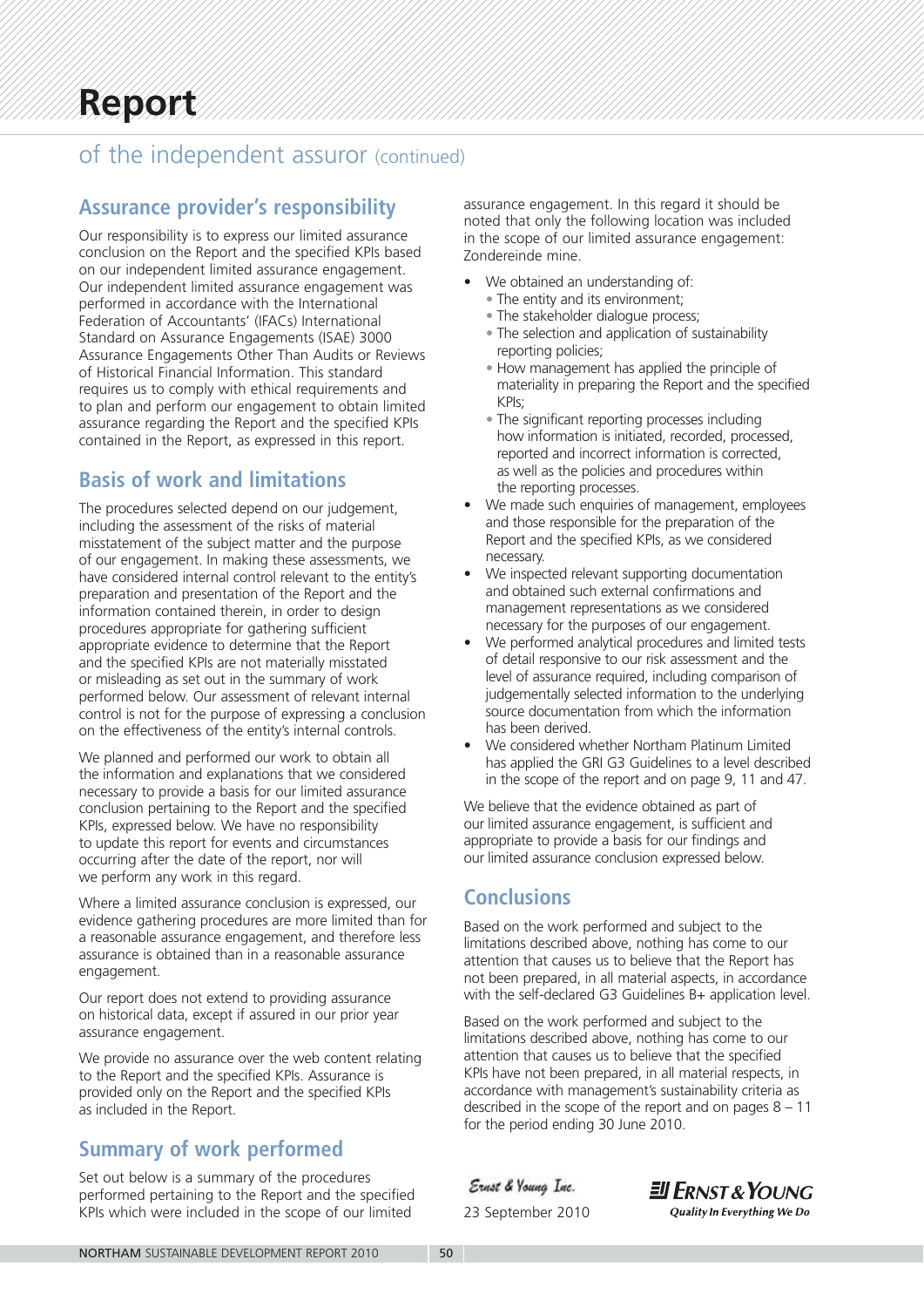# **Glossary**

# of terms and acronyms

| ABET        | Adult Basic Education and Training,<br>aimed at improving literacy levels and<br>providing learners with nationally<br>recognised qualifications                                                                                                                                                                     |
|-------------|----------------------------------------------------------------------------------------------------------------------------------------------------------------------------------------------------------------------------------------------------------------------------------------------------------------------|
| <b>AIDS</b> | Acquired Immune Deficiency Syndrome,<br>a disease of the immune system caused<br>by HIV infection. HIV & AIDS pose<br>serious challenges for the government<br>and the industry, as South Africa is one<br>the countries worst affected by the<br>Pandemic                                                           |
| ART         | Anti-retroviral therapy, treatment of<br>retroviruses especially HIV, usually<br>involving a cocktail of drugs                                                                                                                                                                                                       |
| BEE         | Black Economic Empowerment, a socio-<br>economic process that contributes to the<br>economic transformation of the country<br>and increases the number of HDSAs<br>(historically disadvantaged South<br>Africans) participating in the economy                                                                       |
| <b>CDM</b>  | The Clean Development Mechanism is an<br>arrangement under the Kyoto Protocol<br>allowing industrialised countries with a<br>GHG reduction commitment to invest in<br>projects that reduce emissions in<br>developing countries as an alternative<br>to more expensive emission reductions<br>in their own countries |
| CDP         | Carbon Disclosure Project is an<br>independent not-for-profit organisation<br>which acts as an intermediary between<br>shareholders and corporations on all<br>climate change related issues, providing<br>primary climate change data from the<br>world's largest corporations, to the<br>global market place       |
| CSI         | Corporate social investment                                                                                                                                                                                                                                                                                          |
| DMR         | Department of Mineral Resources                                                                                                                                                                                                                                                                                      |
| DoL         | Department of Labour, South Africa                                                                                                                                                                                                                                                                                   |
| DOT         | Directly observed treatment                                                                                                                                                                                                                                                                                          |
| DSM         | Demand side management                                                                                                                                                                                                                                                                                               |
| DTI         | Department of Trade and Industry                                                                                                                                                                                                                                                                                     |
| <b>DWEA</b> | Department of Water Environmental<br>Affairs, South Africa                                                                                                                                                                                                                                                           |

| EETF         | Employee Empowerment Trust Fund                                                                                                                                                                                                                                                                                                       |
|--------------|---------------------------------------------------------------------------------------------------------------------------------------------------------------------------------------------------------------------------------------------------------------------------------------------------------------------------------------|
| EMP          | Environmental Management Plan                                                                                                                                                                                                                                                                                                         |
| <b>EMS</b>   | Environmental Management System                                                                                                                                                                                                                                                                                                       |
| ESG          | Environmental, social and governance                                                                                                                                                                                                                                                                                                  |
| <b>ETFs</b>  | Exchange traded funds                                                                                                                                                                                                                                                                                                                 |
| FIIR         | A total injury incidence rate per 200 000<br>man hours worked                                                                                                                                                                                                                                                                         |
| GHG          | Greenhouse gas                                                                                                                                                                                                                                                                                                                        |
| GRI          | Global Reporting Initiative is a multi-<br>stakeholder governed institution<br>collaborating to provide the global<br>standards in sustainability reporting.<br>These standards set out the principles<br>and indicators that organisations can use<br>to measure and report their economic,<br>environmental, and social performance |
| HDP          | Historically disadvantaged persons                                                                                                                                                                                                                                                                                                    |
| <b>HDSAs</b> | Historically disadvantaged South<br>Africans, all persons and groups who<br>have been previously discriminated<br>against on the basis of race, gender<br>and disability. Defined by the MPRDA                                                                                                                                        |
| HIRA         | Hazard Identification and Risk<br>Assessment                                                                                                                                                                                                                                                                                          |
| HIV          | Human Immunodeficiency Virus which<br>causes AIDS by infecting the helper T<br>cells of the immune system. The HIV<br>virus is transmitted through blood or<br>bodily secretions                                                                                                                                                      |
| IDP          | Integrated development plans provided<br>for by the Local Government Municipal<br>Systems Act. (NO. 32 of 2000)                                                                                                                                                                                                                       |
| ilo          | International Labour Organisation                                                                                                                                                                                                                                                                                                     |
| IPA          | International Platinum Association                                                                                                                                                                                                                                                                                                    |
| <b>ISO</b>   | Published in 1996 by the International<br>Organisation for 14001 Environmental<br>Standardisation, it specifies the actual<br>requirements for an environmental<br>management system (EMS)                                                                                                                                            |
| JSE          | JSE Limited, formerly known as the JSE<br>Securities Exchange South Africa                                                                                                                                                                                                                                                            |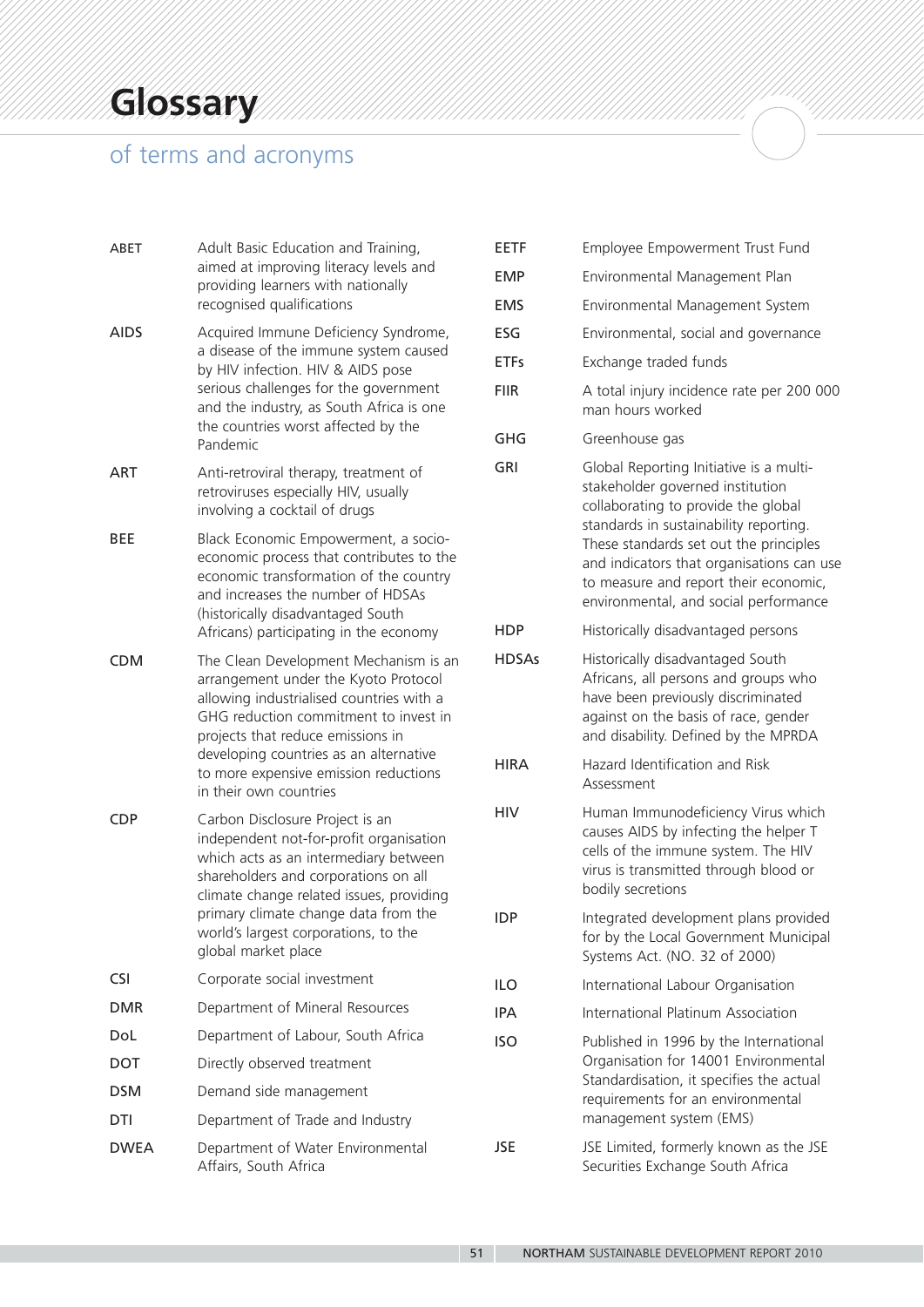# of terms and acronyms (continued)

| King III                                                                                                                                                                                                               | King III is the abbreviated name for the                                                                                                                                  | PGI                       | Platinum Guild International                                                                                                                                                                                                 |  |
|------------------------------------------------------------------------------------------------------------------------------------------------------------------------------------------------------------------------|---------------------------------------------------------------------------------------------------------------------------------------------------------------------------|---------------------------|------------------------------------------------------------------------------------------------------------------------------------------------------------------------------------------------------------------------------|--|
|                                                                                                                                                                                                                        | King Report on Corporate Governance<br>for South Africa published in 2010 in<br>South Africa                                                                              | <b>PGM</b>                | Platinum group metals, including copper,<br>nickel, palladium, rhodium and gold                                                                                                                                              |  |
| <b>KPI</b>                                                                                                                                                                                                             | Key performance indicator                                                                                                                                                 | PPE                       | Personal protective equipment                                                                                                                                                                                                |  |
| LED                                                                                                                                                                                                                    | Local economic development                                                                                                                                                | <b>OLD</b><br><b>RIIR</b> | Occupational lung disease                                                                                                                                                                                                    |  |
| <b>LRA</b>                                                                                                                                                                                                             | Labour Relations Act 66 of 1995,<br>South Africa                                                                                                                          |                           | Reportable Injury Incidence Rate: injuries<br>resulting in 14 or more days absence<br>from work per 200 000 man hours                                                                                                        |  |
| <b>LSE</b>                                                                                                                                                                                                             | London Stock Exchange                                                                                                                                                     |                           | worked                                                                                                                                                                                                                       |  |
| LTIIR                                                                                                                                                                                                                  | Lost Time Injury Incidence Rate measured                                                                                                                                  | <b>ROM</b>                | Run of mine                                                                                                                                                                                                                  |  |
| <b>Mining Charter</b>                                                                                                                                                                                                  | per 200 000 man hours worked                                                                                                                                              | <b>SETA</b>               | Mining Sector Education Training<br>Authority, South Africa                                                                                                                                                                  |  |
| The Broad-Based Social-Economic<br>Empowerment Charter for the South<br>African Mining Industry. The goal of the<br>charter is to bring about an industry that<br>reflects the promise of a non racial South<br>Africa |                                                                                                                                                                           | <b>SLPs</b>               | Social and labour plans aimed at<br>promoting employment and<br>advancement of the social and economic<br>welfare of all South Africans whilst<br>ensuring economic growth and socio-<br>economic development. Stipulated in |  |
| <b>MHSA</b>                                                                                                                                                                                                            | Mine Health and Safety Act 29 of 1996                                                                                                                                     |                           | the MPRDA                                                                                                                                                                                                                    |  |
| <b>MPRDA</b>                                                                                                                                                                                                           | Minerals and Petroleum Resources<br>Development Act 28 0f 2002                                                                                                            | SRI                       | Socially responsible investment index<br>of the JSE                                                                                                                                                                          |  |
| <b>MQA</b>                                                                                                                                                                                                             | Mining Qualifications Authority, a Sector                                                                                                                                 | <b>STIs</b>               | Sexually transmitted infections                                                                                                                                                                                              |  |
|                                                                                                                                                                                                                        | Education Training Authority for the<br>Mining and Minerals Sector. Its mission                                                                                           | TB                        | Pulmonary tuberculosis                                                                                                                                                                                                       |  |
|                                                                                                                                                                                                                        | is to facilitate and promote human                                                                                                                                        | <b>TSF</b>                | Tailings storage facility                                                                                                                                                                                                    |  |
|                                                                                                                                                                                                                        | resources development in the sector                                                                                                                                       | <b>VCT</b>                | Voluntary counselling and testing,                                                                                                                                                                                           |  |
| <b>NGOs</b>                                                                                                                                                                                                            | Non-governmental organisations                                                                                                                                            |                           | a programme aimed at encouraging                                                                                                                                                                                             |  |
| <b>NIHL</b>                                                                                                                                                                                                            | Noise induced hearing loss                                                                                                                                                |                           | voluntary HIV testing in order for<br>individuals to know their status                                                                                                                                                       |  |
| <b>NUM</b>                                                                                                                                                                                                             | National Union of Mineworkers, the<br>largest collective bargaining agent<br>representing workers in the mining,<br>energy and construction industries<br>in South Africa | <b>VRT</b>                | Virgin rock temperature                                                                                                                                                                                                      |  |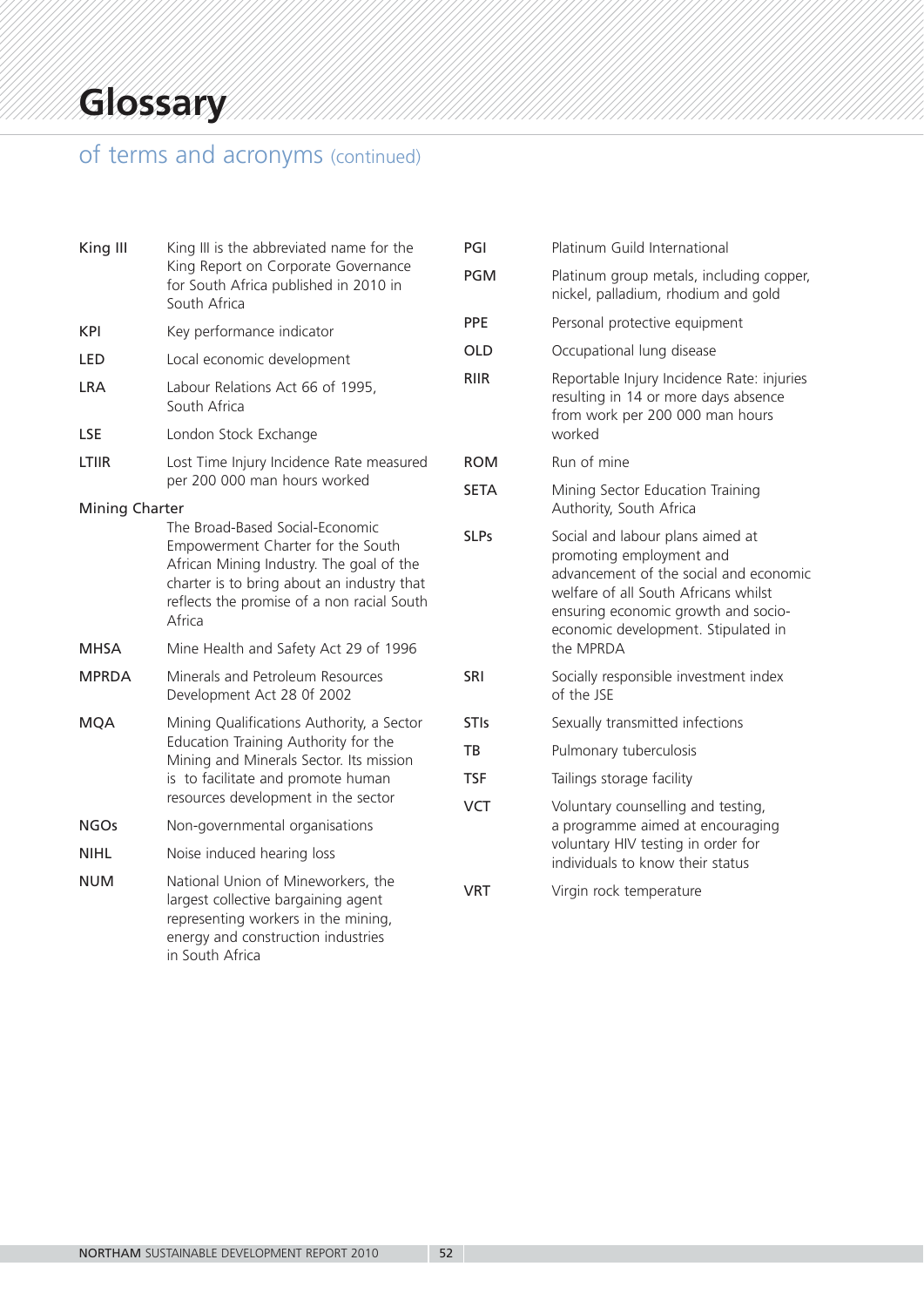# **Contact details**

### and administration

### Registered office

1st Floor 1A Albury Park Magalieszicht Avenue Dunkeld West 2196 Johannesburg South Africa

PO Box 412694 Craighall 2024 South Africa

Telephone: +27 11 759 6000 Facsimile: +27 11 325 4795

Website www.northam.co.za

### Company secretary

Bethuel Ngwenya 1st Floor 1A Albury Park Magalieszicht Avenue Dunkeld West 2196 Johannesburg South Africa

PO Box 412694 Craighall 2024 South Africa

Email: bethuel.ngwenya@norplats.co.za

### Bankers

Standard Bank of South Africa Limited PO Box 61029 Marshalltown 2107 South Africa

### Auditors

Ernst and Young Inc. Wanderers Office Park 52 Corlett Drive Illovo 2196 Johannesburg South Africa

### Transfer secretaries

Computershare Investor Services (Pty) Limited 70 Marshall Street Johannesburg 2001 South Africa

PO Box 61051 Marshalltown 2107

Telephone: +27 11 370 5000 Facsimile: +27 11 688 7716

### Sponsor

Barnard Jacobs Mellet Corporate Finance (Proprietary) Limited Barnard Jacobs Mellet House 24 Fricker Road Illovo 2196 Johannesburg South Africa

### Investor relations

Russell and Associates PO Box 1457 Parklands 2121 Johannesburg South Africa

Telephone: +27 11 880 3924 Email: general@rair.co.za

Russell and Associates (3346/10)